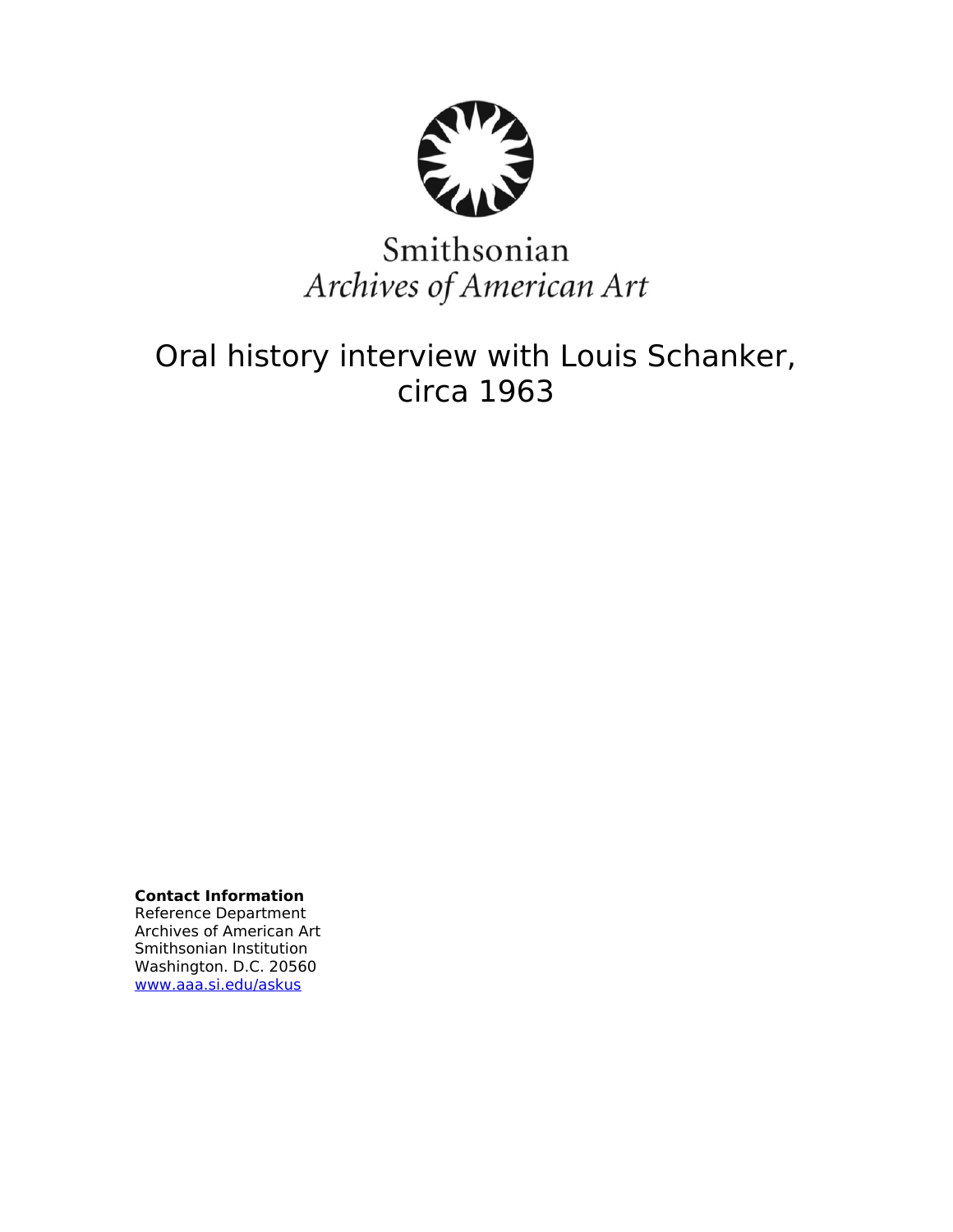## **Transcript**

## **Preface**

The following oral history transcript is the result of a tape-recorded interview with Louis Schanker on or about 1963. The interview was conducted by Dr. Harlan Phillips for the Archives of American Art, Smithsonian Institution.

Louis Schanker and Dr. Harlan Phillips have reviewed the transcript and have made corrections and emendations. The reader should bear in mind that he or she is reading a transcript of spoken, rather than written, prose.

### **Interview**

HARLAN PHILLIPS: I think probably a good way to get into this is to...how a city fellow developed an interest in art initially; why an artist--you?

LOUIS SCHANKER: Yes. Well, I don't know why I'm an artist. I started when I was sixteen.

### HARLAN PHILLIPS: Yes.

LOUIS SCHANKER: I just felt like...I don't know...I tell you it was very funny. Some people have different ideas. Someone said to me just the other day as a matter of fact, "We heard you started to paint because your sister bought you a Christmas present, a paint box." And I said, "Well, the paintbox is okay; there was a paintbox but my sister didn't buy me, my older sister didn't buy me a Christmas present. I bought my brother, my older brother, a Christmas present when I was fifteen." And I said, "He liked to draw a little bit, as a matter of fact he was very good--at that time he was going to City College--and I was about fifteen and a half I think. I didn't know what I wanted to do, an artist, I never.... You know, my idea of an artist was a nice pansy kind of a guy paints, you know, paints, and I was too gruff for that kind of stuff, see, and I'd been working on farms and so anyway.... And I was working at the time, fifteen and a half, and I didn't care for college or high school much. As long as I graduated from public school it was fine. But anyhow, I had some experience with...so I said, well, I'll buy my brother...I saw a little set in the window, a little wooden box set, you know, with those two camel's hair brushes and pictures to color.

#### HARLAN PHILLIPS: Right.

LOUIS SCHANKER: And this was a long time ago before they had the kind they have now. So I brought it to him and he looked at it and he said, "Ah, I don't want this thing." I said, "Well, if you don't want it, maybe I can try it." That's how I got started. I started to paint those little things, then immediately got interested. That's the way I got into it.

#### HARLAN PHILLIPS: You did get interested?

LOUIS SCHANKER: Very much so because then I started going to the Metropolitan, which I never was before, and I started copying Rembrandt paintings and then at sixteen I went to Cooper Union at night and worked in the daytime. I went to the art school at Cooper Union.

#### HARLAN PHILLIPS: Yes.

LOUIS SCHANKER: Then they had night art school; they didn't have it--just for men....

## HARLAN PHILLIPS: Yes.

LOUIS SCHANKER: There was no what they have today, you know.

## HARLAN PHILLIPS: Yes.

LOUIS SCHANKER: So I went there for three years till I got to the life drawing class. I got tired of drawing from casts; for three years you draw from casts before they allow you to go into life drawing classes. Just like everything else, just as soon as I graduated into the life drawing class, I said, "To hell with it!" I'm going to quit my job and see if I can't paint full time in the daytime." And so I went down to the Educational Alliance which gave me a range from nine in the morning till eight or ten at night if I wanted to be there. Well, I couldn't be there that long because I had to get a job. So I worked from nine, ten in the morning till about five, six in the afternoon painting, you know, and drawing. And I got a job at night; I got a job at night at a soda fountain.

HARLAN PHILLIPS: Which kept you alive.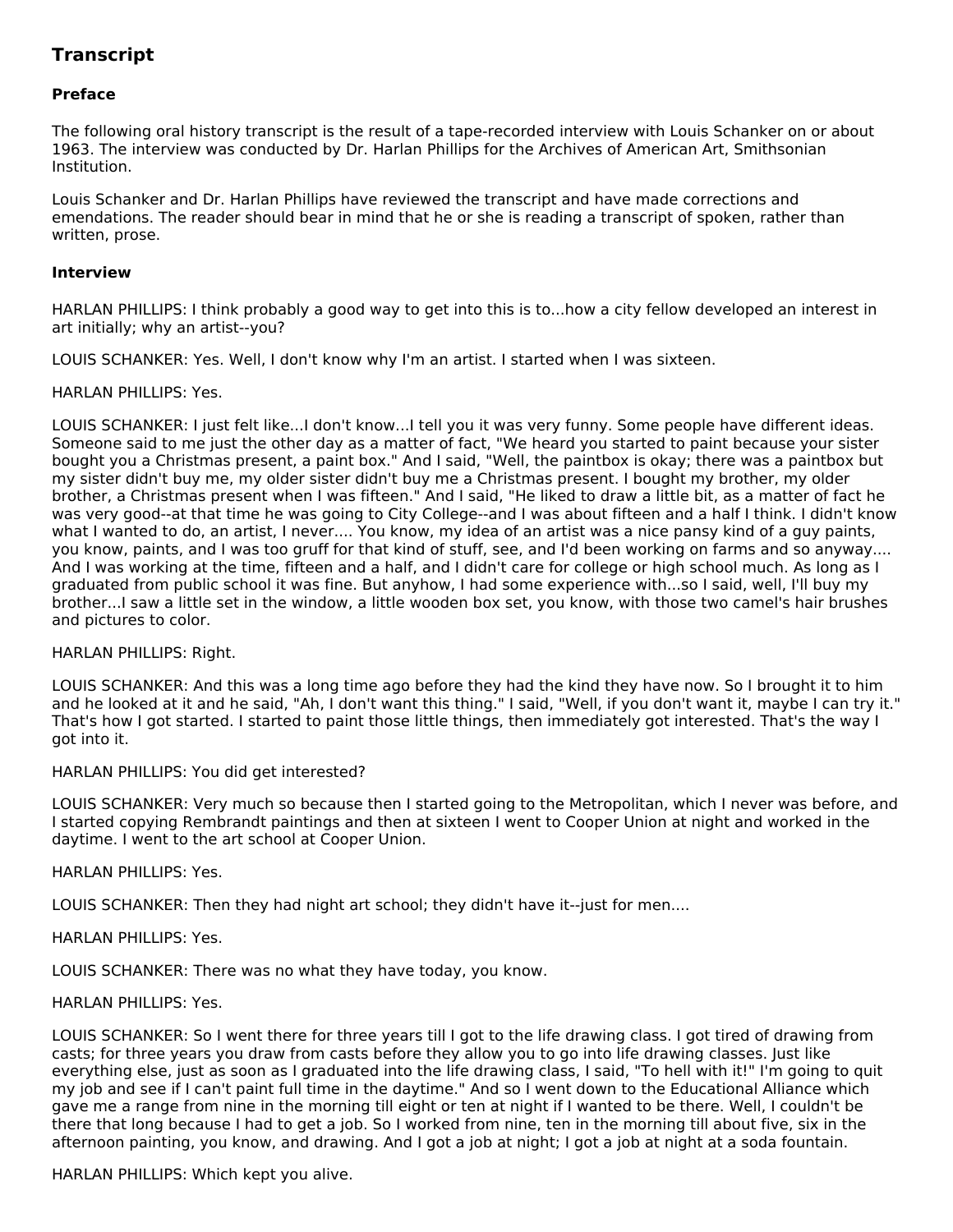LOUIS SCHANKER: Which kept me going enough, just enough. And I got my own studio; I had my own studio by the time I was eighteen down on East Broadway.

#### HARLAN PHILLIPS: Oh!

LOUIS SCHANKER: One of those old, old rat studios for ten dollars a month but a nice skylight. And no heat and no hot water, you know, those old real attic skylights. And for years I went there, you know, with the Soyers and Chaim Gross and Adolph Gottleib, I think, came later. Peter Blume was there at the time. We were all working there.

## HARLAN PHILLIPS: Yes.

LOUIS SCHANKER: And then that was about all the art training I had. I was at the Art Students League for a while. I gave that up quick.

HARLAN PHILLIPS: Yes. At Cooper Union were there any teachers that were helpful? Sometimes they kick open a window, sometimes.

LOUIS SCHANKER: Well, no, not.... Well, Starkweather, a man by the name of Starkweather, he's dead now--I don't know whether you know the name?

### HARLAN PHILLIPS: Yes.

LOUIS SCHANKER: And he was a nice, pansy--I don't know whether you want me to put this in or not. Well, he was a nice, a nice man, and he had a Sunday painting class which he got students from his class to come to a Sunday painting class--so also it gave him a living. So I went there at night and Starkweather was very strict about drawing the cast, you know, eyes and ears and a nose, then you graduated to heads, and then the third year you graduated to the whole figure, Greek figures or Michelangelo figures. And I'd done them; I'd done my stint on that in charcoal, you know.

### HARLAN PHILLIPS: Yes.

LOUIS SCHANKER: And I got something from him, sure. You always get something from someone, you know, no matter if he's good at...I mean if he's a teacher you get something.

## HARLAN PHILLIPS: Yes.

LOUIS SCHANKER: And I wanted to get something so I got it. So I used to go to his Sunday painting classes; he had about eight or ten people there, students of his. And I used to paint there on Sundays. That was my....

## HARLAN PHILLIPS: Extra-curricular.

LOUIS SCHANKER: Well, yes. Part of the...you know, I wanted to learn how to paint too and he was teaching painting. They didn't teach painting at Cooper Union. It was just life drawing classes as far as I can remember. And there were no day classes for men, you know, it was all engineering school or drafting school. In the daytime there were no art classes.

#### HARLAN PHILLIPS: No.

LOUIS SCHANKER: It was just that night class.

#### HARLAN PHILLIPS:

LOUIS SCHANKER: That's right. But later on they had commercial art; they had commercial art where they had mixed classes. I even did that. I took a commercial art course and I worked for a commercial artist for a year and I gave that up because that wasn't my medium you know. So I gave that up.

HARLAN PHILLIPS: Well, when you made the...decided to go to Cooper Union night classes and the Sunday stint extra, what were you going to do, just become an artist? I mean what were the alternatives for you?

LOUIS SCHANKER: What do you mean alternatives?

HARLAN PHILLIPS: Well, you have to put groceries on the table. You have to...?

LOUIS SCHANKER: Well, I worked. I wasn't married.

HARLAN PHILLIPS: Yes, but how did you relate...?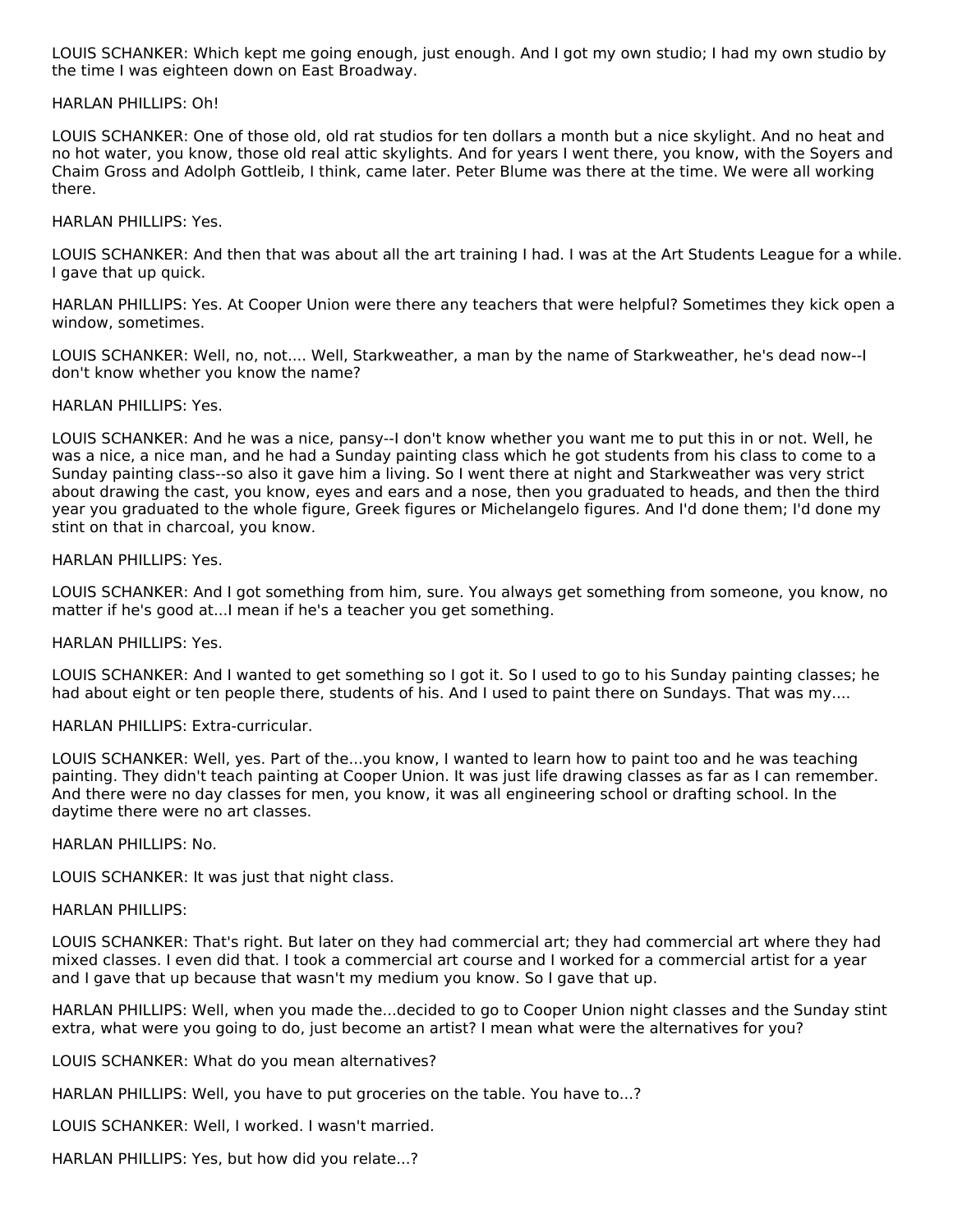LOUIS SCHANKER: I wasn't living with my family. I had my own place, see.

## HARLAN PHILLIPS: Yes.

LOUIS SCHANKER: So I worked at night and I had a job and it fed me; it paid my rent, paid my art materials. And then I left everything and went traveling for about two and a half, no, about two years as a hobo, and.... I went down during the Sparks Circus in Macon, Georgia. And I traveled with the circus for about six or eight months. Sparks is no longer in existence. It was a small circus. Do you remember it, the name? They used to play in Queens.

## HARLAN PHILLIPS: Right!

LOUIS SCHANKER: And we used to come up...I remember we went all the way up to Maine. I left home, you know, owing and everything, and I got down to Sparks Circus, the first stop is Long Island--Queens--and I called up my family and I just said, "I'm at the circus, goodbye," you know and of course they were very angry and I don't blame them because I just left home and left my mother and family. My father I think had died then. So I just got on Sparks Circus and then traveled up to Queens and then from Queens we hit all the little towns in New Hampshire and Vermont, Maine. Then from Maine we went out West all the way out to Minnesota and we all played all those small towns there. We came up through the South too, you know; we played all the Southern small towns, anything under 5,000 was our deal. Then I joined the Barnum and Bailey Circus not for too long. I got out to the West Coast; then I worked in the wheat fields in the old days when they didn't have threshing combines like today, they had horses.

HARLAN PHILLIPS: Oh, man! That's a....

LOUIS SCHANKER: It was hard work.

HARLAN PHILLIPS: Look, it's a ball-busting job even on a cool day with a thresher.

LOUIS SCHANKER: Yes. Well, and the hot...well, I tell you it was good. I was big enough to take it; I was a big man, you know, I was about my height now.

HARLAN PHILLIPS: When was this--in the '20's?

LOUIS SCHANKER: Yes. '21.

HARLAN PHILLIPS: '21.

LOUIS SCHANKER: 1920, '21, '22.

HARLAN PHILLIPS: Yes.

LOUIS SCHANKER: And then I came back.

HARLAN PHILLIPS: You didn't do any art during this period?

LOUIS SCHANKER: Yes, I drew, but I don't know where the hell the stuff is today, you know. I made lots of drawings, you know--how much chance--you get up at 5:00 in the morning. I took care of horses so I had to take the horses and drive them into the camping grounds and you put up your stakes and then you feed the horses and then you ate. I had to feed the horses first and clean them and get them ready for the parade. Ten-thirty there was a parade. The calliopes and all that and then. you know. in the afternoon you had two performances and you had to get the horses cleaned, so you hadn't much time. But I did a little drawing, and no painting. And it's 1924....

HARLAN PHILLIPS: But what a way to see the country!

LOUIS SCHANKER: Yes. Well, I really saw it. And then after I quit that I was all broke for a while. I quit the circus and got a job in North Dakota, Minot, North Dakota, in the wheatfields and we followed that all the way up into Canada, you know, a threshing team. We worked with a threshing...like gypsies, we lived like gypsies.

HARLAN PHILLIPS: That could be interesting. That's some job.

LOUIS SCHANKER: Well, then I came back and I started to really, you know, work seriously painting and got another studio...by that time my studio was gone so I got another studio.

HARLAN PHILLIPS: A good bit of this I suspect is a kind of acquaintanceship that one has in the arts, you know- who you see, who you go with.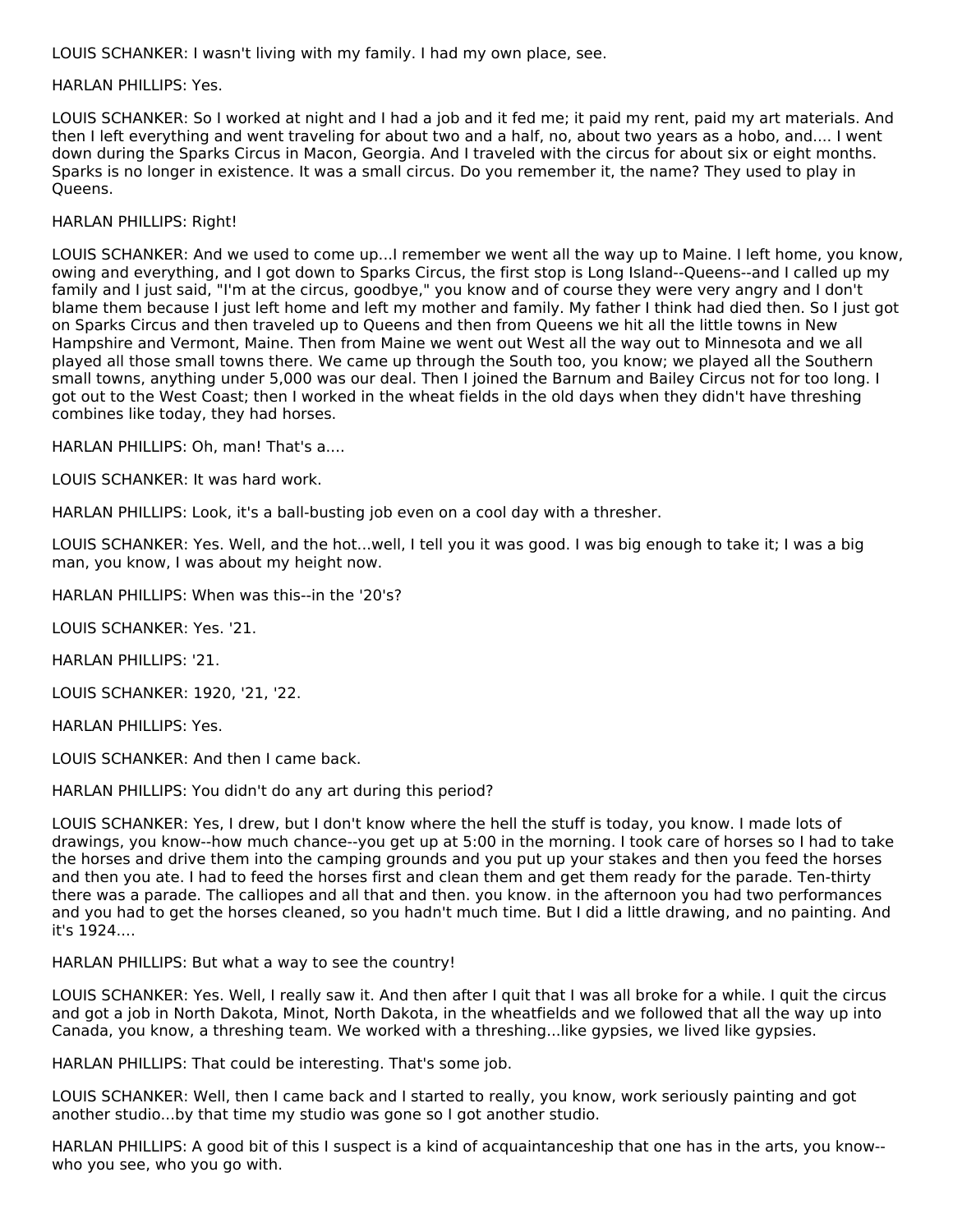LOUIS SCHANKER: Well, you see, as a matter of fact in those days the people I knew were Moses Soyer, Edgar Soyer, Isaac Soyer, Chaim Gross, you know, those people I don't know who all and see... still....

HARLAN PHILLIPS: Yes.

LOUIS SCHANKER: But that's what it was. Then around 1930, I....

HARLAN PHILLIPS: Well, in the '20's did you have an extra job to keep yourself going in the late '20's when you got back from the wheatfields?

LOUIS SCHANKER: Yes, I went back to...I got a night job. I always ate well--soda fountain, you could always eat at a soda fountain, so I never had to worry about my food. And I was held up once in Brooklyn. I worked in Bedford section, on Bedford Avenue in Brooklyn, and just before we were closing we were held up and they took all my fourteen bucks. Well, actually they didn't hurt us; they just came in with guns and that was that. That was just before 1929, right after, you know, the big market....

HARLAN PHILLIPS: Well, did you get a chance to show in the '20's then you got back?

LOUIS SCHANKER: Well, I was showing at--I forgot the name of the gallery--it was a city gallery and I forgot the name of it. We had a city gallery in those days. We don't have it today. Right? We had a little city gallery that was run by the city. And I showed in group shows.

HARLAN PHILLIPS: You did show in group shows?

LOUIS SCHANKER: Oh, yes. Yes. Well, I had a show. I showed at Marie Harriman Gallery in 1929, 1930; there was a big kind of a competition show. And at that time I was still painting realistically so I had painted a portrait of my niece who was five at that time and so I entered it like anybody else. I don't know how many, five hundred people, at the and I was picked so there was, I think, twenty of us that were picked out of that group, and I was one of them. So I had my reproduction in the paper and at that time I signed my name "A. Louis" so no one knew me, see. It's still A. Louis. So that was the first time I had a reproduction in--I think it was Jewell at the time--in the New York times on Sunday. And then the Marie Harriman Gallery sort of closed up afterwards. Walt Kuhn was the big guiding light of that gallery.

HARLAN PHILLIPS: Yes.

LOUIS SCHANKER: So that was nice. I got picked, you know, in the show. And then after that I showed in some, you know, various group shows but I had my first show in '33 but in between then I'd been to Paris. I went to Paris in 1931.

HARLAN PHILLIPS: You went to Paris in '31?

LOUIS SCHANKER: Yes. On the money I'd saved. I did save some money. Don't ask me how but....

HARLAN PHILLIPS: Look, nine-cent bread.

LOUIS SCHANKER: Yes. Well....

HARLAN PHILLIPS: In part, yes. Nine-cent bread.

LOUIS SCHANKER: But, you know, the salaries were commensurate with, you know, the kind of job you had but....

HARLAN PHILLIPS: It went a little further.

LOUIS SCHANKER: It did. Well, I...you know it was--you had to pay for models--well in those times you didn't pay for models; you'd use your girl friends.

HARLAN PHILLIPS: Did you frequent the Whitney Club?

LOUIS SCHANKER: No. I heard of the Whitney Club but I wasn't--again there was an "in" group. I wasn't in it.

HARLAN PHILLIPS: I wondered about that.

LOUIS SCHANKER: I wasn't in it. I knew Soyer was in it and a few of other guys were in it but I was never in it. At that time I was beginning to break away from pure realism already, you see, and so, you know, you didn't belong to something. But I did...my first show at the Whitney was 1936. That's the first time they accepted my work. I was with Paul Godsoe. He had a gallery; he called it Gallery Secession and all the guys who are in it now are showing around still except a few guys--Milton Avery, for instance, and there was Rothko in it, Gottleib in it and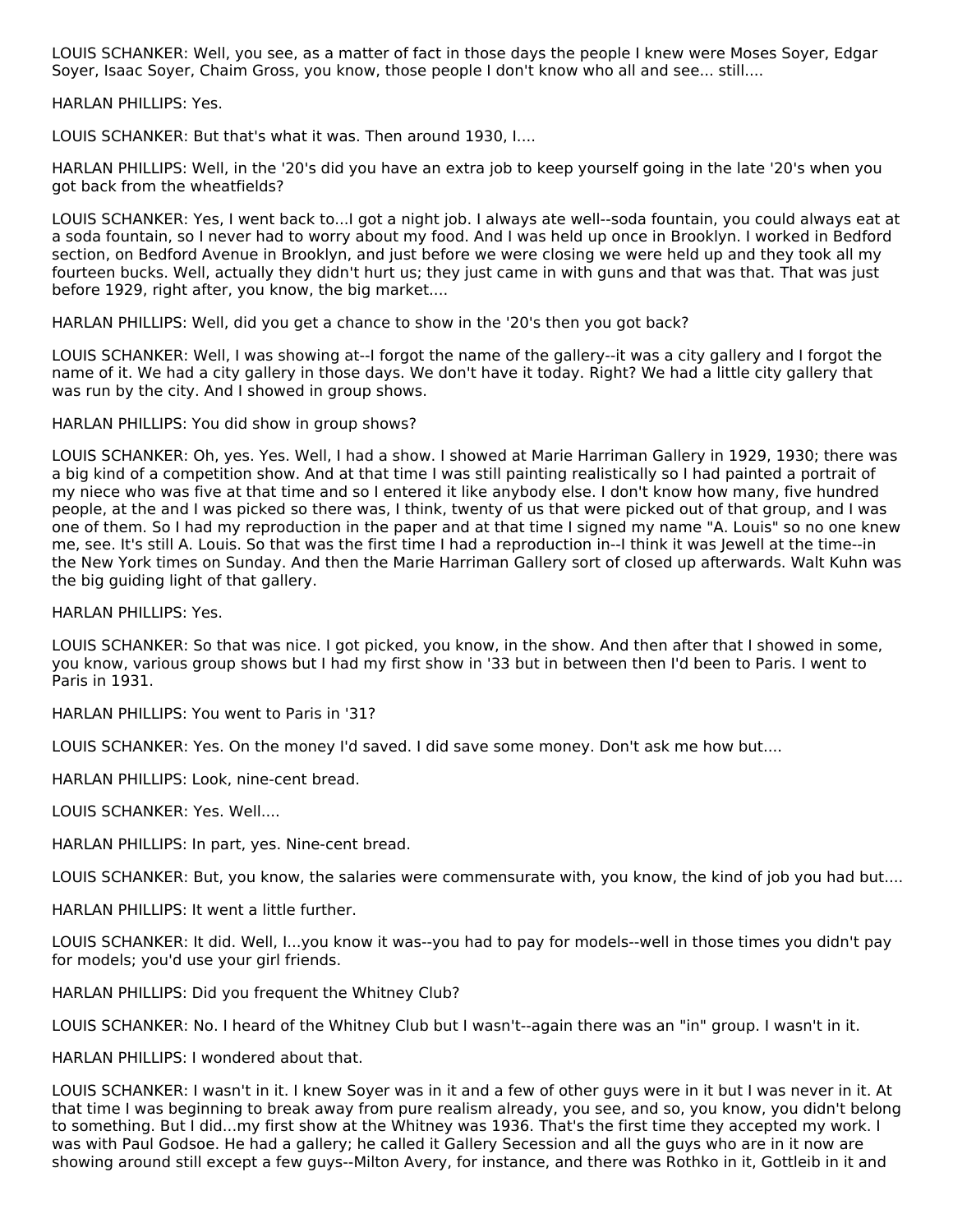the same kind of a group.... We were the same group. Chuck Batzoff was in it. I don't know whether you know him.

HARLAN PHILLIPS: Yes.

LOUIS SCHANKER: And that was during the WPA days already.

HARLAN PHILLIPS: Yes. Well, what about artists organizations in the '20's, groups that got together, talked about aesthetics, talked about literature, poetry--were you in on this?

LOUIS SCHANKER: No.

HARLAN PHILLIPS: You didn't care?

LOUIS SCHANKER: No. I was a complete individualist. The only thing--in the '20's I was...well, you see, I didn't have time. You see, I don't know what those other guys did for a living but I know I had to work. Like I'd go to work at 7:00 in the evening and then I'd come home around 2:00 and then by that time--2:00--I'd usually go to sleep and get up around ten and start working in the studio and that was it. There are different people.... I met lots of people from the National Academy. There were a lot of parties going on, you know, that kind of stuff, but don't forget it was during Prohibition and I was doing my share of drinking like everybody else so I guess a lot of these guys who I knew maybe didn't drink that much so I went around with guys who drank more, you know, and enjoyed myself, so I had my, you know, enjoyment. But I did know...there's no one that sticks out in my mind that I could really say there was any group because it wasn't until the '30's that you had the groups.

HARLAN PHILLIPS: Yes.

LOUIS SCHANKER: You know, after the WPA got started.

HARLAN PHILLIPS: I just wondered if there were any antecedent groups, you know. There may not have been.

LOUIS SCHANKER: Well, there was the Eight but they were, you know, Sloan and that group; they were out of my milieu because they were much older. And I guess if I cared for their work I might have been in with them but I probably didn't care for their work that much.

HARLAN PHILLIPS: What about--what's his name--Hamilton Easter Field? And his school?

LOUIS SCHANKER: I never heard of him. I never heard of Hamilton Easter Field.

HARLAN PHILLIPS: That doesn't surprise me. Of course your hours were pretty well used up.

LOUIS SCHANKER: Yes.

HARLAN PHILLIPS: Well, did you get to the point where you made a sale of a painting?

LOUIS SCHANKER: Well, yes, now you bring me that . The first painting I sold was a student show when I was at the Alliance yet. I was nineteen and we had a big student show from the Educational Alliance at the old Anderson Galleries on 57th Street and Park Avenue. And someone--they told me I sold my painting for 25 bucks, you know. All right it's a first painting. My father who wanted me, if I was going to be an artist, wanted me to be a commercial artist to make money. He really was gasping and so was I. Twenty-five dollars in those days was a lot of money and to even sell a picture.

## HARLAN PHILLIPS: Yes.

LOUIS SCHANKER: And another thing. I sold a piece of sculpture too when I was at the Alliance. You see, I was doing sculpture; in those days you could do sculpture. I don't know who was teaching sculpture there but I studied etching with Aurbach Levy and I studied sculpture with some man I don't remember any more but, see, I was doing sculpture at the same time then as I was doing painting. There's a very early head of mine over there, that oak head. That's all my early sculpture over there. And the second one from the right from the wall, see, that's an unfinished piece of oak, that I carved in that time. That's a long time ago. Some of those are in the '30's, those sculptures there. So I was doing sculpture at the same time. This woman came to me and she said, "I'd like to have you do a sculpture, a head of my boy." I said, "Well, I work; I'm working in Plastilene" like everybody else. I wasn't working in stone or wood; I couldn't afford it, you know. You had to buy stone, you had to buy wood. I suppose I could if I wanted to really but I suppose I was still interested in painting. And I painted portraits and nudes and, you know, there's only so much you can do; you do six days a week or five days a week at the Alliance, you know, straight every day. So I said, 'Well, I'll do one; I don't know whether you'll like it." She said, "Well, I saw what you're doing and maybe you could do a head of my boy" who was five or six. So that's where I got a few bucks too, not a...he... So I made a head, you know. He was a pretty little boy so I made it, you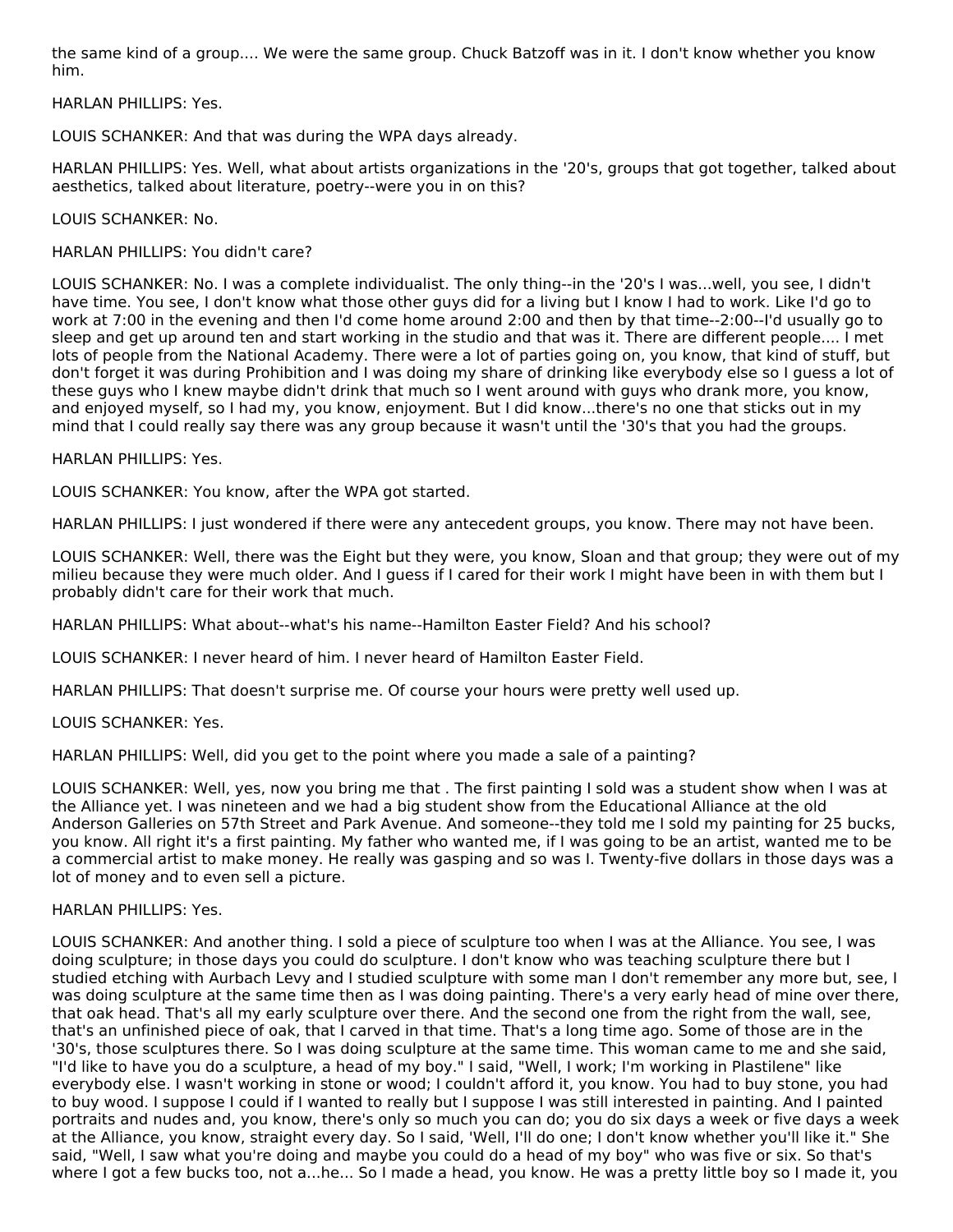know. I don't have a photograph even of it. So she liked it, which surprised me. So she said, "How much is it?" I said, "Well..." you know I asked a lot of money--I said, "Seventy-five dollars." And she nearly dropped to the floor; because I should have made that thing before but you don't do those things, make the price before. So I said, 'Well, it'll cost me forty dollars to have it cast." See, I didn't know much about casting then. If you want to get a good job done, get a man to cast it and forty dollars of course...all I'm getting is thirty-five dollars." She said, "Well, that's fair enough." So that was also during my student days. That's about all I can remember about it. And then I sold a few things, you know.

HARLAN PHILLIPS: Here and there, yes.

LOUIS SCHANKER: Not....

HARLAN PHILLIPS: How about the drawings? Did you have an outlet for your drawings?

LOUIS SCHANKER: No. Well, I drew a lot but I never really showed some.... You know, I never showed that much in the first place because, you know, it wasn't like it is today; when you're twenty-one you have a show at Knoedler's or Marlborough. It wasn't like that at all. In those days before you'd get into a gallery outside the, you know, City Gallery, you just couldn't get in, you know. I was still a student--let's put it--I call myself a student; I still am one in a way because I'm always, you know, moving around. But I showed at one gallery in those days, the Morton Gallery; I don't know whether you ever heard of that. It's a long time ago.

HARLAN PHILLIPS: Yes.

LOUIS SCHANKER: It was called the City Art Centre that was the gallery--no, not the City Art Centre--it was some Art Centre-- not the City Art Centre because that...later. I can't remember the name of that gallery which the City had, you know. Everybody had a chance to exhibit there. So anyhow I showed some drawings.

HARLAN PHILLIPS: Did you by any...?

LOUIS SCHANKER: I showed some drawings and, oh, yes, I sold one to J. P. Morgan through the City Art Gallery- it wasn't the City--a drawing. That was in the Thirties. That's right, way before --no--the Twenties, way before I went to Europe. I still don't know what the hell the drawing was about now; it was a nude, I think. So, you know, it comes back, you know....

HARLAN PHILLIPS: Well, he had a fascination for him....

LOUIS SCHANKER: Well, I was surprised when they told me it went to. P. Morgan Collection, you know. I don't know where the hell it is today but....

HARLAN PHILLIPS: Well, he was a great collector of what he thought was pornographic, you know. He had a marvelous pornographic library.

LOUIS SCHANKER: Well, I have my own pornographic drawings but I never show those. I showed at the Walker Art Centre; I had a big, big one-man show when I taught in '59 at the University of Minnesota--the University of Minnesota was connected sort of with it and I taught graduate school there for one season--three months--and I had a show there and that time I was doing figures again, '59 you know, from all my abstract paintings I went to figures again for one year. And I had a show up there and the curator came around and I said, "You know what that one is?" and he said, "Well, it looks like a nice painting but I don't know what it is." " Well," I said, "it's a man and woman making love." And he nearly dropped dead and the next day he said, "You don't mind if I take it down?" I said, "Well, I mind in a way." He said, "Why?" I said, "It's a good painting. You liked it, didn't you?" He said, "Yes, I liked it but now that you tell me what it is and I can see it," he said, "we're having the Board of Trustees meeting up here tomorrow night and," he said, "you know..." I said, "Well, take it down. If it's going to mean your job, take it down." You know, I just couldn't be that kind of stoic and say, "No, it's got to be there," you know, "the hell with the Board of Trustees." I had enough there; I had about forty paintings. So...pornography. Every artist has done it, you know.

HARLAN PHILLIPS: Oh sure. Sure. What about the Weitzel Peoples Art Guild which was a place where artists could gather and show their work? Not a gallery but Modern American artists that were finding it tough in the Twenties?

LOUIS SCHANKER: I was in Woodstock in '27. And there was a little group there. I used to show up there in the galleries they had there. Then Woodstock was really an artist's playground. It isn't any more; it's a tourist playground.

HARLAN PHILLIPS: It's a tourist playground, yes.

LOUIS SCHANKER: But it was very nice then and I showed there and I met more people there and I met...I can't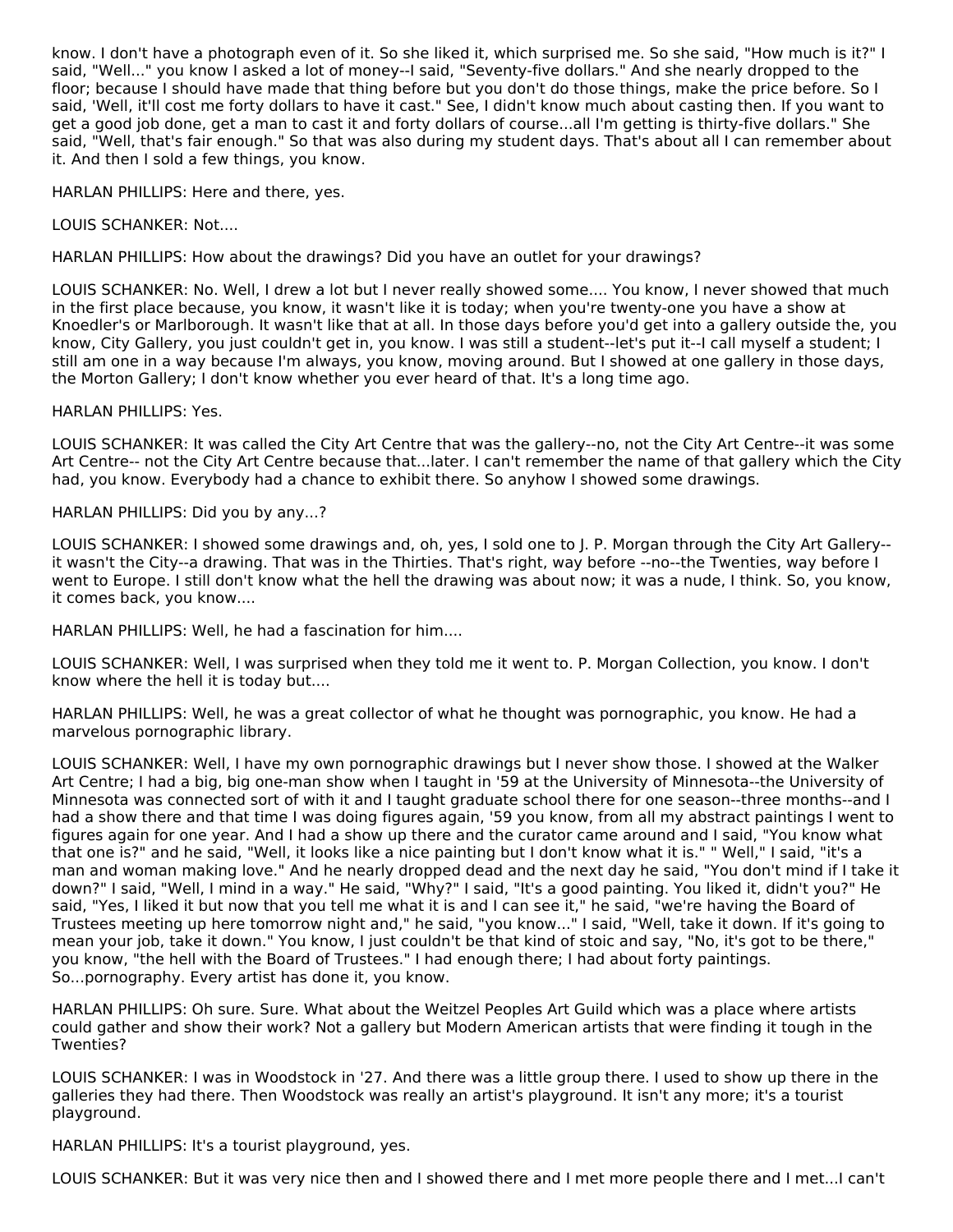even think of the names but I met more painters there and the early Woodstock group of painters and I can't think of their names offhand. But you probably will remember maybe if you... Speicher was there...

HARLAN PHILLIPS: Speicher was there.

LOUIS SCHANKER: And some of the other names I can't remember--quite a few--they'll come. And this sculptor who just died a couple of years ago, an old man, he was there. Archipenko was there in '27, a big school there in '27, you know.

HARLAN PHILLIPS: Yes.

LOUIS SCHANKER: I saw him once or twice. I didn't go to any school. I just painted; I was on my own. I quit school so I don't have any master that I was working with, not one.

HARLAN PHILLIPS: No. What turned you away from realism?

LOUIS SCHANKER: Well, I guess I got tired of painting portraits and still lifes and you do so many and they all looked...well, fairly good and you like them but evidently it wasn't enough. It was just like how I turned from painting to sculpture again. I started sculpture even before I started painting actually, you know, and I was doing them together you see. But I think it was in the milieu at that time, you know. There was Cezanne coming up, really coming over here. and Picasso beginning to come over here and just about then when I went to Paris I started.... I was still doing realistic things in Paris and then towards the end of my time In Paris I started to break away. That was in '32. By the time I came back to America I was completely changed to abstract painting, semiabstract painting; it was figurative. I still used figures but I was doing it in an abstract way, not purely abstract, that came much later.

HARLAN PHILLIPS: Yes.

LOUIS SCHANKER: Like those. Oh, before those. I started...well, my '36 was a sort of semi-abstract painting made at the piano but it was done in a semi-abstract way. And from then on I went further and further away from the figures. By '41 I was doing completely abstract paintings, '42, something like that. Well, like the one at WNYC is not really an abstract thing; it's sort of semi-abstract. It's a musical theme for the WNYC wall so I used musical...I didn't use any figures, just musical symbols and shapes. And at that time Byron Browne was there and, who else? There was Stuart Davis had one there and one or two others.

HARLAN PHILLIPS: But '29 was a bad year and yet by '31 you'd gone to Paris.

LOUIS SCHANKER: Yes. Well, I didn't have any money in the stock market.

HARLAN PHILLIPS: You didn't lose, yes.

LOUIS SCHANKER: But I always could get a job, see, and I saved up; I think I saved up maybe \$500. Well, that lasted me for pretty near a year. Ten dollars a week I lived on in Paris and that included my studio, my paints, my food--the models were for free. I didn't have any trouble getting free models and that was it. So I lived on about ten dollars a week. It was a toss-up whether I should take the subway in those days, which cost three cents, or whether I should have a drink of beer, so I usually ended up by having a beer and walk home.

HARLAN PHILLIPS: And walk home. Yes. I know the impulse well.

LOUIS SCHANKER: So I was young and I could walk and there was no problem. But those were rough days, it's true, but....

HARLAN PHILLIPS: Not.... Yes, but it was the way in which you....

LOUIS SCHANKER: I could always get a job; I never had any trouble getting a job.

HARLAN PHILLIPS: Well, was that typical of artists generally--that they worked on other...?

LOUIS SCHANKER: Yes. Most everyone I knew had a...was doing something else. I mean they had to.

HARLAN PHILLIPS: yes.

LOUIS SCHANKER: They were working part-time or full-time and then painting when they could. I mean most of the guys I knew. I don't know, maybe some of them actually didn't. Their parents had money or left some money or, you know, things like that. But....

HARLAN PHILLIPS: And lofts were available, you know.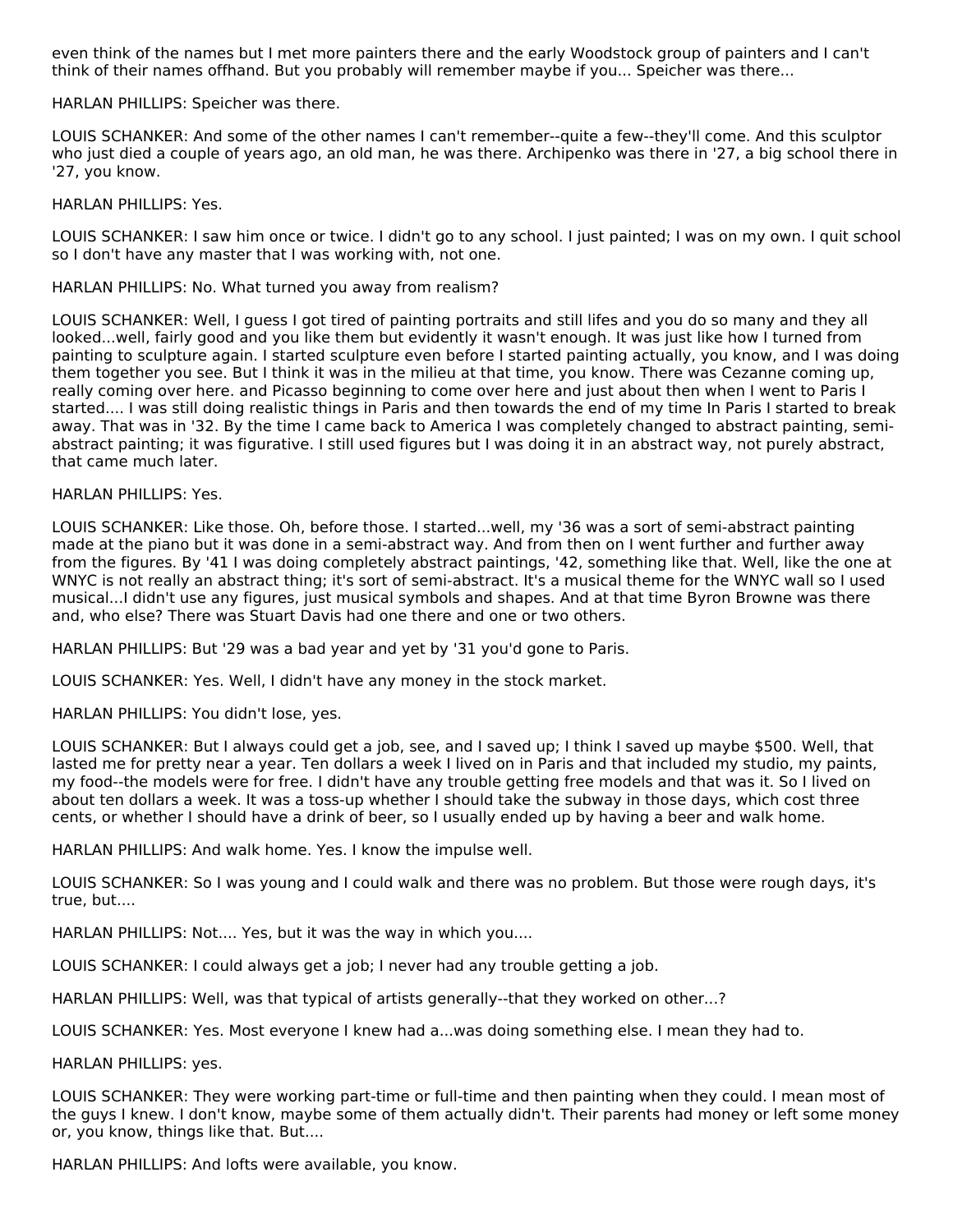LOUIS SCHANKER: Well, yes, there were plenty of lofts available. I had a loft and I had an apartment on Hester Street and I had an apartment on Tenth Street. It was always ten or fifteen dollars a month, you know, bedbugs, cockroaches....

HARLAN PHILLIPS: The works.

LOUIS SCHANKER: Yes, the works there but it was a place where you could....cold water flats, you know.

HARLAN PHILLIPS: Sure, yes.

LOUIS SCHANKER: And so you managed, you managed. And, you know, I don't know... soda jerking isn't a bad job because you make tips, and that's a little extra.

HARLAN PHILLIPS: On the side. Yes.

LOUIS SCHANKER: Are you tired? Do you want to sit down?

HARLAN PHILLIPS: No, no, no, no, no.

LOUIS SCHANKER: Get a chair over there.

HARLAN PHILLIPS: What about Paris itself?

LOUIS SCHANKER: What about Paris...?

HARLAN PHILLIPS: You took certain things with you for sure--interest in sculpture, interest in painting.

LOUIS SCHANKER: Well, I just took my paintings to Paris; I didn't do any sculpture.

HARLAN PHILLIPS: You didn't in Paris?

LOUIS SCHANKER: No, I didn't do anything but paint and draw, lots of watercolors and oils.

HARLAN PHILLIPS: Yes. What about the language barrier? Did you find it...or were there a lot of Americans?

LOUIS SCHANKER: Well, there were a lot of Americans there. You usually find your own group and then you don't wander too much. I didn't. Some friends of mine--Max Spivak who was also around that time--he hasn't shown around much but he does a lot of mosaic murals here and there. I didn't meet him there but he was there at the same time and quite a few other artists were there at the same time who I meet now and say they were there. "Well, where were you?" I was there at the Dome at, you know, the Rotonde and places like that. So I got mixed up with Englishmen and Americans.

## HARLAN PHILLIPS: Yes.

LOUIS SCHANKER: And I didn't have any trouble with the French. I didn't know the French language but I didn't have any trouble with it. I never even got a card of identity while I was there; I never even bothered going to the police. I was there for over a year. So it was all right. And then where I stayed in the beginning was a French home, a pension. I stayed for about two weeks until I got my bearing and I learned a few words and then I got this place. Someone was going away for the year, or eight months, and they had a studio to rent. And I got another skylight studio, very nice one, outside of Paris. But you know you can always point. You could always say "a beer." It's pretty near the same way, you know. Or cognac, you know. I mean there's no problem.

HARLAN PHILLIPS: In terms of people I've talked with, I don't know any more resourceful group than artists, even if you have to point--"look"....

LOUIS SCHANKER: Yes. Yes. I'd go to a restaurant, you know, where the prix-fixe'd dinners in American money was twenty-four cents in those days, that was a good dinner--twenty-four cents with a bottle of wine. And if I didn't know what they had, then I used to look at someone else's plate--you do it today too; you go into a restaurant and you see somebody....

## HARLAN PHILLIPS: Like that.

LOUIS SCHANKER: Yes, it looks good, you know. And then I went to...when I was really down and I had very little money--ten dollars was little enough but, when I was short that week--I used to go to the Jewish section, see, and the Jewish section they also had yeshivah, you know, where the Jewish Hebrew schools are. I went to Hebrew school when I was a kid, see; my parents were very orthodox. So I could speak Yiddish. Well, that was no problem, see. I could go there and for two cents you got bowl of soup and for four cents you got a little piece of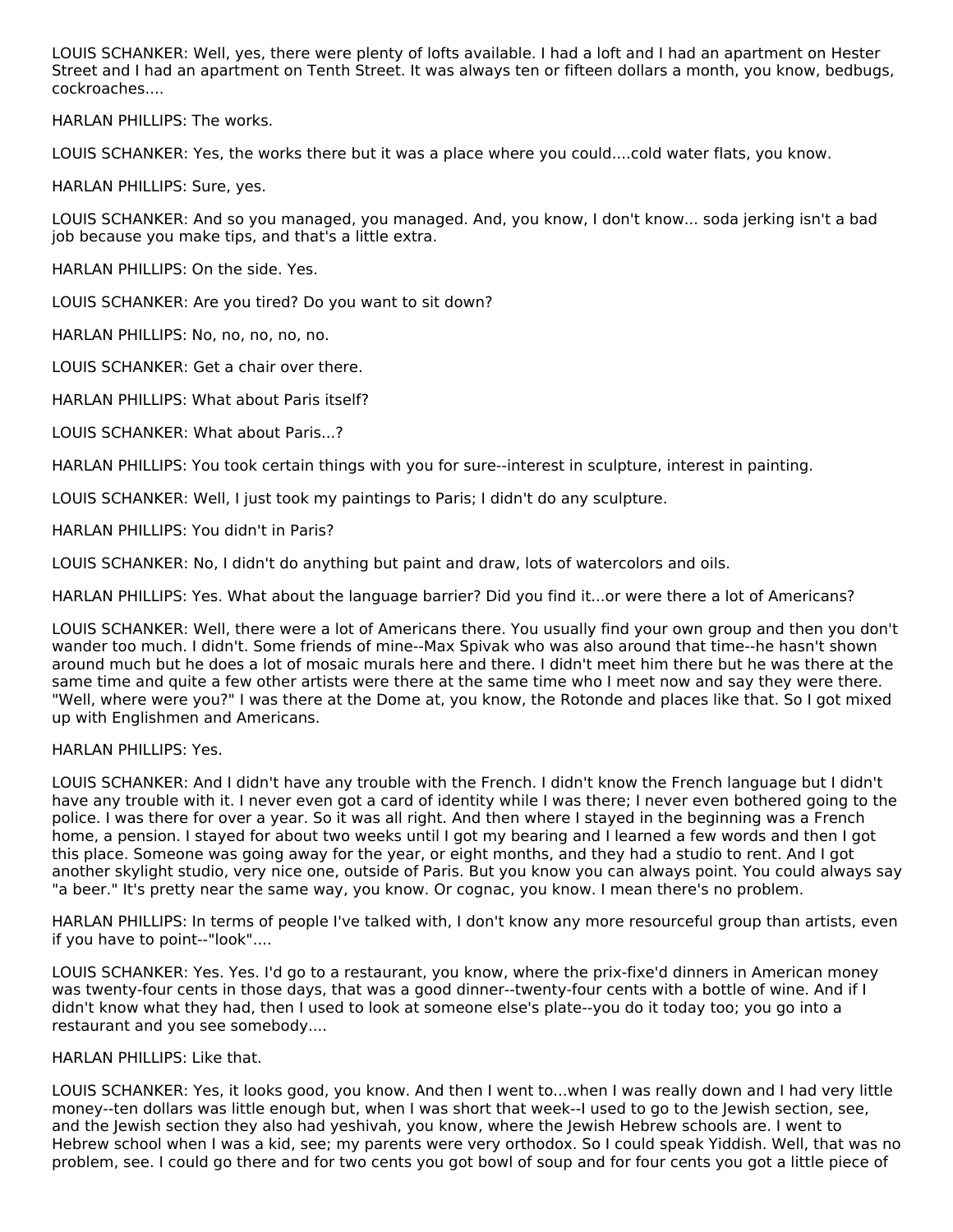boiled beef, you know, and so you could make out. So I didn't have to go to them when I'd feel flush; I d go to a prix-fixe'd dinner for twenty-four cents, you see. Then you make out.

HARLAN PHILLIPS: Sure you do.

LOUIS SCHANKER: I made out. And I was in Italy. I was thrown off the train for breaking a window when I was drunk on the train. And you make out, you know.

HARLAN PHILLIPS: Oh yes, you pick yourself up and find your bearings.

LOUIS SCHANKER: Sure. You're arrested and "where's your passport?" And my passport was with a friend and they said "Okay." They Didn't bother me. I went and got the passport. The next day we got the train and we went to Florence for a couple of weeks, my last trip before I came home.

HARLAN PHILLIPS: Did you see much art while you were in Paris?

LOUIS SCHANKER: Oh yes. I used to go to the Louvre practically every day and that was it, the Louvre I mean, in those days.

HARLAN PHILLIPS: Well, that's a history of art.

LOUIS SCHANKER: I went to all the art shows, you know, and we had groups. I don't think I exhibited in Paris at all, why I don't know, but I guess I wasn't in that crowd either. But there weren't that many galleries and the French weren't interested in American art in those days.

## HARLAN PHILLIPS: Not at all!

LOUIS SCHANKER: They didn't want to show anything unless you came from New York with a big reputation, you know; you just didn't show there. And Calder was there in the '20's; I think John was there I think in the '20's. And I don't remember their...you know. So I met with a certain group who came back. I, you know, met the National Academy boys who won the prize and I used to see them over there and portrait painters and we'd go around that way. It was exciting; we had a good time. I never did go out into the country much which I'm sorry about because I just didn't have enough money either to go to the country, to take trains and go visiting. And then I suppose the language barrier held me back; if you go to the country and something else happens.... It's like here. If you go up to Vermont you're in another world, you know. They don't speak the same language and they're different, you know. They're just as nice or nicer but the point is that they, you know, they're so ingrown that any outsiders, you know, unless you come during the tourist season here when they're all open for business- -any outsiders just don't belong and you have a hard time.

HARLAN PHILLIPS: Oh, and how!

LOUIS SCHANKER: I know that. yes.

HARLAN PHILLIPS: France is the only place that I know where you can walk thirty miles and go through two different dialects and understand....

LOUIS SCHANKER: That's right. ....into that in Spain.

HARLAN PHILLIPS: Oh yes, terrible in those terms. Just awful; but you get along.

LOUIS SCHANKER: I lived in Spain for a year, in Mallorca.

HARLAN PHILLIPS: When was this?

LOUIS SCHANKER: Right afterwards.

HARLAN PHILLIPS: Right after '29?"

LOUIS SCHANKER: '33. And I painted there.

HARLAN PHILLIPS: What's the difference in atmosphere in Spain and Paris?

LOUIS SCHANKER: Oh, it's quite, very... quite different. The people are much softer and they'd give you the shirt off their back. They don't have to know you. This doesn't happen in Paris, you know.

HARLAN PHILLIPS: Oh heavens, no!

LOUIS SCHANKER: Oh, it's fantastic. They go out of their way to help you. If you're riding along and you have a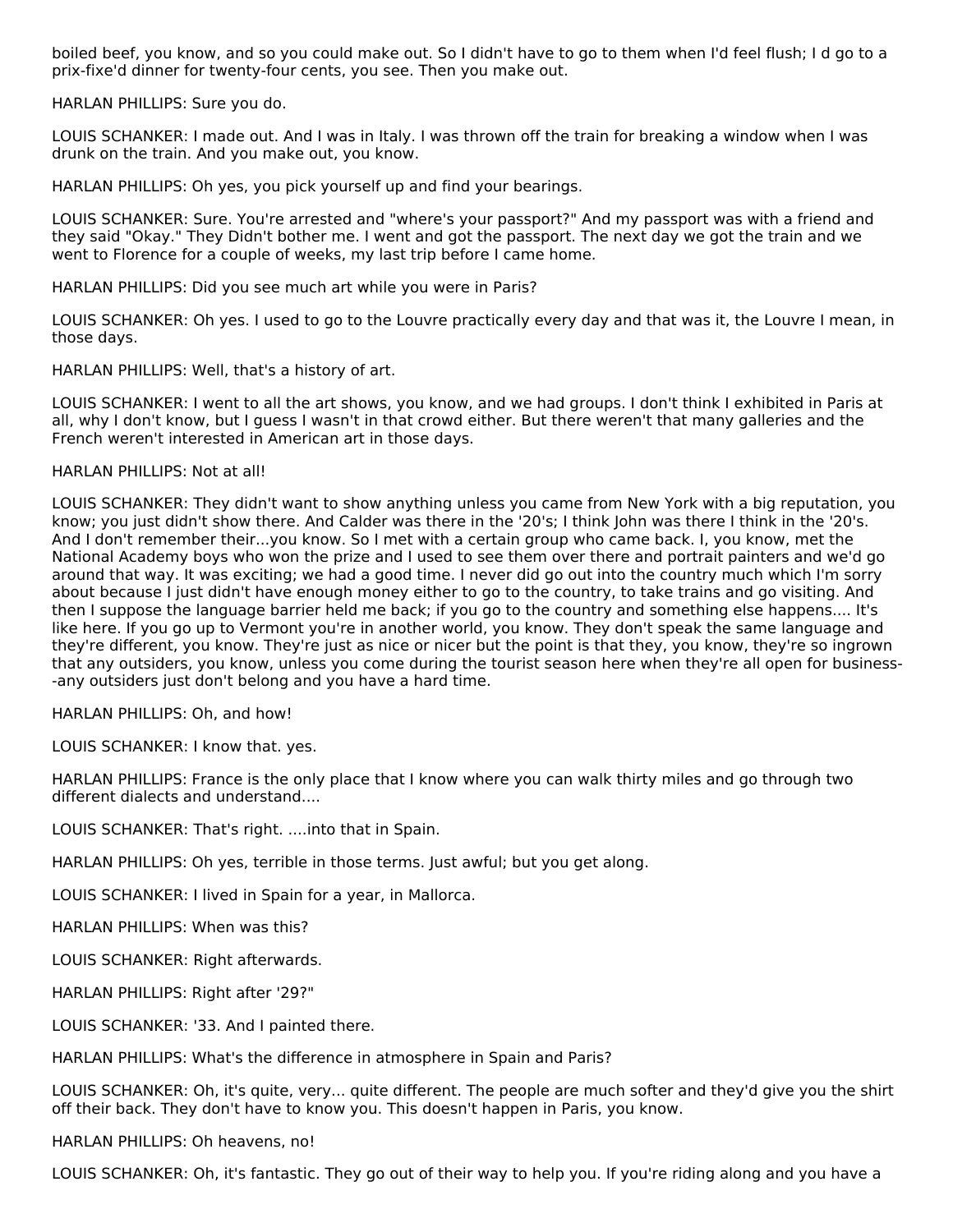flat, you have a hundred people around you putting on that flat for you, changing the tire, and you don't do a thing, you just sit there. And you go to the cafe and then they all come in for a drink and you're just sitting, you know, you just let them do it. They won't let you touch it. It's fantastic. It happened to us once, twice in a very small...near Saragossa. We were in the car and we had a flat and they said, "We fix," you know. I knew Spanish a little bit so we could talk a little bit by that time. And they said, "You go in the cafe and have coffee," and so we went over there and drank cognac and coffee or whatever they had. And they fixed the whole thing and they came back and said, "Fini," and we offered them money and the wouldn't take it. And I don't think that could happen in Paris or in France.

HARLAN PHILLIPS: Lose an arm and a leg.

LOUIS SCHANKER: I don't know. But they were...I call the Spanish very simpatico. I was there when they had a president, see, in '33 that was just before Franco, the civil war. HARLAN PHILLIPS; Yes.

LOUIS SCHANKER: And it was terrific.

HARLAN PHILLIPS: How was it for painting?

LOUIS SCHANKER: Oh, beautiful. Oh, beautiful for painting.

HARLAN PHILLIPS: Was it?

LOUIS SCHANKER: Yes. Yes. Just beautiful country. Mallorca is very nice and very few Americans there at that time.

HARLAN PHILLIPS: But isn't it religiously oriented?

LOUIS SCHANKER: Well, yes, but the men are not interested. The men...I've seen.... This is a fact, in Mallorca I was in the town of Palencia which is a small town near the Mediterranean and we had rented a house there and they have the holy days when they come through, you know. They walk through with all the banners and everything; it's just the little kids and women. And the men stand on the side and spit at the priests, actually spit, you know, and their wives are walking in the parade. The men had nothing to do with the church there when I was there. They never went to church. The women are the only ones that go to church.

HARLAN PHILLIPS: How about their art? Did you sample it? most of it is cathedral-oriented, or at least....

LOUIS SCHANKER: well, yes, the old stuff....

HARLAN PHILLIPS: Yes.

LOUIS SCHANKER: You're talking about...?

HARLAN PHILLIPS: Yes.

LOUIS SCHANKER: Oh yes. The Prado is fantastic. I lived in Madrid for a month and I lived in Barcelona.

HARLAN PHILLIPS: Oh boy!

LOUIS SCHANKER: And I went to Toledo and stayed a while there and I met a friend of mine. I said, "Oh! Frank O'Hara"--Fred O'Hara, not the Frank O'Hara from the Modern Museum; it's Fred O'Hara. Well, he still had some money from the Paris days and I met him--one very nice guy I met in '31, an American painter, and this was in '33 I met him in Toledo. I said, "What are you doing here?" He said, "Well, I got myself a place here and it's cheaper than Paris." I said, "How cheap is it?" He said, 'Well I got a loft studio here in Toledo and it cost me two dollars a month, and I got a maid who does my work and also sleeps me for a dollar a month." I don't want to talk about money. And that's how inexpensive it was in Toledo, you know.

HARLAN PHILLIPS: Yes.

LOUIS SCHANKER: Now...I was just back there in '63; my wife and I went there. We took three months off and I had a sabbatical from college where I was teaching and I didn't feel like painting. It was right after the show and I just felt dead on painting so I just thought, what the heck, I'll get out of here. I've got a sabbatical, so let's go. So we went to Rome and Sicily, went all through... and Greece. We ended up--not ended up--but we were in Toledo and it was horrible. You couldn't walk through the streets. And this was Easter week, maybe that was the reason. They were so crowded with tourists. I'm talking about a thirty-year cycle, exactly thirty years. It was in 1933 when we were in Toledo the first time and it was barren, you know, I mean people lived in Toledo and that was all. There were no tourists or nothing, a few artists. And we went back there and we were disgusted. I still wanted to see the beautiful painting, which I like; I remembered it for thirty years, that "The Burial of Count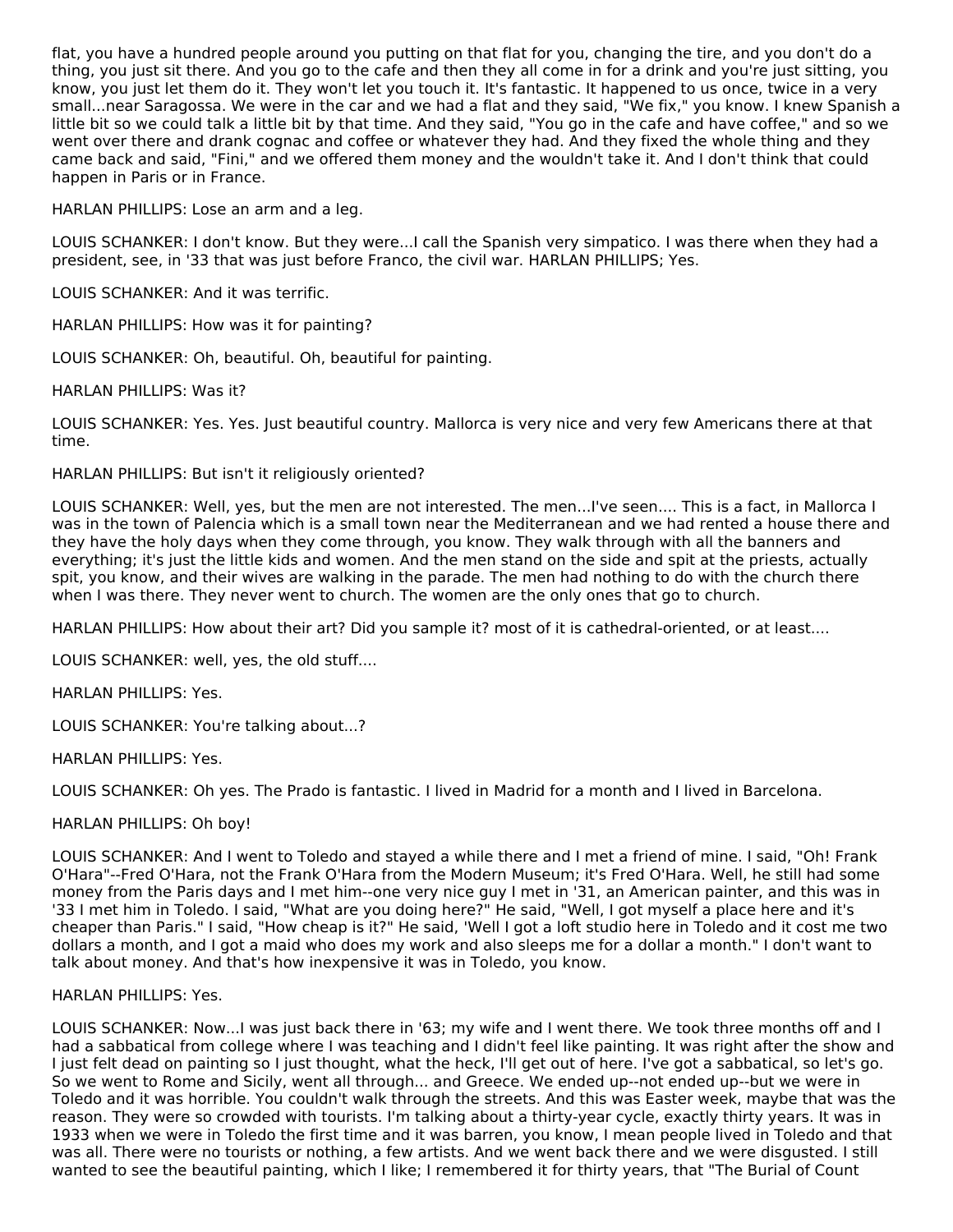Orgaz" which in is a little cathedral, Saint Tomas, I think it was. And it's still there. You know, it was taken out during the civil war and they took it off the wall and England had it during the civil war; it was one of the things they saved. It's back there again; it's just as beautiful as ever. God! That thing just lasts and lasts and lasts, take it off the wall, put it back on. It's so beautiful. But there are a hundred and fifty people there, you know. When I was there, there were two. You know, people also go down to the big cathedrals in there to see the jewels; there is a fabulous collection of jewels, you know, rubies, diamonds and all that kind of stuff the Church gets, owns. And that's where the people go to see. I couldn't care less. But it was very nice seeing that "Burial of Count Orgaz." And our driver happened to be a very interesting fellow--this was in '63 I'm talking about. He said, "I'll take you to some private places where no ones goes." I said, "That's for us," my wife and I. So he took us to a big palace which was a private home made into a museum. They had El Grecos and El Grecos; I'm telling you, you never saw anything like it. And then on the way back to Madrid he took us to this little church. It's half this size, the church, and it's a nothing, you know. It's not--and the most beautiful little, not a little, but you know El Grecos this big made for this particular church. I mean he painted for this church; they weren't moved in there. It was wonderful. What we missed in thirty....

## HARLAN PHILLIPS: What you missed in '33?

LOUIS SCHANKER: Yes. Well, you know, we saw them. So it was very nice. Sicily was very nice, you know, all through Sicily. We took a car and drove all through Sicily. And Rome was beautiful. It was just three months so you can't see everything.

HARLAN PHILLIPS: But in '33 you took whatever you had picked up in the way of greater freedom in Paris and moved it to Spain. What did Spain add in terms of your own vision and thinking about things? Anything?

LOUIS SCHANKER: Yes. It was a different kid of a mood. And my paintings show that.

### HARLAN PHILLIPS: Really?

LOUIS SCHANKER: Yes. Well, I had a show at the Bibliotheque Nationale in Madrid and it went along very well; I didn't see it because I had to leave it there with somebody who said they were going to get me a show. And they put up my show over there--oils and watercolors. And quite different mood; entirely different. But it was also semi-realistic then; by that time I had gone away from it, you know. I was doing figures, square heads and things like that. When you get over to the house I'll show you a couple of early prints of that period that I did later. I have a lot of prints here but to go through them all, you know.... But it's a different period, a different thing.

#### HARLAN PHILLIPS: Yes.

LOUIS SCHANKER: I painted the people around there; I'd go to a concert in those little towns and you'd come home with impressions and I'd make a painting. And I got to know the carpenter who was a sculptor. And again there was a language barrier but we got along. I don't know, we could just about barely get things so he invited us to his house and I saw some beautiful primitive paintings and he said, "Those are my father's." I said, "I'd like to buy some." "No, they're not for sale." and you know, I couldn't do anything about it. But he had some beautiful...his own primitive sculpture, see. So I said, "This one I like." I said, "How much is it?" And he made all the...in those days you couldn't go to a store and buy a chair; you went to the carpenter to have a chair made. And if you had a bed you had your bed made and anything you had to have in the house you had made, see, because it's very primitive there. They have no water in the houses. There's only the center of the Square is where all the people go with their big jugs to get water.

#### HARLAN PHILLIPS: At the well, yes.

LOUIS SCHANKER: And so I said, "Well...." By that time I was painting sort of semi-abstractly; I had still lifes, you know, and all sorts of stuff somewhat in the style of Braque and Gris. I was influenced by those painters. So I said, 'Well, come over to lunch at our house." So he came over and the postmaster of the town came over and his family; there were about eight in the family. I said, "God, I don't know how to cook for eight people." So the landlord, who rented us our house--see, we had this big nice house right in the country there--I said to him, I said, " you come over for lunch too. "He said, "I come over; I'll cook your lunch." I said, "Oh, that's wonderful." Because he was a cook; he had been a cook in a fancy house, you know, and then he had retired. So he came over and you only cook on charcoal; you have nothing else to cook with, you know. You have a little charcoal thing like you do in Mexico now....

## HARLAN PHILLIPS: Right.

LOUIS SCHANKER: You've been to Mexico?

HARLAN PHILLIPS: Right.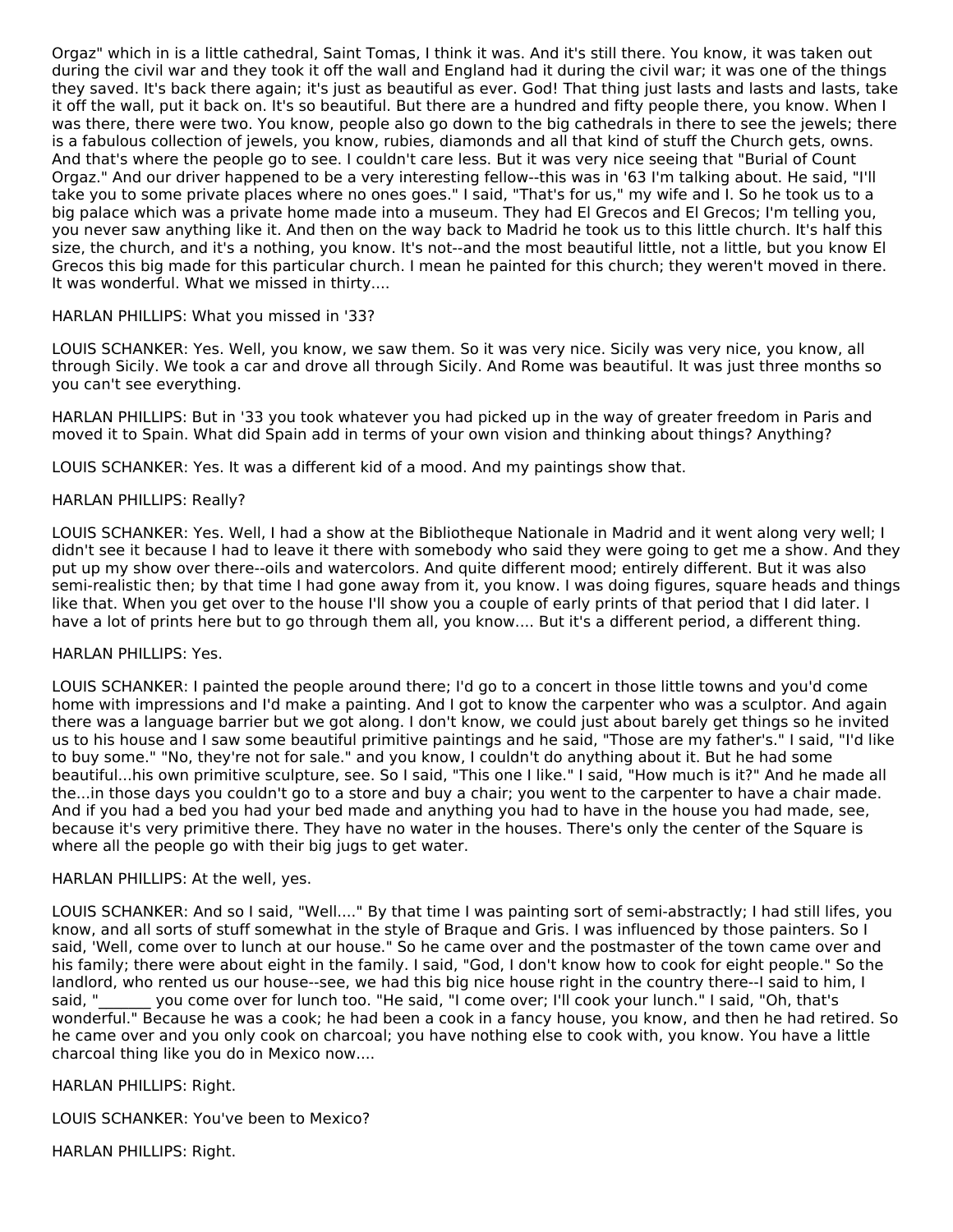LOUIS SCHANKER: So you have to keep fanning it like this and all our meals were cooked on that. So he cooked the whole meal for eight and then when he didn't have enough room in it, he went outside and made a fire, you know, outside the house because they have these stone houses. He made a little fire and cooked some other things out there so we had a marvelous meal, and it was very nice. And then out of a clear sky the carpenter said, "Mi gusto--I like that picture," you know. It was a little still life very abstractly painted, broken up tones.... I said, "All right, I want..."I should have said I want that painting of his old man's but I said, "I want that sculpture." He said, "Okay." I told him "I'll give you a painting," so we bargained. There was a bargain. Isn't it marvelous? And my former wife has that sculpture. Like a dope I left it with her. I'd like to have had it. Olive wood, they carve mostly in olive wood because that's a hard wood. Those trees grow for a thousand years.

HARLAN PHILLIPS: Sure. Sure. Well, you met Spanish artists then?

LOUIS SCHANKER: Very few.

HARLAN PHILLIPS: Very few?

LOUIS SCHANKER: No, that's a strange thing. (Or) They're the same thing.

HARLAN PHILLIPS: He was a carpenter and also...?

LOUIS SCHANKER: He was a carpenter--well, he did sculpture, you know, like.... Well, I like to use wood so he'd carve a head or a figure. I'm sorry I didn't get more; I could have but then you always have to figure on the problem of carrying things and one thing and another so.... In those days we had just enough money to keep us going too, never had much money. But it was all right. So it was very nice there.

HARLAN PHILLIPS: Yes. Oh yes! Well, you added not a little to your scenery and scene from what New York had been.

LOUIS SCHANKER: Well, you got the impressions, you know; it was very good.

HARLAN PHILLIPS: You certainly expanded the East Side of New York, didn't you, with the trips around the country, first with the circus...

LOUIS SCHANKER: Yes.

HARLAN PHILLIPS: ...up to Canada with the wheat....

LOUIS SCHANKER: I wouldn't give it up for anything.

HARLAN PHILLIPS: Or trade it! No. No.

LOUIS SCHANKER: It was a nice, good, experience all through.

HARLAN PHILLIPS: Well, in '33 you came back to the States?

LOUIS SCHANKER: Then I came back to the States.

HARLAN PHILLIPS: Well, that wasn't a good year, was it?

LOUIS SCHANKER: That was a bad year. Never had jobs, looking for work. So, I had some kind of--I don't remember what kind of job. Oh, actually I didn't get a job right away. I heard about the Federal Art Project--what did they call that one, the one from Washington? It wasn't WPA.

#### HARLAN PHILLIPS: PWAP?

LOUIS SCHANKER: PWAP, and I got it through Mrs. Force, through the Whitney Museum. And I got a job making a big painting, so I made a sort of--I had to do a little bit realistic there because they weren't accepting abstract things. I think everyone that was on it... I think--I can't think of the men--but there were a lot of men on it. As you know, there were quite a few men on it.

HARLAN PHILLIPS: Yes.

LOUIS SCHANKER: I did that and then I got onto the WPA. And I had my first show in '33; that's right. That's what happened when I came back; I had a show of the work still on Contemporary Arts gallery--not the contemporaries but the Contemporary Arts.

HARLAN PHILLIPS: This is the work that was done abroad?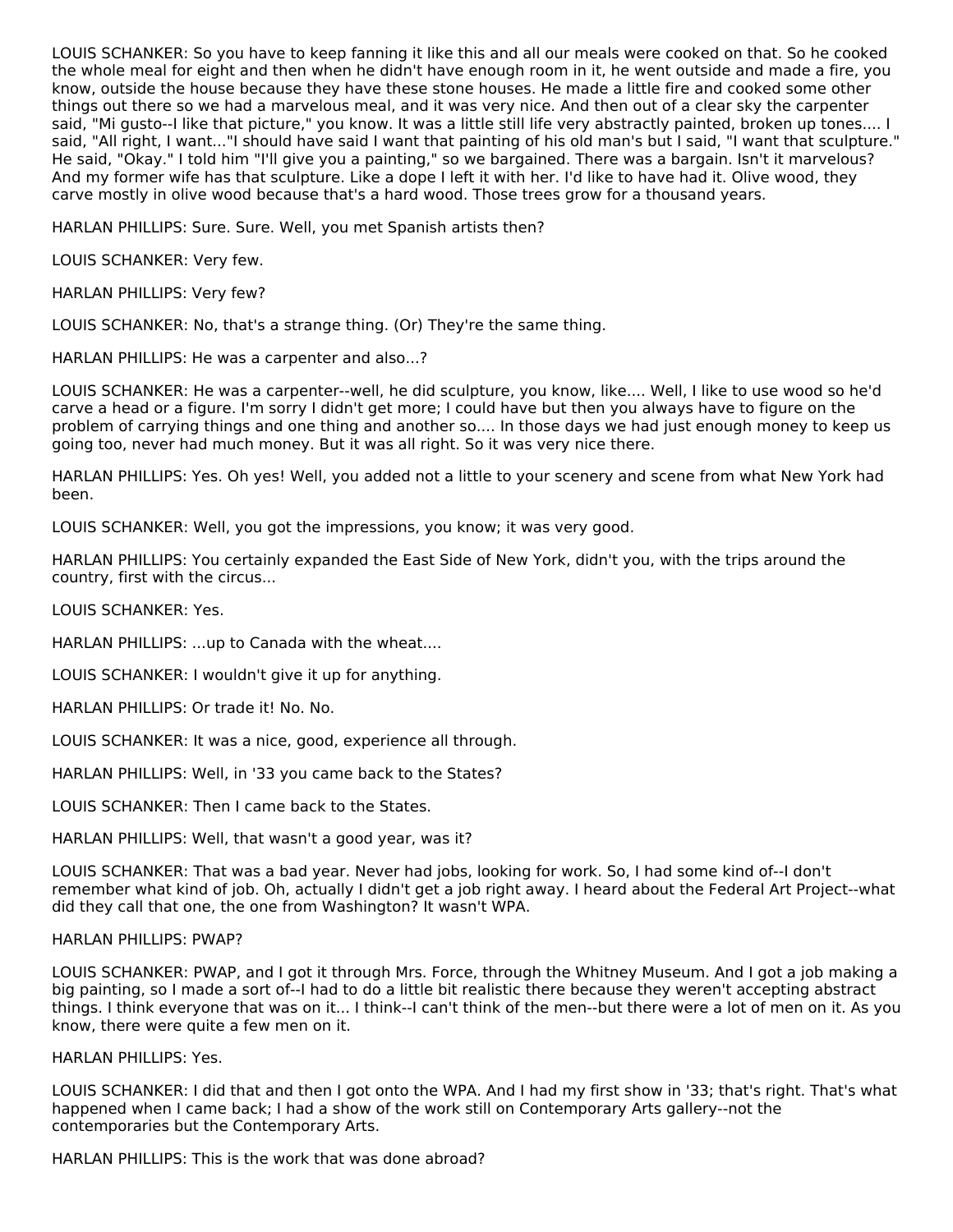LOUIS SCHANKER: Yes. Work I had done abroad. They were more or less abstract--in fact, they.... Well no, there were a few things I had done here too but most of the things I had done abroad. Yes, that was '33, the end of '33.

HARLAN PHILLIPS: Well, did you run into Harry Knight at the...?

LOUIS SCHANKER: Oh, yes, Harry Knight and Fred Knight, his brother. I knew him very well. Harry Knight was at the College Art Association.

HARLAN PHILLIPS: Yes.

LOUIS SCHANKER: Do you know him?

HARLAN PHILLIPS: Yes. But hadn't he gone over...?

LOUIS SCHANKER: His wife was my assistant on the WPA. She helped me work on the WNYC mural. She was with me. She wasn't married to him at that time.

HARLAN PHILLIPS: No. Well, wasn't he part of Mrs. Force's group at the...under the PWAP?

LOUIS SCHANKER: Yes. Yes, that's right. And then he went to work for Mrs. McMahon at the College Art Association...

HARLAN PHILLIPS: Right.

LOUIS SCHANKER: ...but first he was with Mrs. Force, I think.

HARLAN PHILLIPS: Lloyd Rollins.

LOUIS SCHANKER: Lloyd Rollins, yes, yes.

HARLAN PHILLIPS: You said that you had to do a little bit more realistically for the painting. Was this because a suggestion was made or your own?

LOUIS SCHANKER: Yes, it was more or less a suggestion that I...I kind of figured that. Well, I think it was partly theirs and partly my idea that, you know...so I a painted a big street scene, you know, New York with the elevateds and all that. And I don't know where the hell it is. I wouldn't want to see it; it was so good. But it kept me going for a while.

HARLAN PHILLIPS: Oh yes.

LOUIS SCHANKER: And then I got, as I say....

HARLAN PHILLIPS: That only lasted for a short while.

LOUIS SCHANKER: A very short while. I only had one commission on that. I don't know how long it took.

HARLAN PHILLIPS: By this time artists' organizations had appeared on the scene.

LOUIS SCHANKER: Yes.

HARLAN PHILLIPS: You know, they lobbied not a little in front of the Whitney Museum--Mrs. Force.

LOUIS SCHANKER: Yes.

HARLAN PHILLIPS: Because I suspect...well, this is a question of funds and it wasn't, I think, designedly to begin with sufficient funds to handle all the artists. It was a...wasn't it?

LOUIS SCHANKER: Yes, that's right, but it wasn't the WPA yet, was it?

#### HARLAN PHILLIPS: No.

LOUIS SCHANKER: Well, I don't know what that first was because you see I wasn't here then. This was '33 I'm talking about, late '33, and I wasn't involved in any of those things because I still kept by myself and I was always.... I got involved later; I think there was the Artists Union. That came out of the WPA.

HARLAN PHILLIPS: Yes.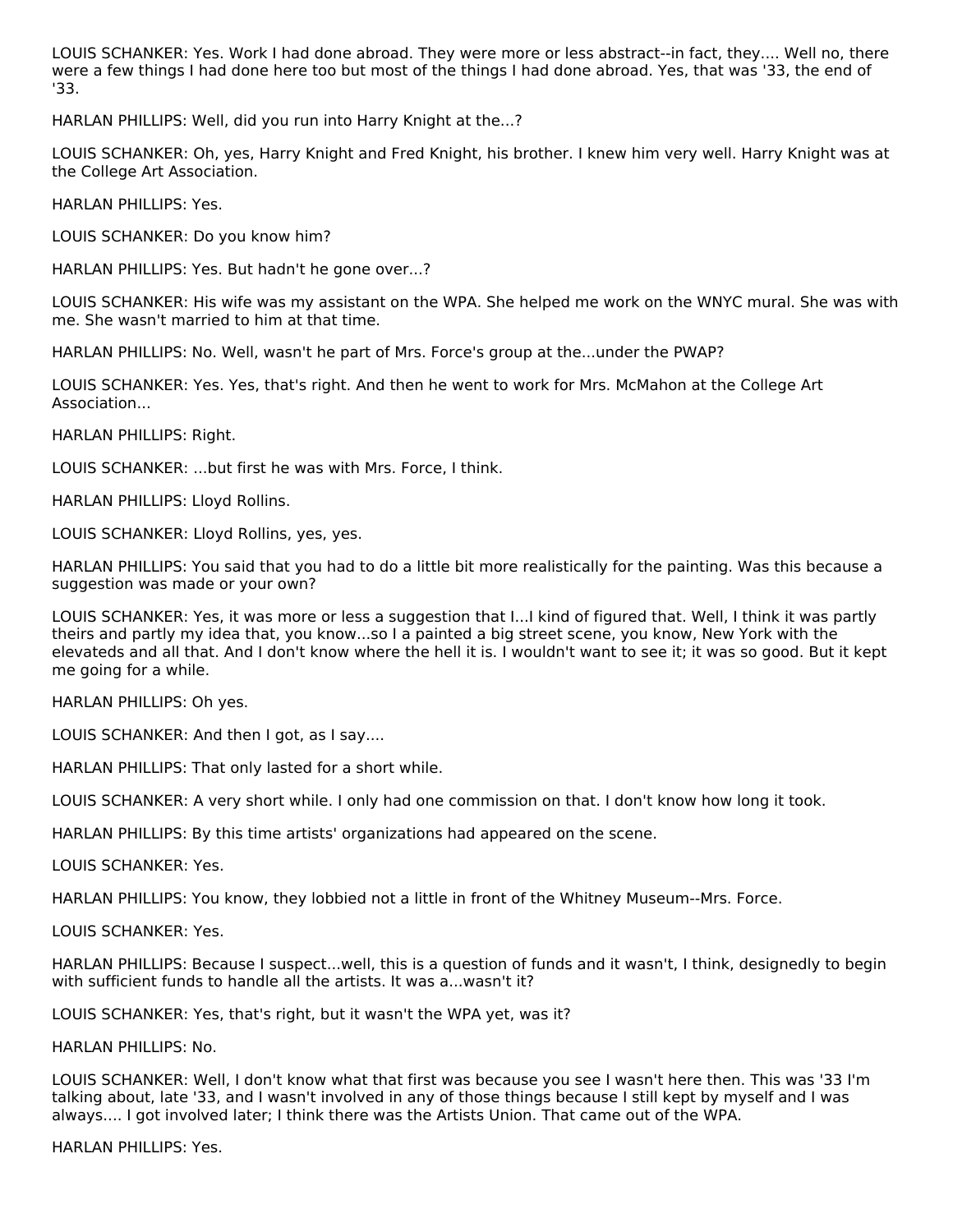LOUIS SCHANKER: And we did a lot of picketing all over the place.

HARLAN PHILLIPS: But the scene had changed by then.

LOUIS SCHANKER: Yes. And then '36, well, by that time we had founded a group called "The Ten."

## HARLAN PHILLIPS: The Ten?

LOUIS SCHANKER: Yes, "The Nine Who Were Ten." They always did that; they gave us a writeup in the papers-- "The Nine Who Were Ten." We could never get a tenth member so we used to always...we always had a visiting member, you know, for just one year. And that was around 1936. And Bolotowsky and Joe Saloman and Balcomb Greene and Adolph Gottlieb and Mark Rothko, Bazov, Ben-Zion, they were all in the group. Then we changed, you know, some guy would say, oh, to the hell with it, and drop out, but it was a group that we had shows every year. The Montrose Gallery gave us a big show and then this guy, collector, who was a big sculptor, antique man on 57th Street--I can't think of his name, he had a big gallery and he used to show, sell, mostly privately.

## HARLAN PHILLIPS: Was this Rosenberg?

LOUIS SCHANKER: No, not Rosenberg. He's opposite Rosenberg. The name will come to me I suppose, one of these days. Well, we talked to him. There was--what's his name--God, I don't know these names--I can't think of it. I'm getting too old; they come in time.

## HARLAN PHILLIPS: Yes. But this was a group for purposes of shows?

LOUIS SCHANKER: Of show, yes, just to show. Well, we had our own ideology more or less of everybody goes his own way; we had abstract painters, realistic painters, you know, just painters. I mean it was all a mixed group but we all felt that as a group we could stay together. Everybody's painting was individual enough to show and no one showed, no one painted like the next guy or something like that, so each was off on his own individual tangent. And we went around I don't know for how long, five or six years. And we picketed the Whitney Museum. I made the poster for it; we called it "The Whitney Dissenters." I don't know whether you remember that. Well, we were a group and we picketed the gallery. And I know it was, because I had a painting at the Whitney Museum that year. And Bolotowsky had a painting that year and yet we picketed it because we felt...I made a print of it, you know, a poster, a four-color poster that we pushed around here and there. We printed ourselves; I printed it myself. We felt that the Whitney wasn't showing enough modern paintings. They were still in the old Ashcan School of painting, you know. You know who they were showing and all they had, they had me and Bolotowsky who wasn't really that abstract yet but he was going that way, and they had some abstract painters there but they hadn't had enough. So we got out and picked the Museum.

## HARLAN PHILLIPS: "The Whitney Dissenters."

LOUIS SCHANKER: Yes. And there was all ten of us, nine of us who...I don't know if it did any good--inevitably the time came when they had to, the artists, they showed nothing but abstract paintings, you know.

## HARLAN PHILLIPS: Yes.

LOUIS SCHANKER: I think I saw three realistic paintings at this Whitney show, the last one, I mean old-timers like Raphael Soyer and one or two others, but the rest all just the other way so we didn't really have to do anything about it. Well, then they had a big picket line among the American abstract artists, American abstract artists, for quite a while we had a big group there and we picketed the Modern Museum for the same reason, that--maybe it wasn't the same reason--I don't know what the hell the reason was. Oh, I think....

HARLAN PHILLIPS: They were catering too much to foreigners.

LOUIS SCHANKER: To Europe, that's it. You probably got that from someone else, too, I'm sure. They were. That was the reason. I remember that big picket line.

HARLAN PHILLIPS: Yes, sure. Oh yes.

LOUIS SCHANKER: But the organizations...there was... the only one I know of is the John Reid Club which was artists' and writers' organizations, sort of on the left side. And then when the Artists Union came along, they absorbed the John Reid Club.

HARLAN PHILLIPS: Yes.

LOUIS SCHANKER: And so the Artists Union was actually a place where most of the artists in it were on WPA, you know.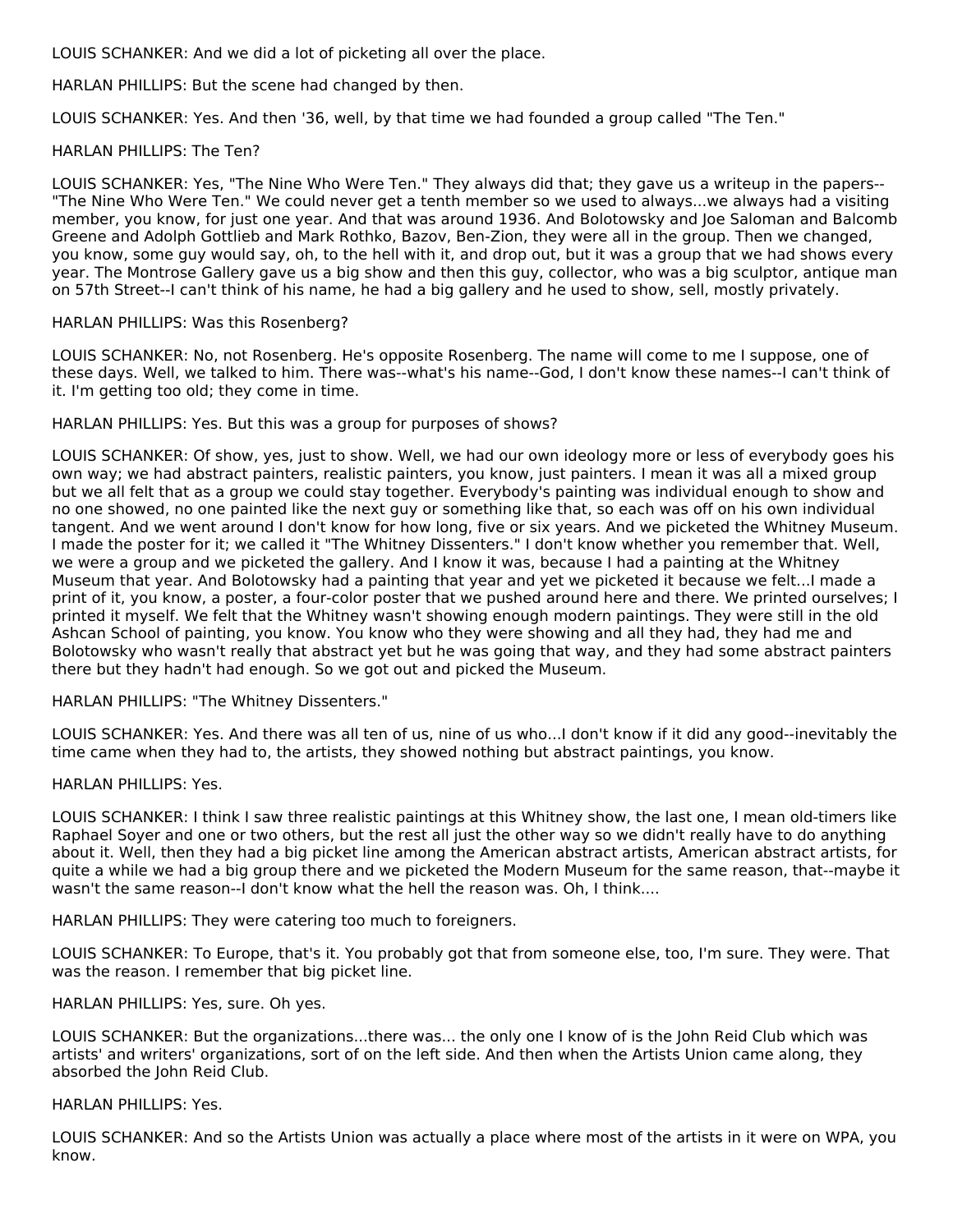HARLAN PHILLIPS: Yes.

LOUIS SCHANKER: And there were always pickets....

HARLAN PHILLIPS: When you finished the commission for the PWAP, what was available to you?

LOUIS SCHANKER: Well, then I don't think anything except I got on the WPA.

HARLAN PHILLIPS: The WPA, let's see....

LOUIS SCHANKER: That started around '34. I got on in '35 I think.

HARLAN PHILLIPS: Well....

LOUIS SCHANKER: I don't remember.

HARLAN PHILLIPS: Yes. It began...it was announced I think in June of '35. But this...let's see, the PWAP was announced in December of '33 and they closed it down in, oh, mid-April although the announcement was mid-March. So from '34...unless it was the Temporary Emergency Relief Administration. Audrey McMahon got into it somewhere.

LOUIS SCHANKER: Yes.

HARLAN PHILLIPS: The Mayor's Committee, the Mayor's Poster Committee....

LOUIS SCHANKER: Yes. LaGuardia The Mayor's Committee got in and then Audrey McMahon got in it and I think her husband Philip McMahon helped because I think he was a university professor at NYU.

HARLAN PHILLIPS: Right.

LOUIS SCHANKER: And she kept that with an iron fist, boy, I can tell you. She really....

HARLAN PHILLIPS: Did you know her? Go ahead, go sit down, you're getting tired. Go ahead. I'll pull up a chair.

LOUIS SCHANKER: Here, sit here, this is a good chair. That's the captain's chair--can you reach...?

HARLAN PHILLIPS: Oh, yes. This is fine. This is fine. So after the PWAP it's a little bit.... You know, you might have gotten an extra job here or there, but you don't remember too clearly what went on?

LOUIS SCHANKER: Well, I don't really remember. Let me see, it was the end of '33 when we came home. My show must have been in'34, see.

HARLAN PHILLIPS: Yes.

LOUIS SCHANKER: The first one-man show I had was at the Contemporary Arts, Miss Francis, who is still around I think. And I think that was '34 because we came back the end of '33, I think, November or December. I know it was a very rough crossing; I think me and the captain were the only ones who didn't get sick. Oh, it was just a ....

HARLAN PHILLIPS: Was it?

LOUIS SCHANKER: Oh! Jesus! Well, it was that time of the year.

HARLAN PHILLIPS: Well, I guess that was about as bad a winter as we've had in the nation too in...on the East Coast.

LOUIS SCHANKER: I don't remember--maybe it was....

HARLAN PHILLIPS: That winter was miserable.

LOUIS SCHANKER: It was...I never saw anything on the boat like that, you know; everybody was sick. Oh, I never saw anybody for three days on that boat, the first three or four days. And we went over on a freighter, the old--I forgot the name of the boat--the Motomar? Something like that, a Spanish freighter we took from Brooklyn and it took fifteen days; it was like a lake all the way over, that Paris trip. It went all the way to Barcelona. And that boat later was one of the boats used by the Spanish Civil War people, the leftists I think they--or the rightists--I don't know which one got the boat and used it for a battleship, that same boat three years later. So I don't remember exactly what happened between '34...we made out--I don't know how we made out.

HARLAN PHILLIPS: Yes. Well, were the groups you spoke about, were they formed in '34, "The Nine?"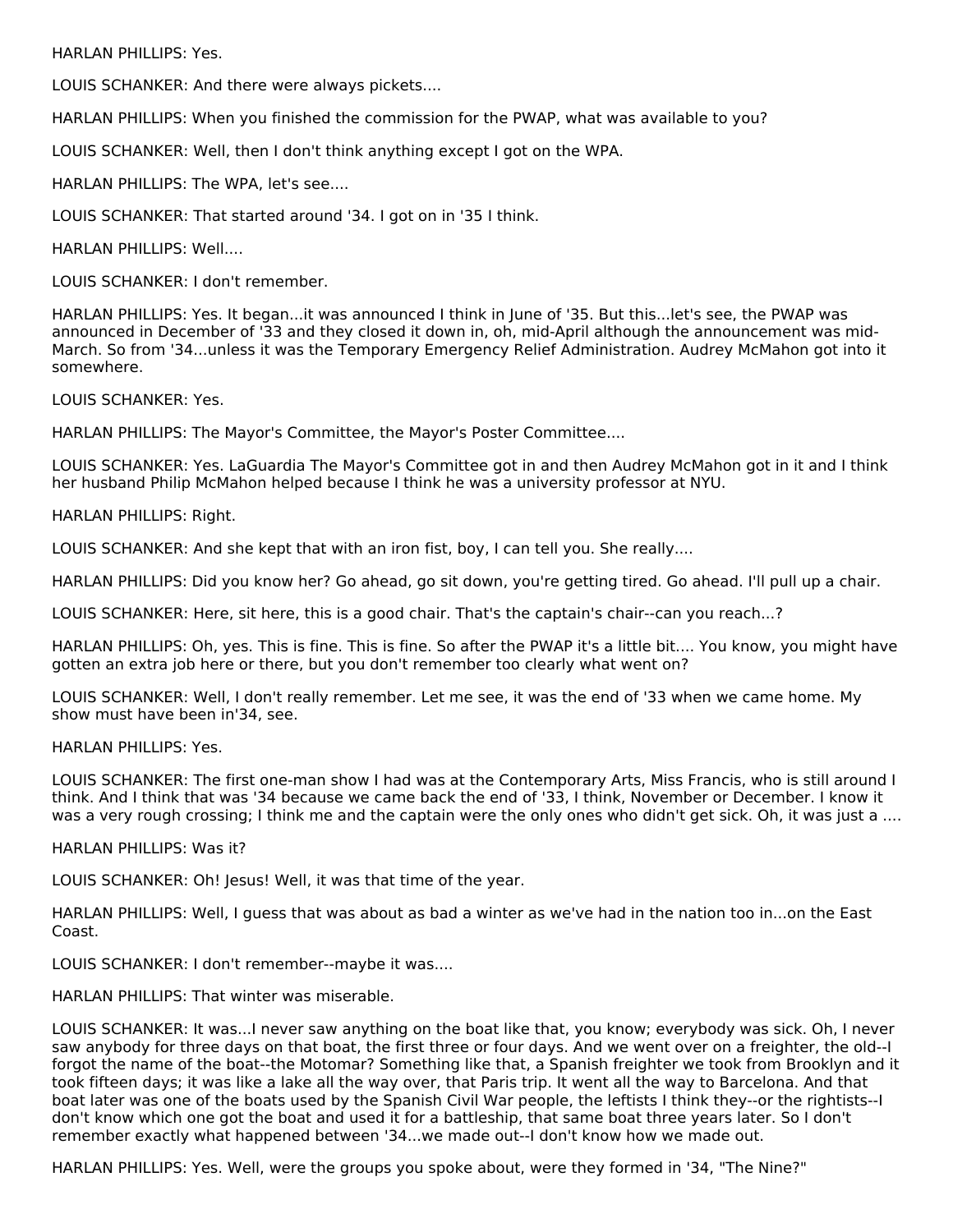LOUIS SCHANKER: "The Ten." "The Ten" was formed around '35 or '36. And that's the time we were showing also at the Gallery Secession.

HARLAN PHILLIPS: Right.

LOUIS SCHANKER: That's when I was showing there.

HARLAN PHILLIPS: Yes.

LOUIS SCHANKER: The Godso Gallery.

HARLAN PHILLIPS: Yes. Well, that's a later....

LOUIS SCHANKER: "The Ten."

HARLAN PHILLIPS: Yes. I was wondering whether in '34 any group emerged?

LOUIS SCHANKER: I can't remember. Outside of our Ten I can't remember. Because the AA--the American Abstract artists come later. If I can remember fairly well, it came later.

HARLAN PHILLIPS: Well, the John Reid Club had continuity and I gather that the Whitney Museum Club had continuity too.

LOUIS SCHANKER: Well, a very interesting thing, a lot of guys who were in the Whitney Club were in the John Reid Club....

HARLAN PHILLIPS: Right.

LOUIS SCHANKER: It was a very revolutionary kind of group then.

HARLAN PHILLIPS: Yes. It's where excitement was.

LOUIS SCHANKER: Well, the excitement was there but, as I said, I never took part in these things much; I mean I don't know why, I just didn't. I guess I was too busy painting and working instead of talking. I never was a talker like I'm talking like this. I never talked like this that much. But I remember when I lived in Brooklyn in '37 a lot of the artists who were around there at the time, painters, you know, I knew...well, they'd call at my house and then we'd meet upstairs and look at some paintings and they'd all say, "Well, let's go out for a cup of coffee," and I would never go out for a cup of coffee. I mean my time was too valuable because I had a job, you know, one thing and another, and I wanted to do my own work, you know. When you work for the WPA at that time, why you were doing something for the WPA but then you wanted to do what you wanted to do besides.

HARLAN PHILLIPS: Yes.

LOUIS SCHANKER: Because...a mural that you have to do research or whatever you have to do and you had an assistant do part of it but that was one job and then I had to keep that separate, see. And then I....

HARLAN PHILLIPS: Yes. Well, the WPA gave you opportunity to paint, you know.

LOUIS SCHANKER: Well, it gave me opportunity to paint what I wanted to paint myself, I mean, you see, now if you did a mural, you had to have it pass through three different censors like, you know.

HARLAN PHILLIPS: How did you like that process?

LOUIS SCHANKER: Well, fortunately we had Burgoyne Diller was on it and he was a very modern painter and he fought for the abstract painters and I remember when guys like Jackson Pollock on the project and his wife Lee Krasner--that was before they were married--was on the project and Jackson Pollock could never get any of his things through even with Burgoyne Diller fighting for him. I mean it was, you know, quite a job and it was rough. But he kept at it. And a lot of other guys, see, and I did too. So sometimes I'd bring in sketches and they said, "Well..." you know, they don't like this or, you know, it's...judged by our peers and they were painters too; they were trying to paint. I don't know--Diller, for instance, and some of those guys who had supervisor jobs--I don't know when they painted. And Burgoyne Diller was a good painter.

HARLAN PHILLIPS: Yes.

LOUIS SCHANKER: See, I've known him for a long time, and before the Project I knew him. I don't know. But we grew up, that's all.

HARLAN PHILLIPS: Well, when you got on the WPA did you...in the mural division, is that where you began?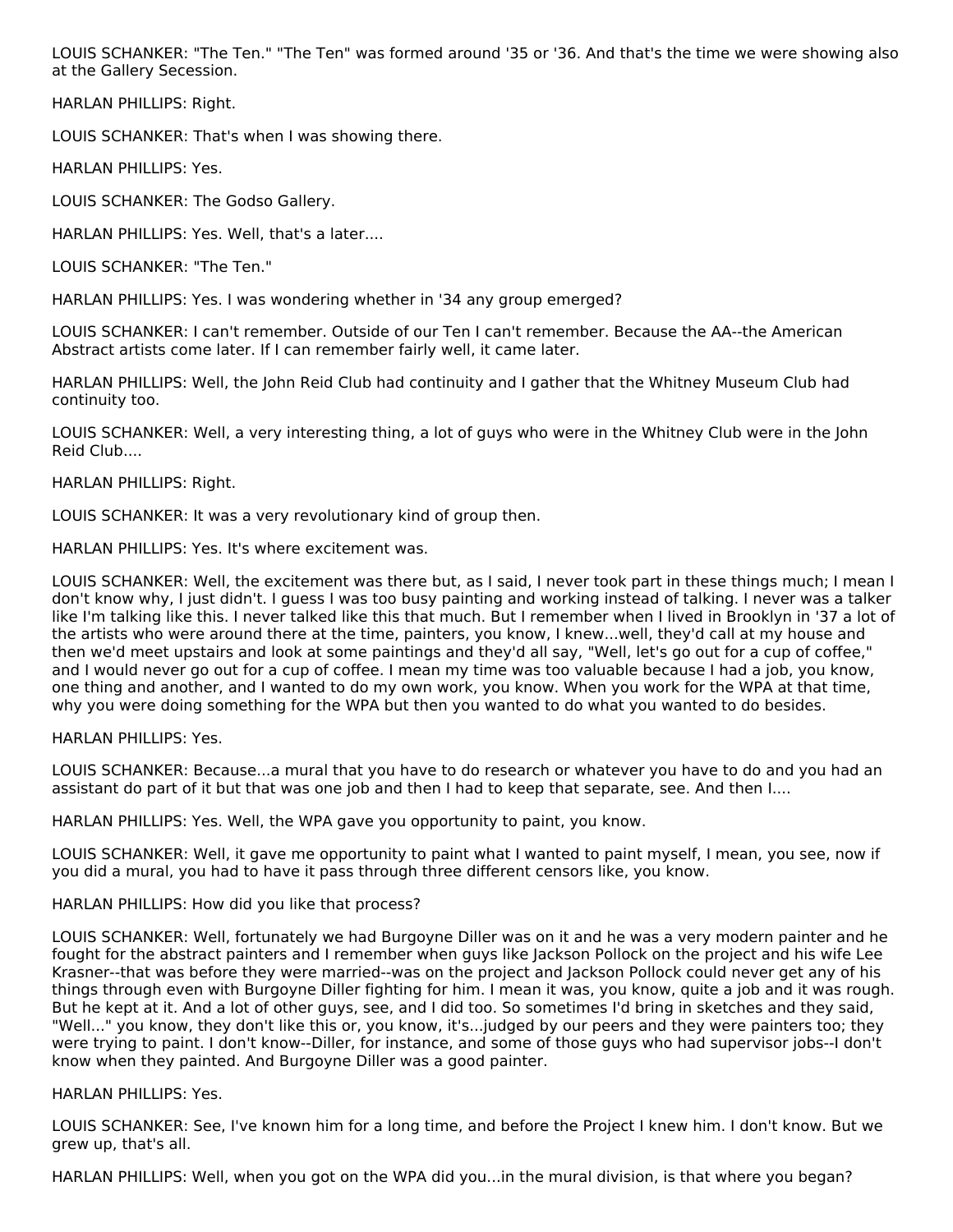## LOUIS SCHANKER: Yes.

HARLAN PHILLIPS: Had you done murals before?

LOUIS SCHANKER: A few. As a matter of fact, I did a--I didn't call them murals--a big painting. I left one in my house in Mallorca. And I had this photograph which I wrote on the back of it myself; I said a picture of me painting--and I don't know who took the photograph--and I showed it to my wife and she said, "Oh, that's a nice picture, I want to have it." All right, so I gave it to her. It says on the back that Louie Schanker painting on the wall here for posterity. When we leave God knows what's going to happen to it and who knows what it is, you know; it may disappear. You know, those walls, the way they're made, and I just painted right on the walls. But then I made a few...then I studied fresco painting a lot.

HARLAN PHILLIPS: Did you?

LOUIS SCHANKER: Yes.

HARLAN PHILLIPS: Here or...?

LOUIS SCHANKER: Here. Over there I looked at frescoes in Europe but I didn't really study there but studied...I did fresco painting here and Rico LeBrun was one I worked with at that time and we had this American artists school on 14th Street and I was teaching fresco painting there and I had done a few, see, so by the time, you know, I wanted to do murals and I felt I could be freer doing murals than if I did easel paintings because easel paintings, they still, you know, you painted an easel picture and if they didn't like it.... Well, you know, if you changed it or...well, do another one and you just felt you had to kowtow somehow or other, I don't know way, but you did. So I didn't want to have any of that. But a mural painting I felt, well, if I did certain things and it doesn't only pass the arts here, the committee on WPA, but it also has to pass the city Arts Committee, you know, the Mayor's Art committee, you know, so I felt much freer that way. I did a whole series of circus panels for the Ponset Beach Children's Hospital. And that was abstract ones too, semi-abstract, you know, in broken color; I mean you could see the clowns, you could see the monkeys and all that. But I enjoyed doing them. As a matter of fact at that time that's the way I more or less was painting anyhow so really it didn't, you know, it didn't bother me. I couldn't do this and go into another style but even if it sounds like...well, he's doing one thing for one thing, and one thing--you know, it isn't true at all became I was painting the same way but there are certain things I could paint on an easel painting I knew I couldn't get across, you know. I mean you have to be a little more definite. So I did a series of eleven panels. They probably disappeared, because I think during the War the United States Army or Navy took over the Ponset Beach Hospital for the nurses and the soldiers and everything because this was a nice little hospital up on Ponset Beach for children, TB for, you know, TB children. And I did a series of big panels to liven up the place.

HARLAN PHILLIPS: Yes. There was no problem getting them accepted?

LOUIS SCHANKER: But by that time...no, I had no problem....

HARLAN PHILLIPS: Wasn't Lou Block in charge of that hospital?

LOUIS SCHANKER: Yes. That's right. Diller was the whole...overall...

HARLAN PHILLIPS: Lou was in the....

LOUIS SCHANKER: No, he was under McMahon and all that.

HARLAN PHILLIPS: Yes.

LOUIS SCHANKER: And I guess Lou Block was one section. It all comes back to me now. I'd forgotten all this. You bring back...you bring up the names and I'll talk--you talk, I'll listen.

HARLAN PHILLIPS: No, but this is something which an artist had never confronted before, to negotiate an idea for a mural, for example, where you exhibit sketches and it's subjected to....

LOUIS SCHANKER: Well, it's always been that way.

HARLAN PHILLIPS: Yes, but I mean by and large an artist would reach the point where he could thumb his nose and say to hell with it, you know, who wants to be bothered with the aggravation?

LOUIS SCHANKER: Like Rivera did with that Rockefeller mural, you know.

HARLAN PHILLIPS: Yes.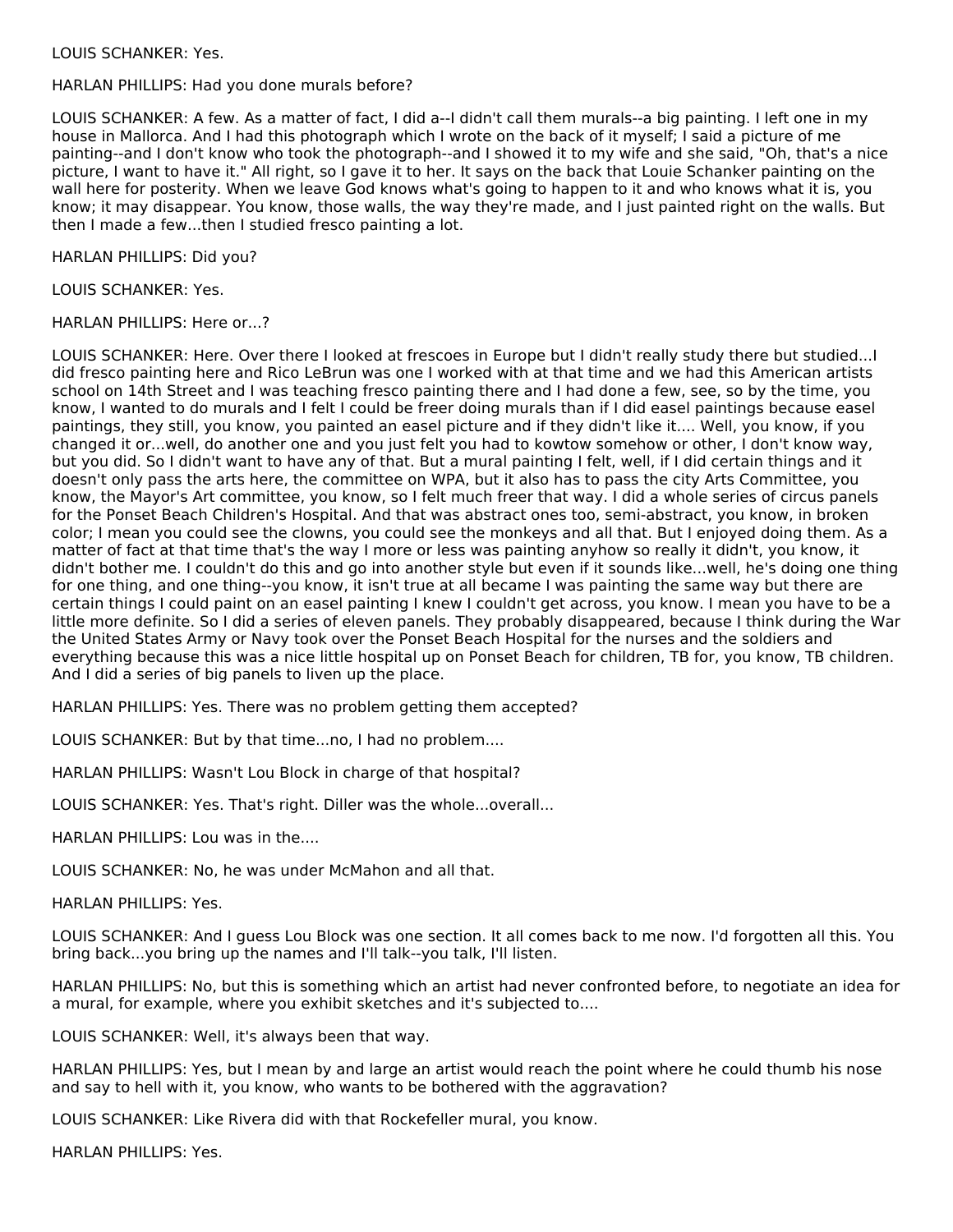LOUIS SCHANKER: To hell with it and he could paint another one.

HARLAN PHILLIPS: How much influence did he have--the Mexican school?

LOUIS SCHANKER: Very little on me. I never...I liked Orozco very much but I don't think I was influenced by them at all, even though I like them. I was influenced in the '30's I think more by Rouault.

### HARLAN PHILLIPS: Rouault?

LOUIS SCHANKER: And Braque, Picasso, and when I was in Paris I was influenced by Cezanne more or less. I painted a lot of paintings, you know, in that kind of color schemes, something like that. Well, that's about the time I started doing woodcuts too, '35.

HARLAN PHILLIPS: We'll get into woodcuts. What about...did you work in your studio when you were on the mural?

LOUIS SCHANKER: I always worked in my studio...

HARLAN PHILLIPS: You did?

LOUIS SCHANKER: ...except I think for the big mural I did for--no, no--the two murals I did--WNYC mural I did there, it's 22 feet long.

HARLAN PHILLIPS: Right.

LOUIS SCHANKER: Yes. So I had two new assistants and, you know, I had to work out there and you had all the people going back and forth. It was interesting because we finally got an article in the paper called "The Kibitzers Club," you know that article?

### HARLAN PHILLIPS: Yes.

LOUIS SCHANKER: It's all about my mural, see. Because I said..you know, someone came up to interview me- and this guy Harry Knight's wife was there and someone else. I had an assistant--Sid Gotcliff, I think at that time- -and I said, "Let's call it The Kibitzers Club. What the hell, It's as good a name as any. People come along and they kid us; it's an act. I kid right back." so, you know, what have we got.... And then the World's Fair one is also too big. That was sixteen feet, that was for the Medical Building. I don't know what happened to that one. It was also very abstract. I don't even have pictures of it any more. I don't know what.... The other ones I did in my studio because they were on panels, you see, they were moveable panels, I could do them. Some were eleven feet long but they were on panels, two panels or three panels, and I could do whatever I wanted--and on canvases, see, so there was no problem.

HARLAN PHILLIPS: Did you have visits from--what was that fellow, Ernest Pechota--come to your studio?

LOUIS SCHANKER: Yes, I think so. Yes. You got all the names. You must have gotten them from all these guys you were talking to.

HARLAN PHILLIPS: Diller said Pechota represented a school that had all but gone.

LOUIS SCHANKER: Yes.

HARLAN PHILLIPS: And yet he was open to conviction.

LOUIS SCHANKER: He was, yes. They could get him around, yes.

HARLAN PHILLIPS: Yes. And it's nice to have someone strategically placed.

LOUIS SCHANKER: That's right, yes.

#### HARLAN PHILLIPS: It's a power game.

LOUIS SCHANKER: Sure. Diller was very good. Without that we would have had a rough time there. Of course in easel painting I never was on...I never did any easel painting; I never wanted to do any easel painting. I wanted to do it for myself; I didn't want, you know.... Well, by that time I started doing murals. I also started doing my first color woodcuts, you see. That was in '35.

HARLAN PHILLIPS: What opened up that for you?

LOUIS SCHANKER: Well, it's like an enemenium, like you ask me why do I do this and that. You have 24 hours a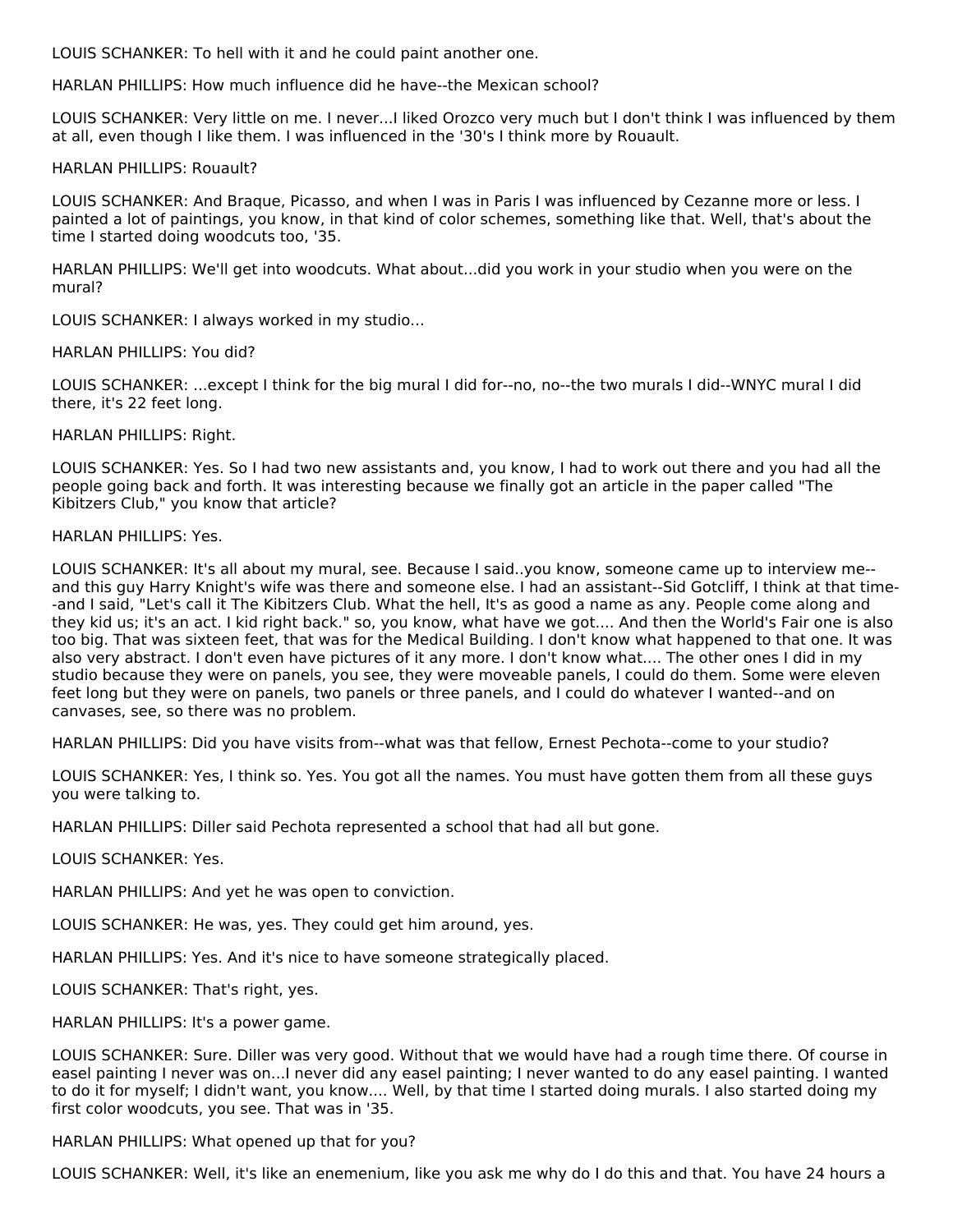day and you sleep 8 and the rest of the time you work. That's why I didn't see too many groups. I never went out too much and I don't have many friends, I mean people I go out with, very few. I mean I stay here all the time and not miss anybody because I don't have anyone to miss. You know, once in a while I have to get to New York to see a gang so I go to an opening and meet all the old-timers, you know, and we chew the fat for ten minutes and that's it and then you've had it.

HARLAN PHILLIPS: Yes.

LOUIS SCHANKER: But real close, you know, buddy-buddies I don't have them like I know some of the artists have. I know some of the artists must see each other every day in New York and I can reel off a dozen or two dozen names, you see. And I see them in East Hampton, the same group, and they've got to see each other like these housewives in a way and they've got to talk to them on the phone or they've got to see each other every day or else it isn't a good day. All right. So I can't do that; I'm not that much of a talker ordinarily, I mean. I like to work and I have to have time for my work and I've got to be by myself and that's it. But I do know what goes on with most... a lot of the artists. I do know that they, you know, that they...all the time. And so they're different.

HARLAN PHILLIPS: Yes. What about a fellow by the name of...?

LOUIS SCHANKER: I wish I had a drink here. We'll go over to the house later and have a drink.

HARLAN PHILLIPS: What about the fellow who was the head of the print-graphics division--Floethe, Richard Floethe? Is that a name to you? Not at all?

LOUIS SCHANKER: George Peck.

HARLAN PHILLIPS: George Peck was, yes....

LOUIS SCHANKER: He was the head of it as far as I remember.

HARLAN PHILLIPS: Yes. But this was early...George Peck wasn't he?

LOUIS SCHANKER: Yes. Well, they called me in, see, and they asked me if I'd get in on the graphics division after I got myself this reputation of doing color woodcuts and i was getting in all the shows; I was selling everything I had and, you know, not really selling everything I had...I couldn't, of course, I couldn't be on WPA, but I mean I was getting in all the shows and all that kind of stuff. I think no one was doing color woodcuts--Hy Warsegar.

HARLAN PHILLIPS: Hy Warsegar.

LOUIS SCHANKER: He was the one who told you about me and he and--gee, there's another name--the guy was doing silk screens....

HARLAN PHILLIPS: Tony Velonis.

LOUIS SCHANKER: Yes. Yes. And they weren't doing color woodcuts on the project. So they asked me if I'd come in and start doing some color woodcuts for the project and I think I was part--I was there part--Werner Dravis--as part....

HARLAN PHILLIPS: Dravis?

LOUIS SCHANKER: Do you know him at all?

HARLAN PHILLIPS: Yes.

LOUIS SCHANKER: He was I think one of the supervisors on the graphics project at one time. I wasn't the first to do color woodcuts; it just seemed that nobody was doing color woodcuts like I was doing them in the sense that everybody was doing black and white and they were doing color silk screens. But I never liked...anyhow, I didn't want to bother. It was too mechanical for me; I didn't care for it. Not that they're not good. They're just as good I guess, valid, as anything else but I wasn't interested in it. So you see I was having, well, a fair amount of success in those days showing woodcuts.

HARLAN PHILLIPS: Yes. Brooklyn Museum put on a show....

LOUIS SCHANKER: They gave me my first big show in '43.

HARLAN PHILLIPS: Yes. But even earlier.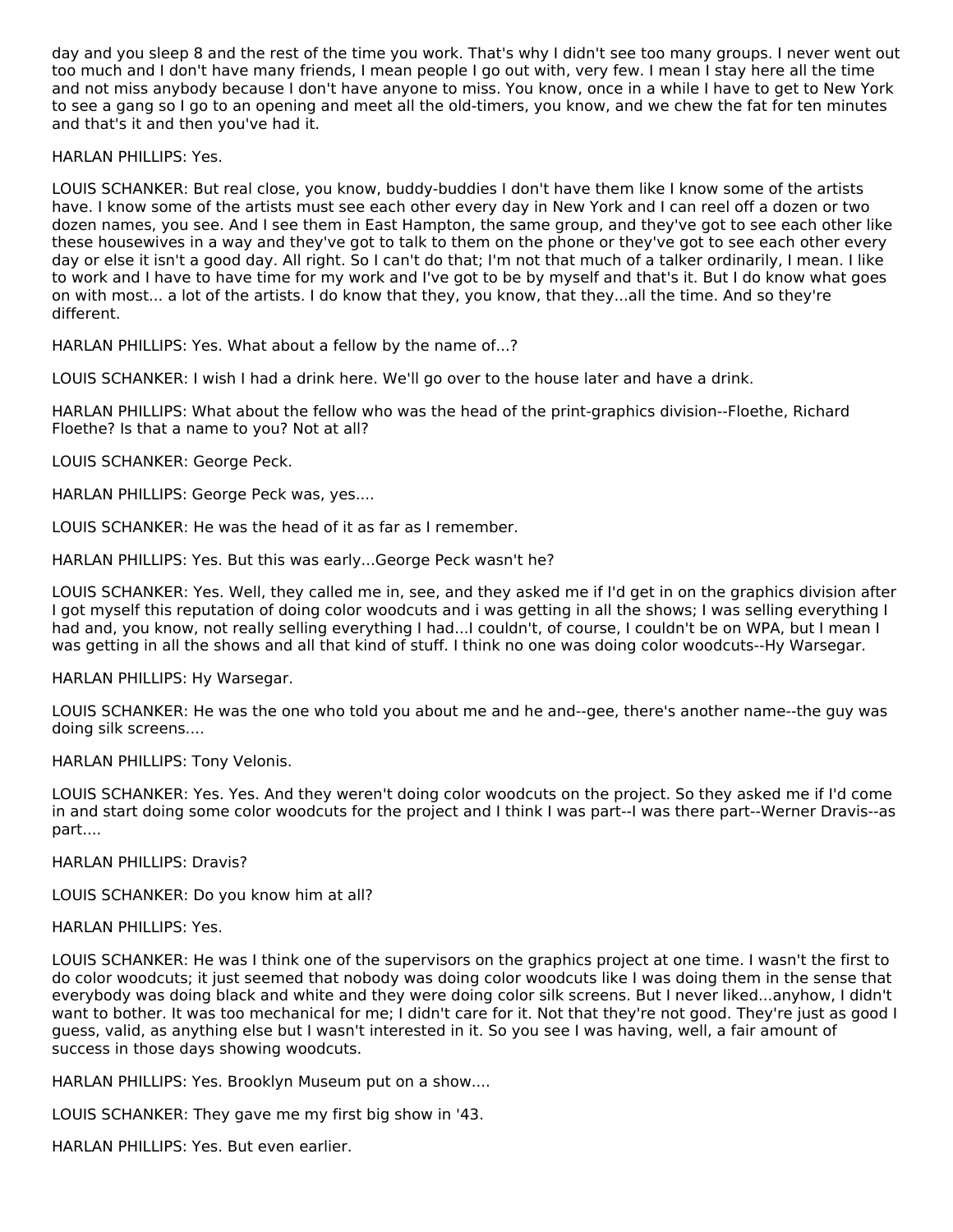LOUIS SCHANKER: They bought some of my things. Sneven bought some of my things in '37 for the Museum.

HARLAN PHILLIPS: Yes, because Warsegar began to pick up on some kind of shows he could have; I don't know where, you know, in the colored problem.

LOUIS SCHANKER: Yes.

HARLAN PHILLIPS: In printmaking.

LOUIS SCHANKER: Yes.

HARLAN PHILLIPS: Because apparently this was an area where some of the younger kids got in and you know they began to experiment and I suspect the WPA lent itself to experimentation.

LOUIS SCHANKER: Well, yes, that's why, especially in the graphics, you see, because they could do more. And that's why they asked me to come in. So I went on leave, on absence, from the mural department over there and I did probably about 15 prints in color, you see.

HARLAN PHILLIPS: What kind of shop did they have, a good one?

LOUIS SCHANKER: Well, I did mine home.

HARLAN PHILLIPS: You did it at home anyway?

LOUIS SCHANKER: I printed all mine by hand. The problem with me, I didn't want to be any part of a shop, you know. The lithographs and etching, well, they'd go home and do their work and have a printer print it. And they had an old woodblock press, I think, there, but I wasn't interested in that; I liked to do them by hand. So that's what I did. And Schneven saw some of my prints the first time and Zigrosser saw some of my first prints...

HARLAN PHILLIPS: Zigrosser, that's another name.

LOUIS SCHANKER: ...and he wouldn't believe me when I brought out my color print and he said it was hand colored. I said it isn't hand colored; this is printed and registered in ten colors. And he nearly dropped dead. He said, "I don't believe it." I said, "Are you calling me a liar?" He said, "No, I'm not calling you a liar but I don't see how it's possible." I said, "Well, the Japanese did it in fifty colors." He said, "Well, I know the Japanese did it but we haven't had anybody do it here." I said, "I'll bring you up the blocks." God, I said.... So I had to bring him up the blocks and show him how I registered it, a very crude way of registering. Of course I just started and I knew the Japanese way of registering color blocks but I didn't want to go through that whole process so I did it my own way. And he believed me.

HARLAN PHILLIPS: Yes. But ten colors. It's novel.

LOUIS SCHANKER: Well, no one was doing it, see, no one was doing it. In color and silk screen, yes, but no one was doing colored woodcuts like that. And one of my first ones was ten colors. And I sold them out and I sold about two different variations of those. I keep one for myself, thank God. I have it here somewhere. But you probably have some....

HARLAN PHILLIPS: Yes.

LOUIS SCHANKER: And of course all museums in New York, in the United States, have them and they have my own besides the WPA ones, you know, but they have a lot of my own. The Modern Museum has about twenty. The Public Library has about thirty prints.

HARLAN PHILLIPS: Well, did you get into the instruction side on the graphics?

LOUIS SCHANKER: Not at WPA.

HARLAN PHILLIPS: But this was a new process. Didn't anybody want to pick your brain as to how...?

LOUIS SCHANKER: Oh, sure. I started to teach at the New School. And then I taught there for quite a while. I taught graphics and painting, see. Oh, they picked my brains and then they--all right--don't worry. What the hell? I started an awful lot of guys on this WPA thing, I mean this graphics in color.

HARLAN PHILLIPS: Well, you know, a lot of kids would come along without sufficient funds to buy the equipment. Here WPA at least made it available.

LOUIS SCHANKER: Yes. All the materials were there.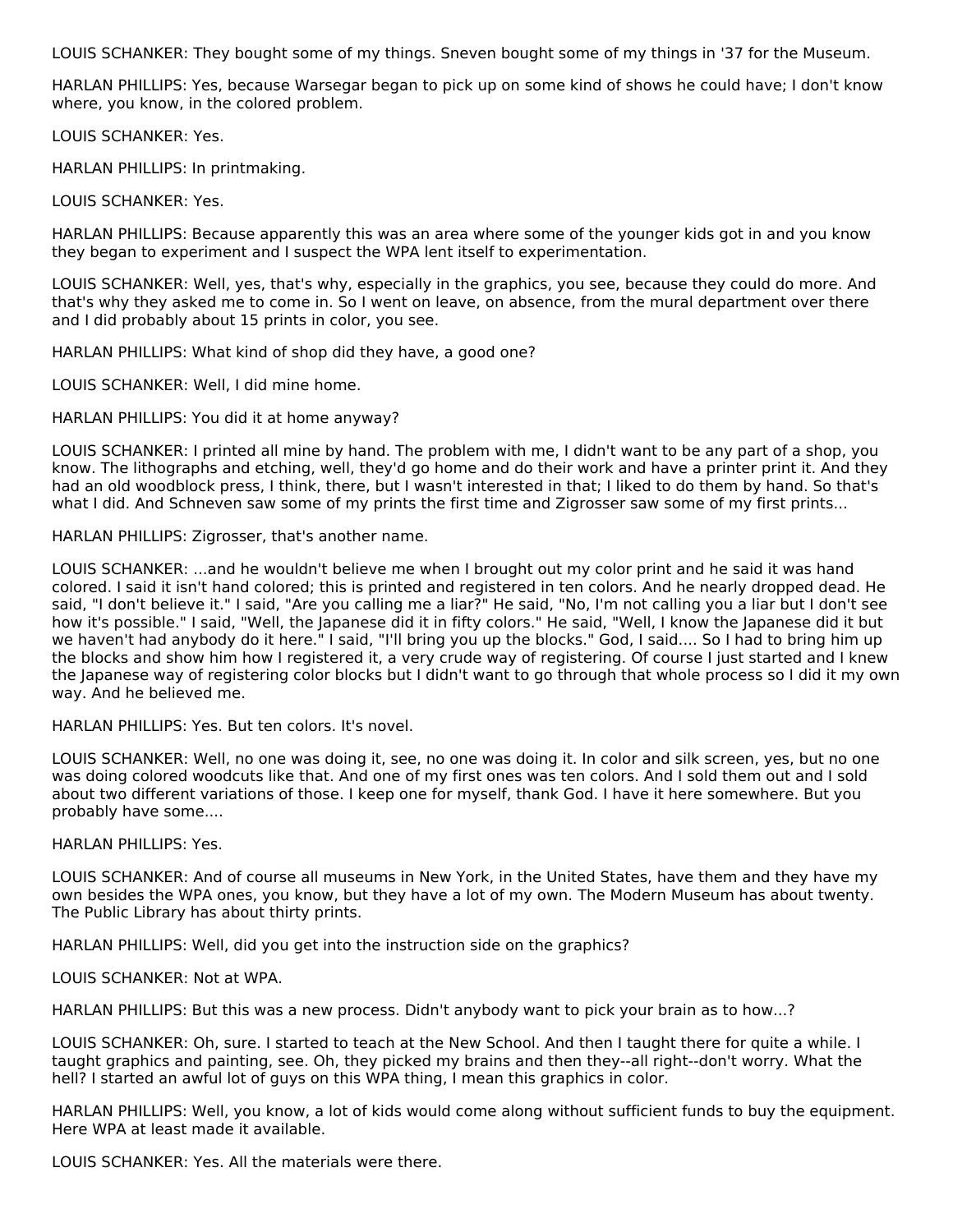HARLAN PHILLIPS: Not to use it was a real sin.

LOUIS SCHANKER: Yes, that's right. But you see they could, you know, they could do anything that wanted, it was a very free medium. They could use color in a different way and get a certain kind of textures and, you know, all that kind of stuff. It's unlimited actually for prints and they have it now in etching. You can do things in etching which they never did before, like the way they bite an etching now to make it almost a relief prints. It's nothing new but, you know, in abstract work the tendency is much wider.

HARLAN PHILLIPS: Don't you have the feeling that the developments in the graphic field came at this point partly because there was available materials, you know, it sort of quickened the pace?

LOUIS SCHANKER: Well, maybe, but you see, it didn't come...not because I was doing it before. They even had a graphics division, you see.

HARLAN PHILLIPS: Right. Right.

LOUIS SCHANKER: Oh, later on it became...let's say for the lazy guys it was very good because they could do a woodcut in a day and I suppose it would take six weeks to do--man, I shouldn't say this off the cuff....

HARLAN PHILLIPS: No, but this happened. Look, I know this happened.

LOUIS SCHANKER: The lazy guys, you know, they could...you could do a woodcut in a day and a half or two days and then you have the rest of the four months to.... Well, in a way it was all right--it was six weeks, you had six weeks, you know. It happened in easel painting too. It didn't happen in murals; it couldn't happen in murals because murals you had to produce a painting on a wall; it had to be a certain dimension, it had to be seen by lots and lots of people, you know, but for the easel painting you could.... Maybe I was a dope; maybe I should have gone to easel painting and just painted one for them and the rest for myself.

HARLAN PHILLIPS: Yes. I think a lot of that went on, but that's not....

LOUIS SCHANKER: But that was all right; I mean they were still producing, that's the point.

HARLAN PHILLIPS: There was the problem of what to do with the work when it was completed.

LOUIS SCHANKER: Yes.

HARLAN PHILLIPS: you couldn't allocate everything that an artist was going to do.

LOUIS SCHANKER: Yes.

HARLAN PHILLIPS: You know, you had to put some limitation somewhere.

LOUIS SCHANKER: Yes.

HARLAN PHILLIPS: As it was, they had a storehouse of material which....

LOUIS SCHANKER: Yes. Well, it's true, some artists take six weeks--six to eight weeks--to do a painting; not everybody does a painting in a day, you know.

HARLAN PHILLIPS: Right.

LOUIS SCHANKER: Or three days or a week, you know. It's all right. But I never felt bad about these things, you know.

HARLAN PHILLIPS: Oh no.

LOUIS SCHANKER: Because I think the artists deserve whatever they can get, you know. I mean, what the hell, they're still underdogs; they'll always be the underdogs except in today's fashion, which is quite a different thing. But when you're in one year and you're out the next, you know, and that kind of stuff goes on.... Well, I don't know....

HARLAN PHILLIPS: Does the name--what's his name--Colonel Somervell...?

LOUIS SCHANKER: Oh, yes!

HARLAN PHILLIPS: The way you say that...?

LOUIS SCHANKER: Well, he doesn't sound good, the name. I mean I think we had a lot of trouble with him and I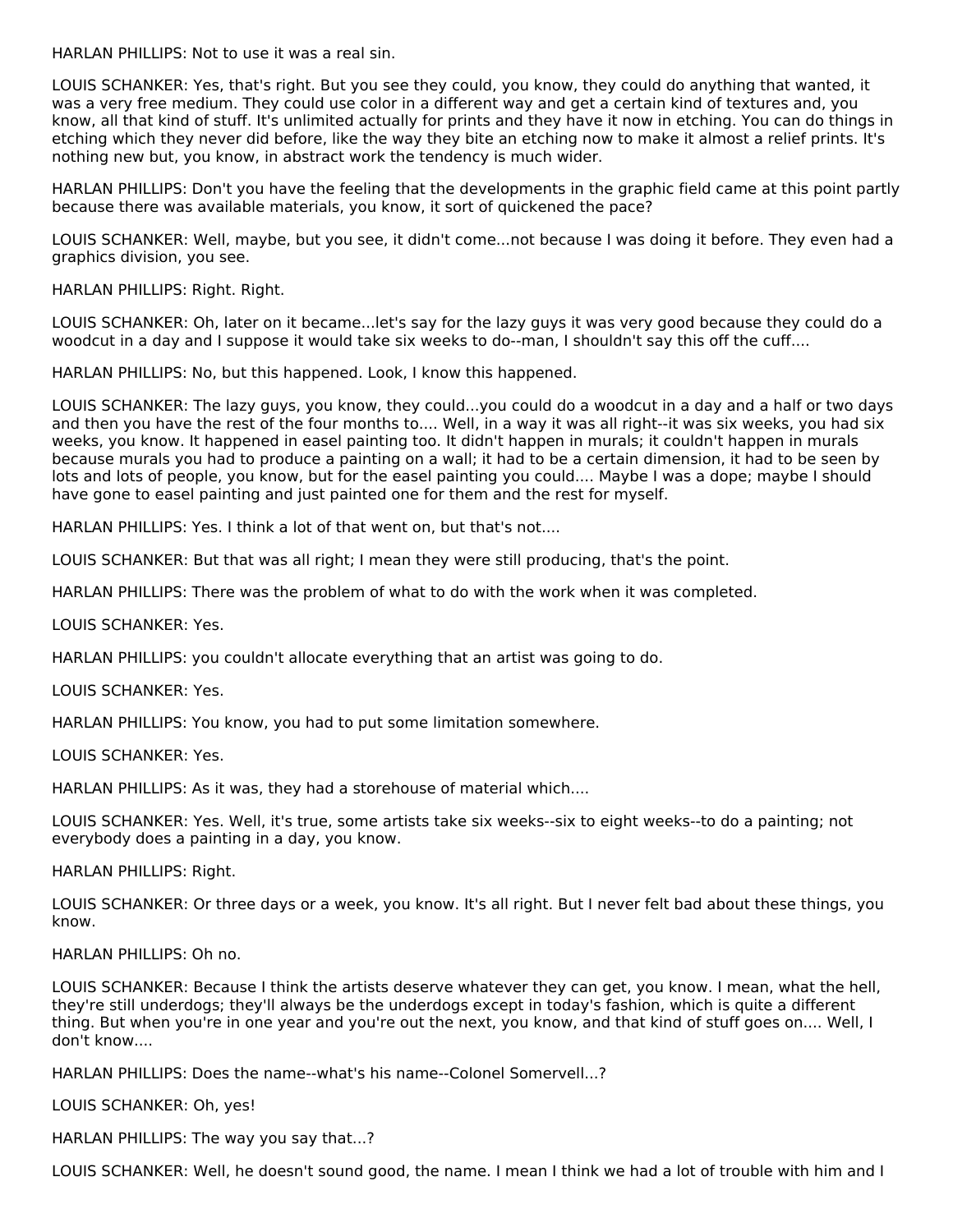think he was always wanted to cut out the projects....

HARLAN PHILLIPS: Quota reduction, yes.

LOUIS SCHANKER: Everybody--reduction--reduction--pink slips, you know, this and that.

HARLAN PHILLIPS: Yes.

LOUIS SCHANKER: And so he doesn't have a good reputation as far as I'm concerned and I don't think he got much of a good reputation with any of the artists who were working. Don't forget, they all had to be on relief. You couldn't be on the project unless you were on relief so you got twenty-three dollars a week, I mean, you know, a man with a family, it would be better if he wasn't on the project and got relief.... The way it is today, for instance, you get more relief. Of course...well, prices of everything have gone up but it wasn't a hell of a lot of dough....

HARLAN PHILLIPS: No.

LOUIS SCHANKER: If you had to live on twenty-three dollars a week...I mean it was really something.

HARLAN PHILLIPS: Yes. And then to have to fight him and his economics, his quota reductions, which were....

LOUIS SCHANKER: And he wasn't interested in art.

HARLAN PHILLIPS: He couldn't care less.

LOUIS SCHANKER: He couldn't care less and he couldn't care whether you ever painted another picture in your life or whether any art was in existence except the war hero statues. I mean you know....

HARLAN PHILLIPS: Yes. Well, he was a fact of life that the Artists Union....

LOUIS SCHANKER: Yes, the Artists Union fought him tooth and nail.

HARLAN PHILLIPS: They sort of put Audrey McMahon in between, you know...she didn't have a very easy time with the Artists Union on one side and Somervell on the other.

LOUIS SCHANKER: She chose it. No one forced her into it.

HARLAN PHILLIPS: I think she did very well to balance between those two forces, don't you?

LOUIS SCHANKER: She did very well.

HARLAN PHILLIPS: Yes. Yes.

LOUIS SCHANKER: She was a good...when she believed in something she wanted to put it through and then she could be something else.

HARLAN PHILLIPS: But of course this was a time in which women weren't looked upon as administrators.

LOUIS SCHANKER: Were beginning to be.

HARLAN PHILLIPS: Frances Perkins, you know.

LOUIS SCHANKER: Yes. And there was Juliana Force.

HARLAN PHILLIPS: Sure there was. She'd been a kind of....

LOUIS SCHANKER: come up then

HARLAN PHILLIPS: Yes. But you know, to administer a big program like Audrey McMahon was doing was an novel wrinkle to--for Somervell, he probably never could understand why a woman would come in as administrator.

LOUIS SCHANKER: Yes. That's right. I don't know his relationship with the WPA in relation to McMahon.

HARLAN PHILLIPS: I think he was the overall administrator...

LOUIS SCHANKER: Under Perkins?

HARLAN PHILLIPS: ...for the Eastern Region.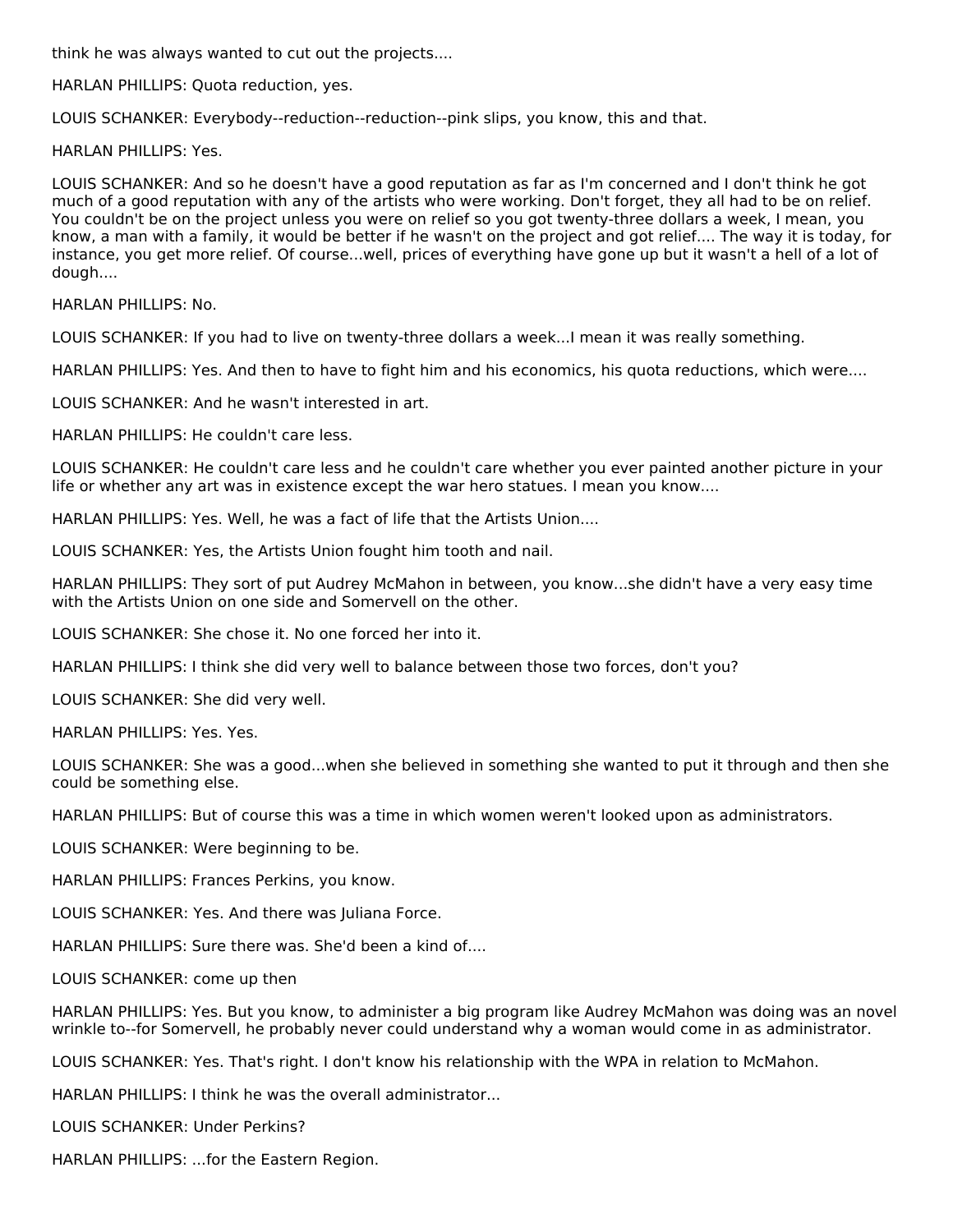LOUIS SCHANKER: Oh! Under Perkins probably--Frances Perkins. Well, she was Secretary of what?

HARLAN PHILLIPS: Of...she was Secretary of Labor.

LOUIS SCHANKER: Of Labor, that's right.

HARLAN PHILLIPS: Somervell was under Colonel Harrington who took over from...oh, God, I can't even remember his name now--a friend of Roosevelt's from New York who was former president of the New York Tuberculosis Association. Oh, God--Harry Hopkins!

LOUIS SCHANKER: Harry Hopkins.

HARLAN PHILLIPS: Yes. And he was the first boss, you know.

LOUIS SCHANKER: Harry Hopkins.

HARLAN PHILLIPS: And then Harrington, who was a military man--of course, most of the WPA was on road building and dock construction and so on.

LOUIS SCHANKER: I remember Byron Browne having to go out before he could get on WPA as an artist, he was washing statues, you know, that big statue--one of them was that big statue on 14th Street in the Square, a big round thing. He was cleaning it. And before I got on murals I got on teaching, I forgot even about that you see now. That's the way I got on the WPA. I couldn't get on the Art Project. I got on the Art Project into teaching. I taught at the Lenox Hill Settlement.

HARLAN PHILLIPS: I'll be damned! That was an early thing--Lincoln Rothschild, I think.

LOUIS SCHANKER: Lincoln Rothschild! That's right! See, so that was around '35. And that's the only way I got on it after the PWAP or whatever it was--Public Works of Art Project which was the fist one under Juliana Force.

HARLAN PHILLIPS: Right.

LOUIS SCHANKER: So I taught there for a while. I taught, you know....

## HARLAN PHILLIPS: Kids?

LOUIS SCHANKER: Yes. We had a three-section thing there. I was teaching them one thing, someone was teaching them drama, and someone was teaching other things. I was teaching them how to design the sets, you know, that was mine. And it was very good; it was interesting because we had the kids working on all the things- -not just, you know, in art schools for children you just let them do what they want. Well, we let them do what they wanted; I have some marvelous pictures that I got from these kinds, you know, some of these circus scenes and things like that. But see we staged--we had a three-man team--it was one woman and myself and I can't remember the name of the other. And one showed them how to make the puppets or the little things for the play; the other one showed them how to dress it; and I would show them what designs to make, you know, decor for the wall, color schemes. And the kids were working in three different things, you know, simultaneously. And then you had an idea what kids could do, puppets; they did the puppets better so we got them to do the puppets. So it really was very nice, very creative kind of a thing.

HARLAN PHILLIPS: Yes.

LOUIS SCHANKER: But, God, I didn't want--I didn't want to be inside so long to teach. I wanted to be in my studio to work, you know. So it was one of the things I got. It was my "in," yes.

HARLAN PHILLIPS: This was the entrance, yes.

LOUIS SCHANKER: That's right. And Harry Knight was I think was--it took a little time.

HARLAN PHILLIPS: I talked with someone yesterday who had the same kind of entrance before she got on the easel project--Bena Meyer--had taught in a settlement school, you know. Well, I mean this was just a...pass this way.

LOUIS SCHANKER: Yes. That's right. And then I'd have...some guy would say, "Oh, Shank," he said, "I'm tired of this teaching job. Can't you get me on to your mural project?" And I said, "Well, I don't know whether i can. I can put in for you if I need one. If they say I don't need one, you know..." So this was going on. I finally got him on. He was so happy. He got off the teaching project then he could be a mural assistant, you know. All that kind of stuff. Well, they were very hectic days in the '30's. It was still a big Ashcan School. That lasted a long, long time. But I imagine I painted a few of the potboilers myself.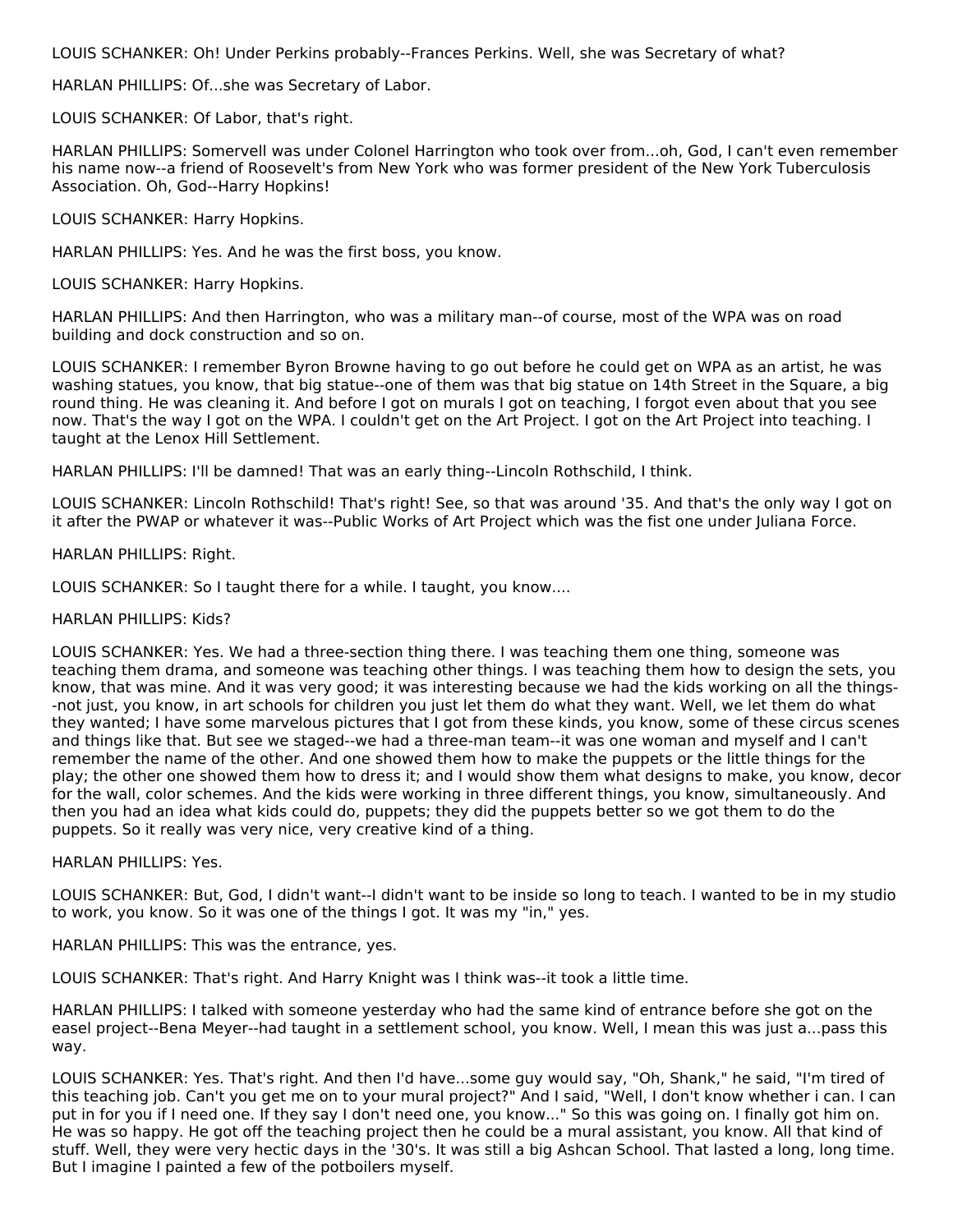HARLAN PHILLIPS: Well, you had the emergence of the American abstract painters.

LOUIS SCHANKER: Well, yes, that's right. And that was a big, big group. It still is a big group. There's Holcomb Greene, Bertha Greene, George L. K. Morris, oh, just a few--Charles Shore....

HARLAN PHILLIPS: Well, was George Morris--he wasn't on the...?

LOUIS SCHANKER: No, no. I'm talking about the American abstract artists group. No, he wasn't on it. But I mean this was the group. Gallatin was in there in American abstract painting. And it was a nice group of painters. And then I decided--well, I got out, you know. I stay so long like that. But....

HARLAN PHILLIPS: Well, look, it kept artists going with a certain amount of continuity, didn't it?

LOUIS SCHANKER: Oh yes, it helped out those artists who really wanted to be artists; it helped an awful lot...who could never.... Some of them would have fallen by the wayside.

HARLAN PHILLIPS: Sure.

LOUIS SCHANKER: That's right. I know for part of those guys it was very good. Oh, it was good for me too. I don't know whether I would have fallen by the wayside; I don't think so because I always could find something to do. If I wanted to paint, I could always find something to do, see.

HARLAN PHILLIPS: But you had that momentum of the earlier experience.

LOUIS SCHANKER: Yes, I did all those years and so you know a lot of guys have fallen by the wayside.

HARLAN PHILLIPS: Sure.

LOUIS SCHANKER: I see men around who were painters in those days and they're not painters now and they got families or children you know what and they're still painting I suppose in a way but maybe not exhibiting or what, you know.

HARLAN PHILLIPS: Yes.

LOUIS SCHANKER: Oh, it was a big stimulus for the arts. Not only the artists but the Writers Project and the Theatre Project and the Dance Project, all those things, marvelous.

HARLAN PHILLIPS: Did you get in scenic design for the Theatre Project?

LOUIS SCHANKER: No. No, I never got into that.

HARLAN PHILLIPS: I wondered whether there was much in the way of cross-fertilization between projects.

LOUIS SCHANKER: Well, I really don't know. All I know, the only thing I got...I had to belong to the scenic painters union in order to do the mural art at the World's Fair. Then I took a leave of absence for a few weeks after I did the WPA World's Fair. I had another job out there for the federal building out there, which was private, you know, from the Federal Government. And von Wyck was there and so I worked with him during that thing. So I took a leave of absence from the.... And then of course towards the end when the War started, that was the end of the WPA and I became a supervisor, which I hated till this day.

#### HARLAN PHILLIPS: You became a supervisor?

LOUIS SCHANKER: Yes. I don't know why but for some reason or other, I don't know what it was, I just...you know, the War came along and no one was doing any painting. I mean everything was done for civil defense, you see. So I didn't want to do any Civil Defense posters or anything and I gave up, you know, working in the office. I did work in the office there. I had a job there, you know, and Burgoyne Diller and McMahon were the big heads there and we were doing all these CD, Civil Defense, posters, you know, and things like that. That's what it ended up as.

HARLAN PHILLIPS: Yes.

LOUIS SCHANKER: And this friend of mine, Max Spivak, I think was the last supervisor on the project just before it closed. He's another guy probably can tell you a lot--Spivak.

HARLAN PHILLIPS: Yes. I've got him on my list.

LOUIS SCHANKER: You have?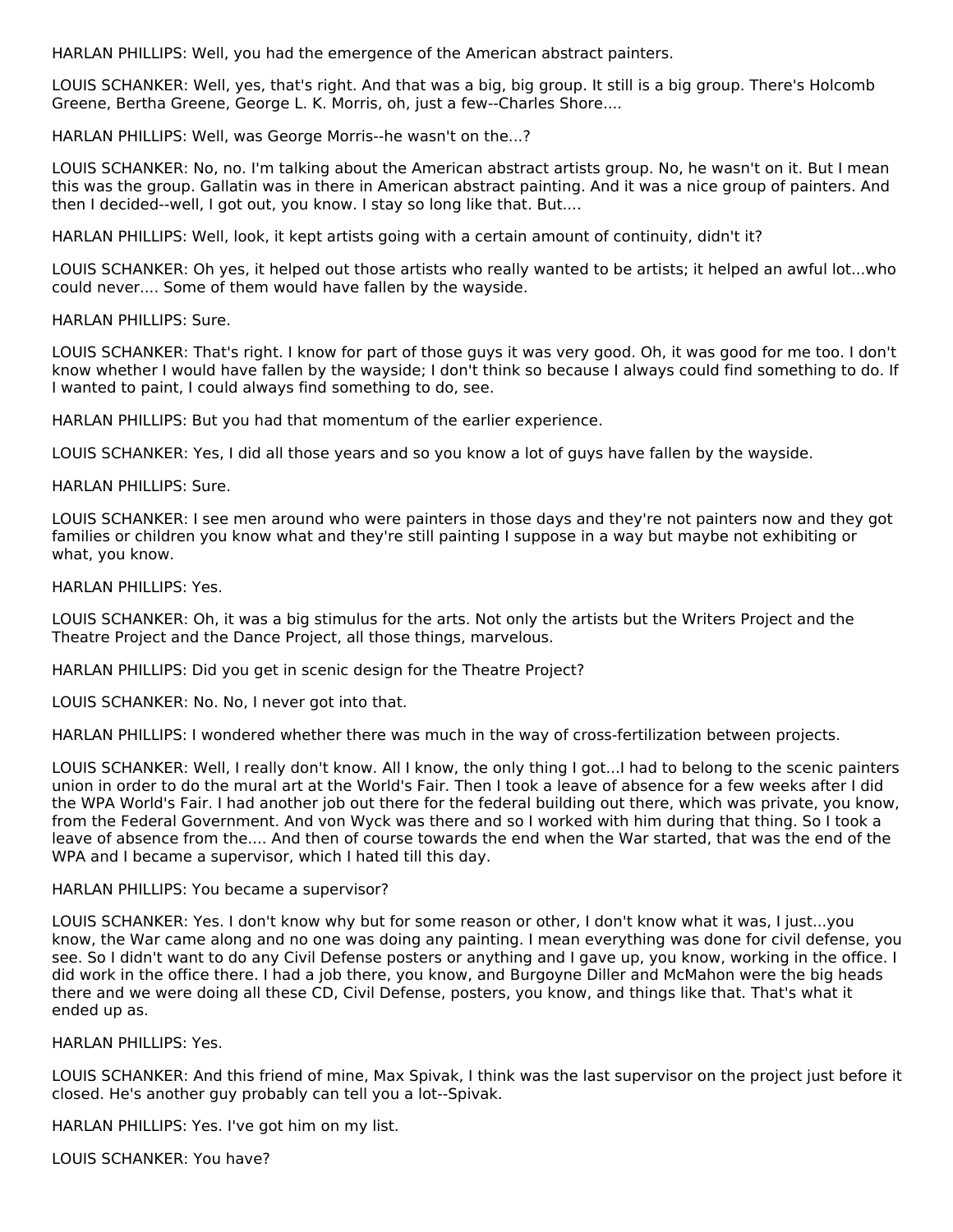HARLAN PHILLIPS: Yes.

LOUIS SCHANKER: Oh, he can tell you much more that I do; he's more talkative than I am. He's voluble. Oh, he's really terrific. You'll need three reels for him.

HARLAN PHILLIPS: But you saw that the handwriting was on the wall so far as the Project was concerned?

LOUIS SCHANKER: Yes. Oh....

HARLAN PHILLIPS: What about the change in spirit? Was there any? From the early days, like '34, '35, '36?

LOUIS SCHANKER: Oh yes! The spirit at the WPA?

HARLAN PHILLIPS: Yes.

LOUIS SCHANKER: A complete change. Sure. And then, you know--then later on everybody saw their paintings from the WPA being sold by the pound on Canal Street. Did anyone tell you that?

HARLAN PHILLIPS: Yes!

LOUIS SCHANKER: So that was it.

HARLAN PHILLIPS: Yes.

LOUIS SCHANKER: You know, everybody's pictures--people went down there and got Milton Averys, got this and that and I never bothered with it because I wasn't interested in going down and picking up somebody else's pictures but this is what happened. So the whole thing, you know, went down the drain.

HARLAN PHILLIPS: Yes.

LOUIS SCHANKER: So I quit there; I quit even the supervisor...I couldn't take that too long. I wasn't cut out for being a supervisor, be a boss, and I probably was a lousy boss, you know. I think some of the guys hate me till this day, you know. And, well, they have a right maybe, or not; I don't know. Well, I was doing my job and, you know, you had someone above you pushing you and they had someone above them pushing them; you've got to get the stuff out, you know, it was in wartime. And I said to hell with all this so I gave it up.

HARLAN PHILLIPS: Was this 1940?

LOUIS SCHANKER: Yes. '40 or '41.

HARLAN PHILLIPS: '41, yes.

LOUIS SCHANKER: About the end.

HARLAN PHILLIPS: Yes.

LOUIS SCHANKER: So I...nothing. Here I am.

HARLAN PHILLIPS: Then you paint.

LOUIS SCHANKER: Well, I painted and my woodcuts.

HARLAN PHILLIPS: Yes.

LOUIS SCHANKER: Show--exhibit.

HARLAN PHILLIPS: Yes. But you'd already had this other group "The Ten;" you'd had the American Abstract Artists. They all became pressure forces for...?

LOUIS SCHANKER: Yes. For abstract painting or for pushing; the abstract painters didn't...wasn't any kind of militant organization. Neither was "The Ten." It was just that once we picketed. I think it helped a little bit getting more abstract painters in existence; I think it helped.

HARLAN PHILLIPS: Oh yes. It kicks open a window somewhere.

LOUIS SCHANKER: Yes. It helped a little bit I'm sure because you know even ten people...it's a small picket line but....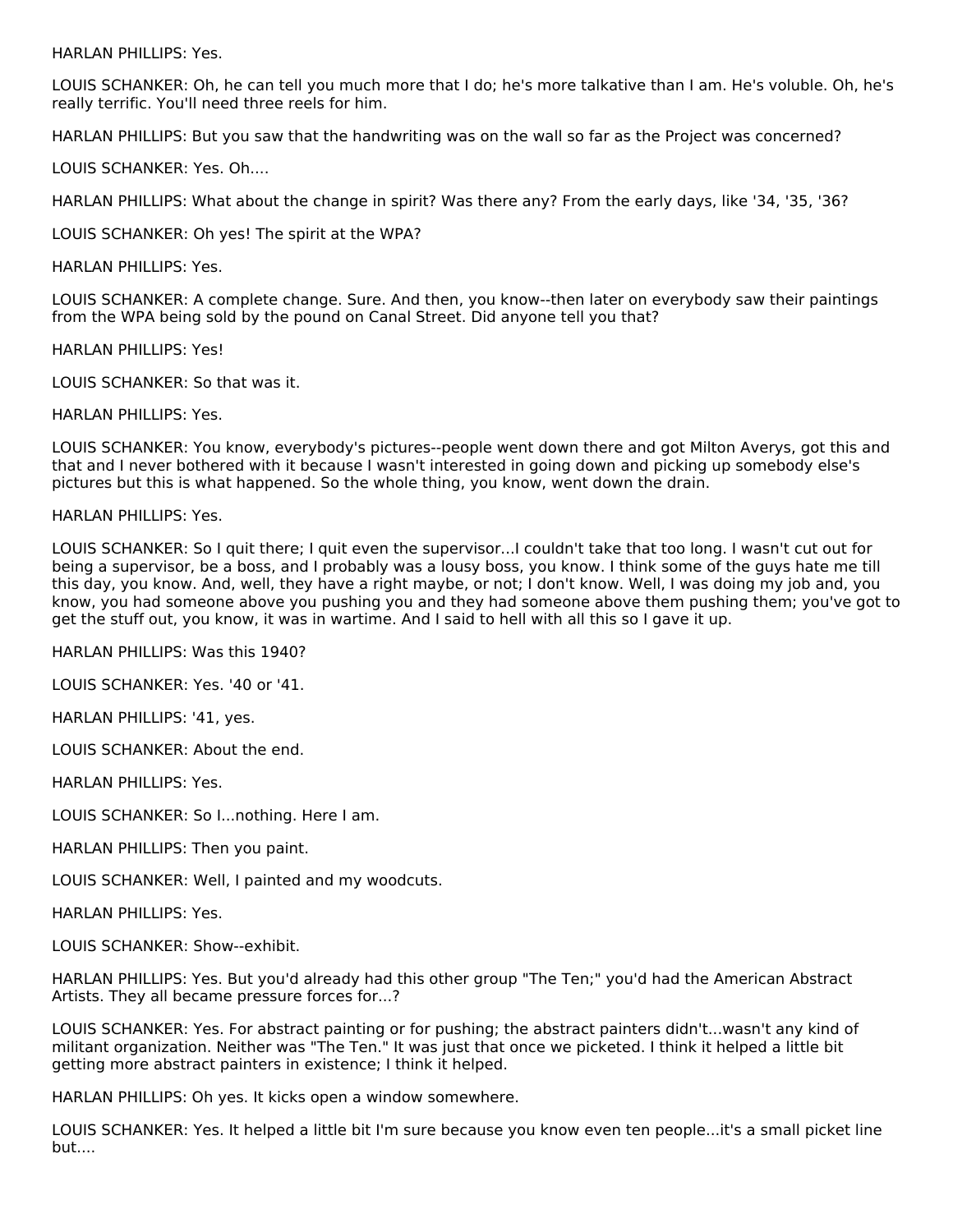HARLAN PHILLIPS: What's the phrase--you're never discovered until you ring the bell and this was knocking on the door.

LOUIS SCHANKER: Yes. That's the way. Of course, the big thing in those days was the Artists Union for the artists, the Writers union and the dance and, I don't know, all different kinds of unions. But....

HARLAN PHILLIPS: Wasn't unionization and organization in the air as part of the period?

LOUIS SCHANKER: Yes, sure.

HARLAN PHILLIPS: Sure. The artists had the first sit-in strike.

LOUIS SCHANKER: That's right.

HARLAN PHILLIPS: They kept--what is his name--Harold Stein in his office overnight.

LOUIS SCHANKER: Yes.

HARLAN PHILLIPS: Artists teachers I think.

LOUIS SCHANKER: Artists teachers I think.

HARLAN PHILLIPS: And models I think it was. Teachers and models.

LOUIS SCHANKER: I remember a group of guys were arrested once for picketing and they were called in front of the judge and they gave names.... When this guy said, 'What's your name?" one guy said, "I'm Paul Cezanne." Another one said, "I'm Picasso," and another one said, "I'm Michelangelo." They all gave artists' names, never gave their right names.

HARLAN PHILLIPS: What did you think of the commentary in the press about the WPA? Was there any reaction?

LOUIS SCHANKER: Well, sure there was a lot of pro and a lot of con, you know. Offhand, I couldn't say. I don't remember.

HARLAN PHILLIPS: Because I know there was one series in the New York Mirror which was miserable. And I think the Artists Union...

LOUIS SCHANKER: Well, it would be there.

HARLAN PHILLIPS: ... with Davis and Shahn and someone else went up and interviewed the writer....

LOUIS SCHANKER: Is that so?

HARLAN PHILLIPS: Yes. Got him out in the hall and, you know, spoke their little piece and that was it.

LOUIS SCHANKER: Did they beat him up?

HARLAN PHILLIPS: No.

LOUIS SCHANKER: Well, that wouldn't do much good with the Mirror I don't think.

HARLAN PHILLIPS: No.

LOUIS SCHANKER: Or the News either.

HARLAN PHILLIPS: No.

LOUIS SCHANKER: Well, there were pros and cons--one--if they were all against it before, you know, they all came out later as the greatest thing that ever happened to the art world in the United States, the greatest boon to art. But at that time I don't think they felt that way about it.

## HARLAN PHILLIPS: Yes.

LOUIS SCHANKER: I must say I got quite a few write-ups, you know, over a period of years on my murals. They were reproduced, you know, in the Times. They gave quite a big thing; I think there was a whole group of mine and Stuart Davis...the one we did for WNYC was a whole page in the Sunday Section of the Times. You may have seen it--and they gave a good account of it. Jewell was helpful.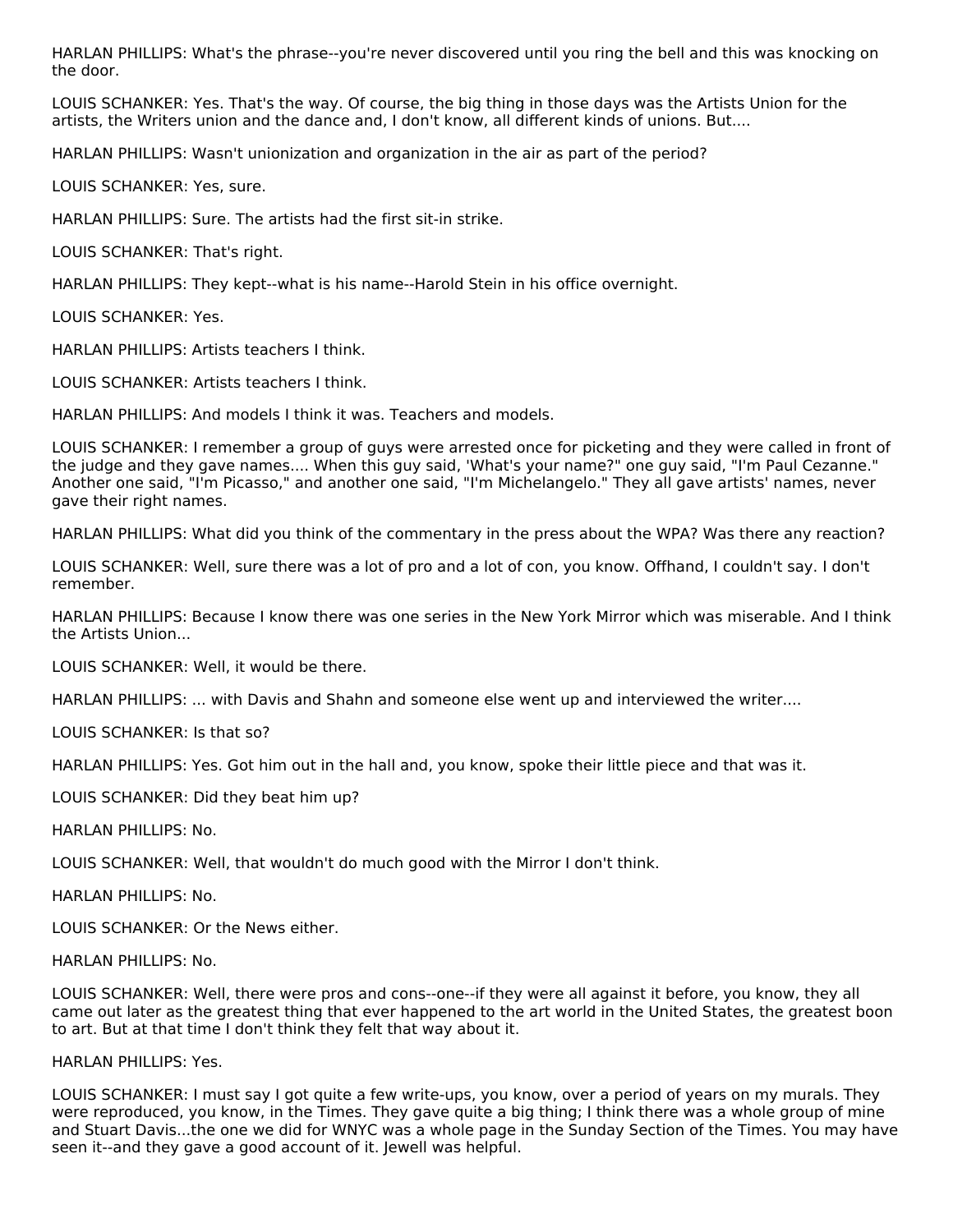HARLAN PHILLIPS: I think.

LOUIS SCHANKER: Yes. And then I had a double page spread by Jewell I think too in the Sunday magazine section of my mural that I did at Ponset Beach, and it was very good.

HARLAN PHILLIPS: yes.

LOUIS SCHANKER: Not me only, it was mine and there was somebody else's, you know, but a double page spread and this happened during the time we were in there. Emily Genauer used to give us quite favorable reviews.

HARLAN PHILLIPS: She was also good.

LOUIS SCHANKER: She was very good.

HARLAN PHILLIPS: Yes.

LOUIS SCHANKER: And there was a guy by the name of Klein on the Post....

HARLAN PHILLIPS: Klein?

LOUIS SCHANKER: Do you remember Klein? I think his name was Klein. He was an art critic on the Post--Jerome Klein.

HARLAN PHILLIPS: Jerome Klein.

LOUIS SCHANKER: Of course he was always for the...and you know I've gotten write-ups from him...the WPA. So I think the Times as a whole was fairly good about it, you know.

HARLAN PHILLIPS: Yes.

LOUIS SCHANKER: And the world-Telegram was good, you know, I think. I'm just trying to remember from things that I saw, you know. As a whole they thought the, you know, the mural project of course I think was the one they liked best, you know. You know graphics doesn't take as much space or as much publicity as paintings. So....

HARLAN PHILLIPS: But the world changes....

LOUIS SCHANKER: Those were rough times, sure, you know, sometimes you're out there and you hate to have to tell people you meet, you know, you're on the WPA and afterwards they meet and they say, "What? You don't look like you're starving." I'd say, "I don't have to be starving. I eat fairly well. I'm not there because I'm starving- -because I want to do a job and I want to do a mural, or I want to do something on the walls." What chance have you got? You haven't any other chance. Because you know private property or private industry now has done an awful lot of murals you know and I think that came out of it.

HARLAN PHILLIPS: Sure.

LOUIS SCHANKER: All the bank paintings and banks and big buildings and all that.

HARLAN PHILLIPS: Sure.

LOUIS SCHANKER: I think they saw the possibilities there and the said, well, why not. It might have helped.

HARLAN PHILLIPS: Sure. Yes. What about sculpture? Did you do sculpture in the '30's?

LOUIS SCHANKER: Yes, I did sculpture in the '30's but for myself.

HARLAN PHILLIPS: Yes.

LOUIS SCHANKER: This was one in the '30's--those two up there on top.

HARLAN PHILLIPS: The two on the top?

LOUIS SCHANKER: Yes. I even had a piece of sculpture--one of my sculptures--instead of a painting at the Whitney Museum one year. I called up Henry Moore

[WRITING GOES OFF PAGE HERE]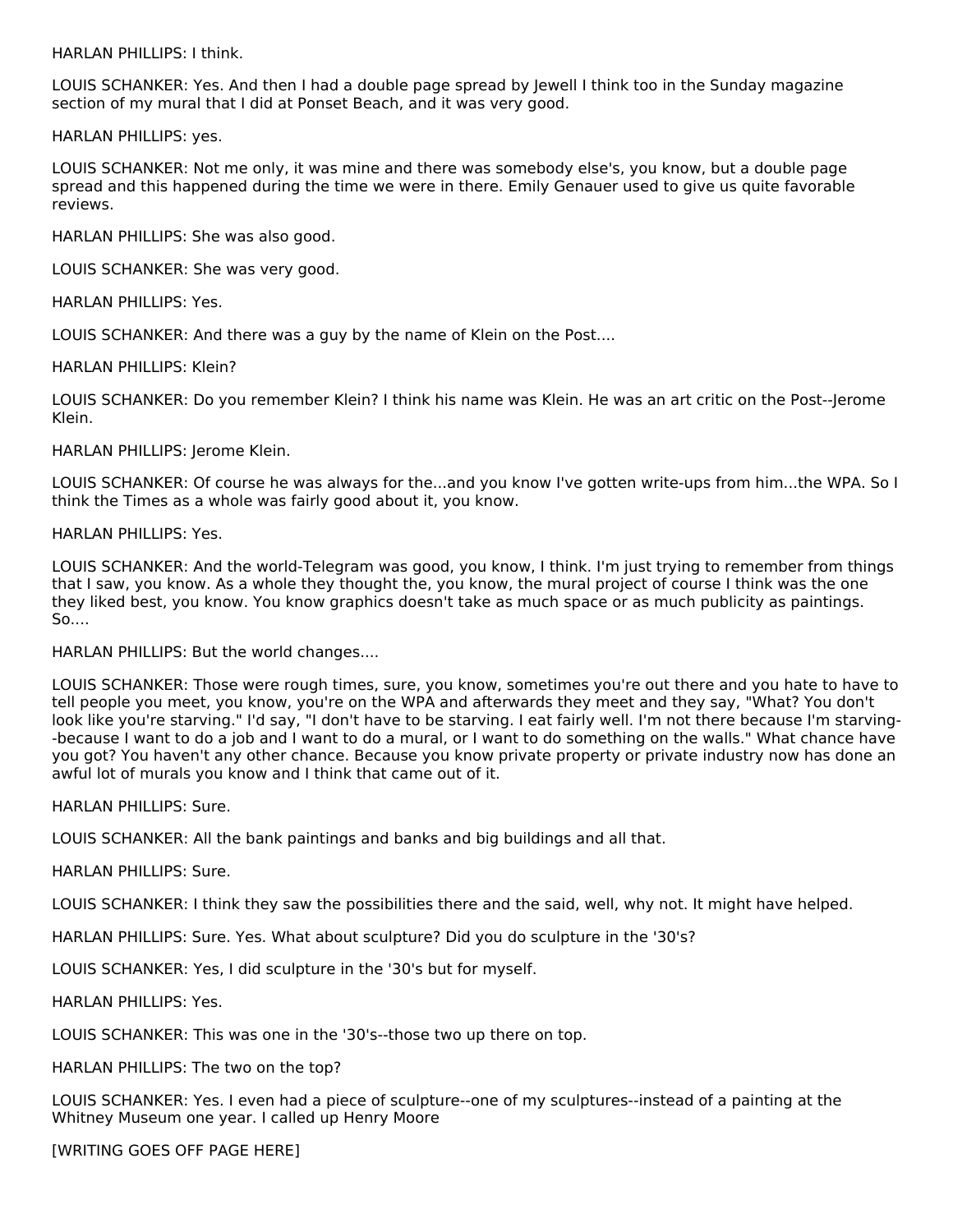forgot to invite me this year." You know I didn't usually do that but I was so mad because I was invited every year for a while, and he said, " Oh, gee, Louie," he said, "it's too late for painting." I said, "How about a piece of sculpture?" He said, "Well, all right. I think we got room for sculpture." Because he didn't have room for paintings anymore. so I had a piece of sculpture. I push it a little bit once in a while.

HARLAN PHILLIPS: Yes. But the notion of cleaning--what was it in the early days, a fellow who was cleaning a statue...?

LOUIS SCHANKER: Yes, well, that happened to a lot of artists.

HARLAN PHILLIPS: Yes. Yes.

LOUIS SCHANKER: That's what....

HARLAN PHILLIPS: That's the way I think they initially began using sculptors to clean existing sculpture.

LOUIS SCHANKER: That's right, yes. That's right. Byron Brown was a sculptor-painter at that time. He was doing more painting than sculpture but he was you know, fairly well-known, like all of us at that time--well-known. I mean he was showing around, you know. Oh, there were a lot of guys who were doing that kind of work. And maybe some of the guys preferred it. I don't know. I can't tell.

HARLAN PHILLIPS: No. No.

LOUIS SCHANKER: It's kind of hard.

HARLAN PHILLIPS: Yes.

LOUIS SCHANKER: You know they said, "What the hell, should I paint certain kind of pictures I don't like to paint?" Maybe, you know, something like that, you know. Because in the early '30's they really were very censorious--what's the word--censorship. They really, you know, you had to... had to sort of toe the line on certain things, I think especially on the easel project.

HARLAN PHILLIPS: Well, I think they had the notion, didn't they, that if we did something acceptable the project might continue?

LOUIS SCHANKER: Well, yes. One reason....

HARLAN PHILLIPS: If you slap peoples' sensibilities...?

LOUIS SCHANKER: That's true, you see, especially easel pictures; you couldn't allocate lots of easel pictures to high schools where you wanted them because the principal had the say--the principal either liked it or, if he didn't like it, he wouldn't take it.

HARLAN PHILLIPS: Right.

LOUIS SCHANKER: So if most of them were rejected then you would have a problem.

HARLAN PHILLIPS: That was the handwriting on the wall.

LOUIS SCHANKER: That's right.

HARLAN PHILLIPS: All you had to do was a beach scene with water and you were in.

LOUIS SCHANKER: Yes, more or less, you know, so you knocked one off.

HARLAN PHILLIPS: Well, did you have occasion to...I guess they had an allocations division, didn't they?

LOUIS SCHANKER: Oh, yes.

HARLAN PHILLIPS: Wasn't Lloyd Rollins in there?

LOUIS SCHANKER: Lloyd Rollins was on it and then later on this guy Godso was on it too.

HARLAN PHILLIPS: Yes.

LOUIS SCHANKER: I forget what job he had on it.

HARLAN PHILLIPS: But that was the problem of, you know, finding....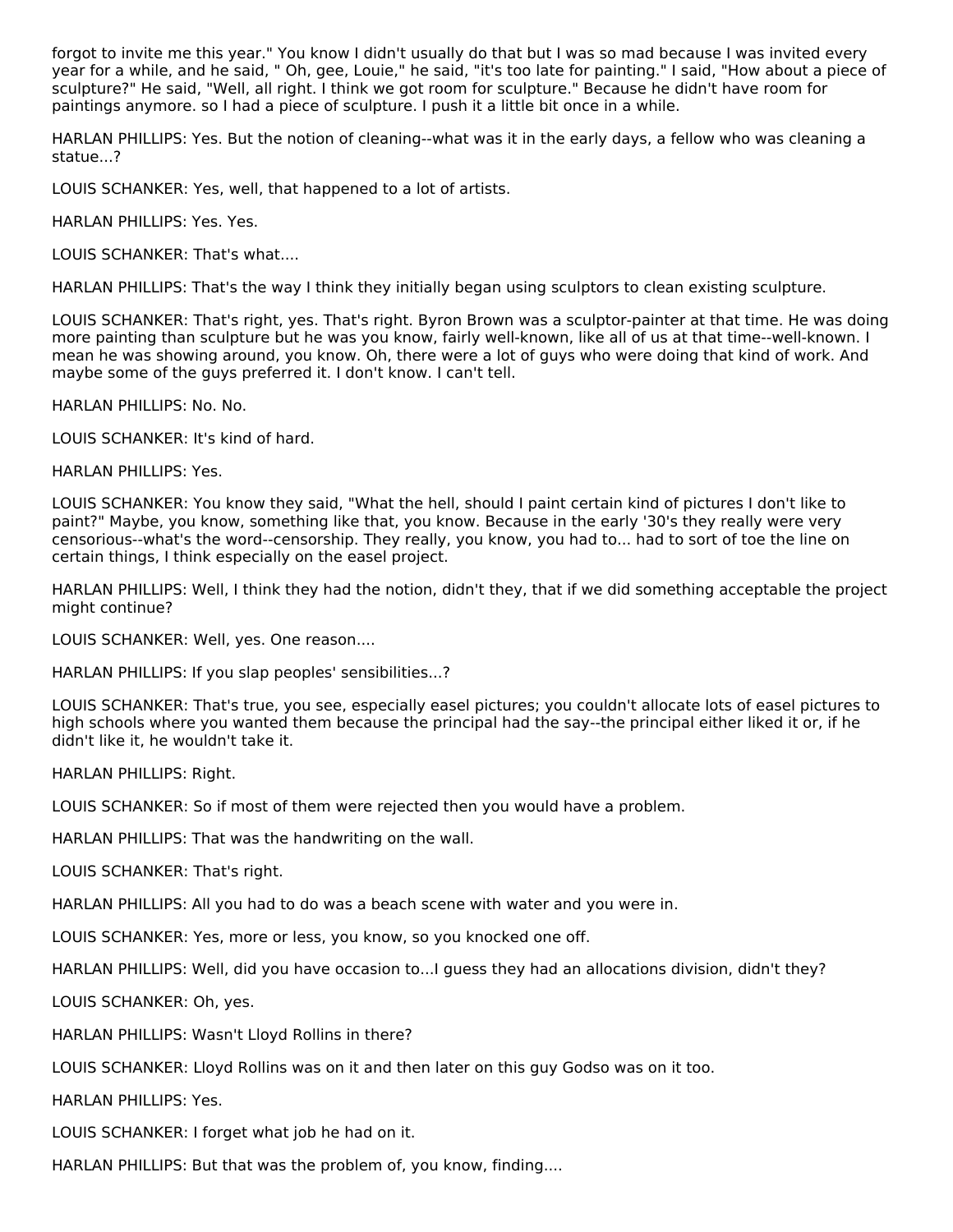LOUIS SCHANKER: Allocation

HARLAN PHILLIPS: Yes.

LOUIS SCHANKER: Then they had...well, the other mural projects were the PWAP, that was different; that was where you had to send your...the post office project; that wasn't WPA....

HARLAN PHILLIPS: No.

LOUIS SCHANKER: That was....

HARLAN PHILLIPS: Edward Bruce.

LOUIS SCHANKER: Yes.

HARLAN PHILLIPS: Edward Bruce, the Treasury Department.

LOUIS SCHANKER: Treasury Department, yes. Public Works Administration or something like that. PWAP.

HARLAN PHILLIPS: But even, you know...well what impressed me or impresses me in retrospect is people like Diller, for example, turned out to be good negotiators and good administrators.

LOUIS SCHANKER: Yes. A very honest guy...

HARLAN PHILLIPS: Yes.

LOUIS SCHANKER: ...very honest and he was always interested in the artists' point of view. That's true. He was a marvelous guy. And I was very glad that we had Diller there. Well, here's another guy probably didn't want to and why he took it I don't know, you see, because I don't think they paid him that much to put in the hours he put in there....

HARLAN PHILLIPS: No.

LOUIS SCHANKER: God, he'd be there sometimes until eleven or twelve o'clock at night.

HARLAN PHILLIPS: Yes.

LOUIS SCHANKER: King Street where the... big place you know.

HARLAN PHILLIPS: Yes. But the notion of keeping it going, you know. For example, Gorky--the mural they had for Gorky at Floyd Bennett Field where LaGuardia said that "if that's art, I'm Tammany Hall."

LOUIS SCHANKER: Yes.

HARLAN PHILLIPS: Floyd Bennett Field was La Guardia's pet, you know. And here was this mural....

LOUIS SCHANKER: Leger was here too at that time. He was working with Gorky.

HARLAN PHILLIPS: Yes.

LOUIS SCHANKER: Was it the same field?

HARLAN PHILLIPS: I think so. Because later Gorky had a variation of the theme for the Newark Airport and the Newark Airport while a group over there weren't, you know, too pleased--a woman who was director of the Newark Museum shamed them into accepting it.

LOUIS SCHANKER: Is that so? I don't remember that.

HARLAN PHILLIPS: Well, you know, this is negotiation.

LOUIS SCHANKER: Well, Leger worked there too, I think.

HARLAN PHILLIPS: Yes. Yes.

LOUIS SCHANKER: I think he came over in '38 or '39 and worked on some of the big projects they gave him.

HARLAN PHILLIPS: Yes. Well, were you--let's see, some artists from abroad were coming here...?

LOUIS SCHANKER: Well, a lot of the artists came here. Zadkine came here. All those guys came here. The only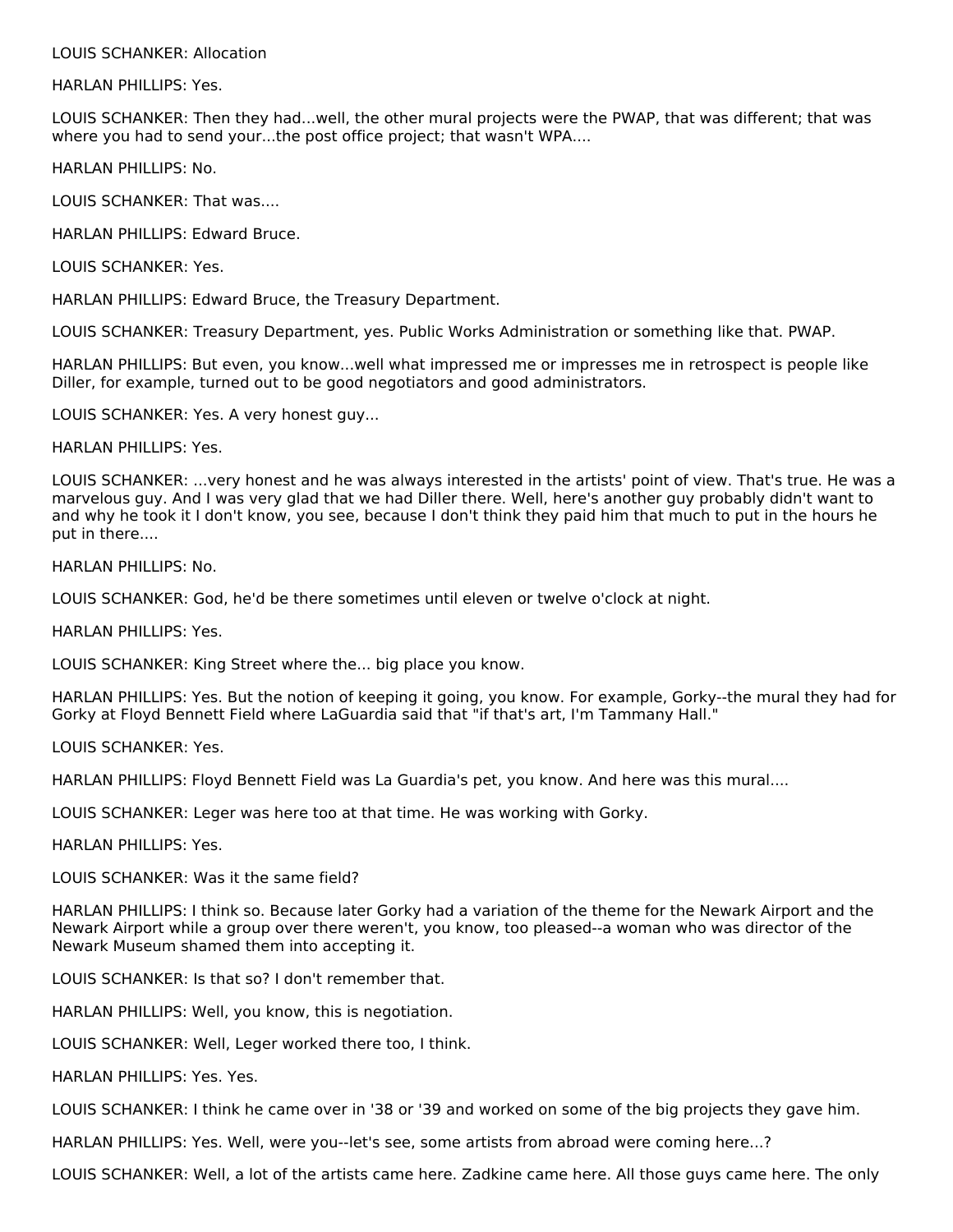ones who didn't come here were Picasso and Matisse, I think.

HARLAN PHILLIPS: Yes.

LOUIS SCHANKER: And Braque.

HARLAN PHILLIPS: Yes.

LOUIS SCHANKER: But all the rest of them came here.

HARLAN PHILLIPS: And this was in the '30's.

LOUIS SCHANKER: In the '30's. They saw the handwriting on the wall in Europe. And Leger was here until after the war.

HARLAN PHILLIPS: Yes.

LOUIS SCHANKER: And quite a few others.

HARLAN PHILLIPS: Mondrian was here, wasn't he?

LOUIS SCHANKER: Mondrian came over. Lou--what's his name-- Holtzman--Harry Holtzman.

HARLAN PHILLIPS: So that these were available too from the point of view of idea.

LOUIS SCHANKER: He brought Mondrian over.

HARLAN PHILLIPS: Yes.

LOUIS SCHANKER: Paid for everything. And got all his paintings when Mondrian died. And all that kind of stuff. So he brought him over just before the war.

HARLAN PHILLIPS: Yes.

LOUIS SCHANKER: And probably a good thing he didn't live too long here but at least he had a place where he could paint--no problem to sell.

HARLAN PHILLIPS: Yes.

LOUIS SCHANKER: Jim Brooks did one for LaGuardia Airport. You know Jim Brooks?

HARLAN PHILLIPS: Yes.

LOUIS SCHANKER: Well, he was doing nice, good, paintings up there even though it was very realistic sort of thing.

HARLAN PHILLIPS: No.

LOUIS SCHANKER: And there were a lot of things around.

HARLAN PHILLIPS: Oh yes. But, you know, to have the variety of people that you have, from Gorky on, or anyone on, and to tailor-make something to fit, you know, this particular talent and have it accepted, was Diller's problem.

LOUIS SCHANKER: Well, that's right; he had to push, he had to.... I know. I was up in the office sometimes when he really had to push these things through.

HARLAN PHILLIPS: Yes.

LOUIS SCHANKER: He fought and stood behind them.

HARLAN PHILLIPS: Yes.

LOUIS SCHANKER: Diller was good. But I do know that he had a tough job with Pollock. Pollock was the only one that really I know he had a tough job with.

HARLAN PHILLIPS: Yes.

LOUIS SCHANKER: But I don't think he was doing murals but he was on the mural project or the easel project, I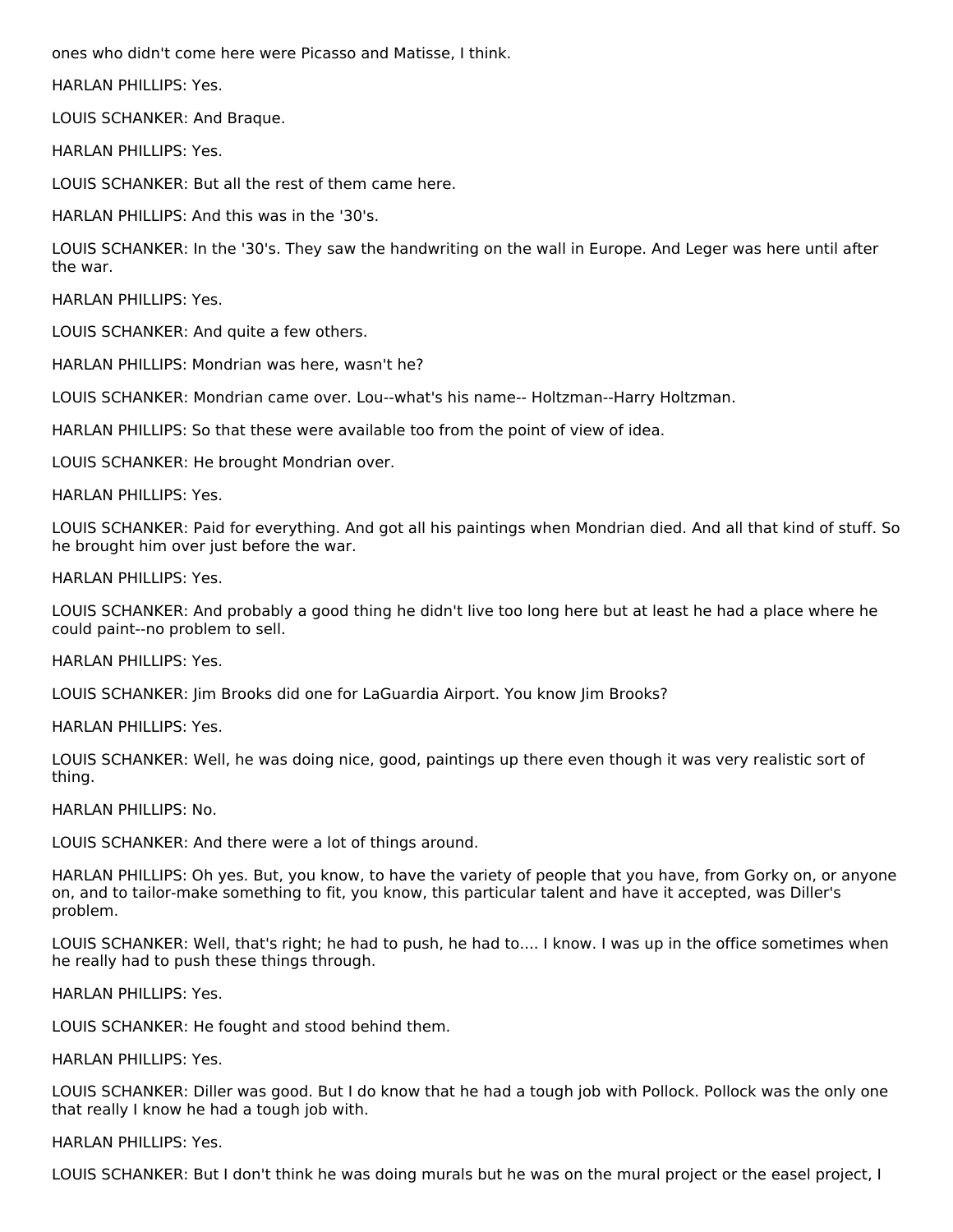don't remember. But I know he was there.

HARLAN PHILLIPS: Well, most of the painters then who were doing, you know, their own work back in their studios or wherever they were painting were experimenting in terms of idea and in an abstract way in the '30's right along with the WPA.

LOUIS SCHANKER: Oh sure! Oh yes! Well, this is what gave them the time to do it, you see. While they were doing easel paintings there they could also, you know, do their own...they were doing their own work, like Milton Avery. He painted the same thing for the--I don't know whether he was on the project or not--I really don't know.

HARLAN PHILLIPS: I don't think so.

LOUIS SCHANKER: I don't think so. I think he just couldn't do it, you know; he couldn't get on it. Adolph Gottleib wasn't on either; he didn't need the money.

HARLAN PHILLIPS: Frances Avery was on the project.

LOUIS SCHANKER: His wife?

HARLAN PHILLIPS: And wasn't there a rule that only one of the family could be on?

LOUIS SCHANKER: Maybe. Maybe. Well, what they did I suppose was live separately.

HARLAN PHILLIPS: In different homes.

LOUIS SCHANKER: Till they were found out.

HARLAN PHILLIPS: Yes.

LOUIS SCHANKER: But no, I don't think Avery was on it but there were some other guys on it. Adolph I know wasn't on it. But I don't know, I think art would not be where it is today if it wasn't for the WPA. God, it sounds like a poem.

HARLAN PHILLIPS: In rhyme.

LOUIS SCHANKER: But it's true, you know.

HARLAN PHILLIPS: Yes.

LOUIS SCHANKER: I think it gave a big momentum to not only the art world but to people who were not artists, who got interested in art. I mean all the adult education projects that were founded in those days, you know, a lot of people would go to art classes.

#### HARLAN PHILLIPS: Art centers.

LOUIS SCHANKER: Art centers, you see. And this was a big stimulant. That helped an awful lot. I don't know; I was teaching at the New School all these years after the... you know. In the '40's I started at the New School, in '42, '43, to teach. I started, and I had all kinds of people there, from 18 to 75. And, you know, it was kind of stimulating for them and for me too, both I think. After a while I got tired of it, you know, after I was there sixteen years, so I got tired of.... I had to listen to a woman tell me about her--she's in the cockroach killing business you know--for a half hour I tried to tell about her painting. She started telling me about this new thing that came out to kill bugs and then there's a...the doctor and then there's the dentist and the lawyer and you have all kinds of people and the same thing on the WPA--adult education art centers.

## HARLAN PHILLIPS: Yes.

LOUIS SCHANKER: I got a little fed up with that. They were picking me too much and I said no, I've got to quit. I taught college--I just couldn't--Bard College. I taught there for fifteen years. And I just figure I don't have much longer to live and I want to be able to do everything I want to do that's possible, you know.

HARLAN PHILLIPS: Yes. And judging by the...you know, the.... LOUIS SCHANKER; Oh, the variety of things I'm doing-like that paper, see. Now if someone says, "How do you make that?" It's just paper, you know, and I make sculpture out of paper. I don't think it's new; I always say nothing is new. But that's paper dipped in a formula that I made, see. It's white and glue and a few things and it's very...it's like wood, you know, you can feel the stuff--it's hard.

HARLAN PHILLIPS: It's hard, yes.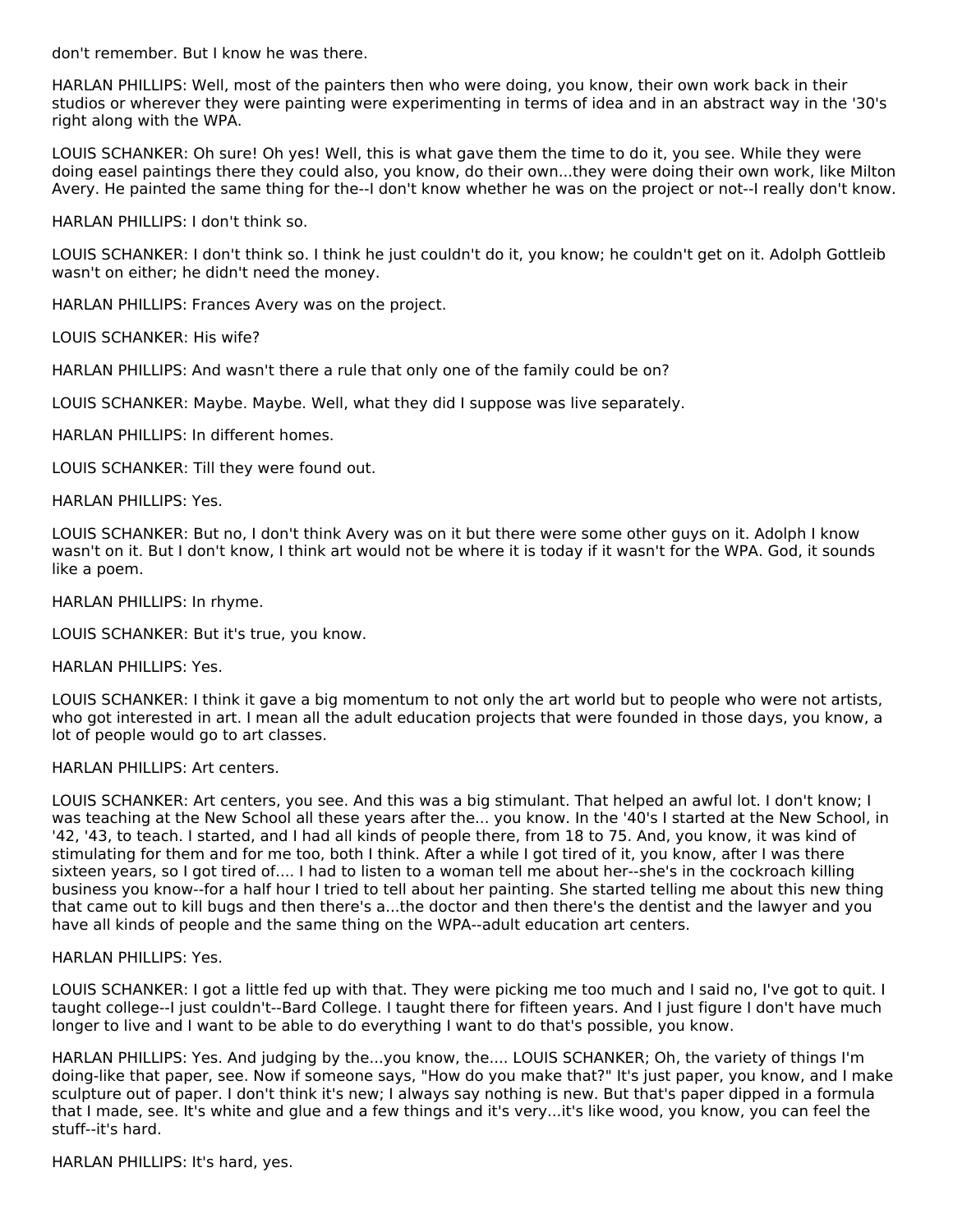LOUIS SCHANKER: Like wood. And I get a big kick out of doing it. Then I leave it, see; I do five or six or seven and I go on to something else. But the carving itself is the biggest thing now. It's what I've been doing all these walnut things and I burn my wood there. See, I burn it first and then carve it afterwards. That one there is all burnt in the fireplace, see.

HARLAN PHILLIPS: Yes.

LOUIS SCHANKER: And after it's all charred and everything then I fix it so the charred wood doesn't fall off because it's so easy to fall off. I fix it.

HARLAN PHILLIPS: Yes.

LOUIS SCHANKER: Then I carve it. So that's what I had--two years ago, I had a show of that.

HARLAN PHILLIPS: These walnut things, have you had those in the fire?

LOUIS SCHANKER: Not the walnut, no. The black.

HARLAN PHILLIPS: The black? Yes.

LOUIS SCHANKER: No, I wouldn't--I'm going to burn some walnut but not yet. I'm scared to burn walnut because....

HARLAN PHILLIPS: It's gorgeous material, isn't it?

LOUIS SCHANKER: It's nice wood and I don't know what it'll do when it gets black, whether it'll be like this, but it might be something very exciting so I think I'll take a piece and burn it just for the hell of it.

HARLAN PHILLIPS: Yes.

LOUIS SCHANKER: It's Goddamn expensive but...and they're hard to get but I don't mind trying a small piece to see how it works. The trouble is I can't get big pieces like that, see, like that tree there, you know. It's very difficult to get walnut because they're rare.

HARLAN PHILLIPS: Yes.

LOUIS SCHANKER: Walnut trees are going out but oak and black birch--that's black birch. It's a nice kind of wood to burn in the fireplace. And then I have to stand here like--what do you call it--the devil or a blacksmith, you know. I have to keep turning the wood over so it doesn't burn too much and then pull it out with a big iron thing I have there, just pull them out and let them smoke for a while until.... So....

HARLAN PHILLIPS: But it's a new technique.

LOUIS SCHANKER: Well, I think it's--yes--it's kind of interesting sort of....

HARLAN PHILLIPS: Look, you know, if you've never done it before, it's the best reason in the world for doing it.

LOUIS SCHANKER: Well, I burn a lot of wood, you know, in the fireplace and then I started to see certain things coming out and I said, gee, they look good the way they are, you know, and then they wouldn't look good enough and then I started carving them. And you get...well, if you've got a fireplace--or you don't need a fireplace--and you burn wood and after it dies, you know, certain things happen with the wood. It chars in a certain way and sometimes you see animals, figures or just very abstract forms and, you know, so that's how I got started on that. But I get so many things going, you see, and then I just started these paintings on Plexiglas- that's the wax painting on those, you see, and that was only recently and yet I get about ten of those and yet I don't want to show them yet until I have enough and then I want to do a sculpture but I don't want to let the sculpture go so it's kind of a....

HARLAN PHILLIPS: Sort of a race.

LOUIS SCHANKER: It's a real rat race because I don't have enough time. Now with certain things I even get assistance--help--but I don't want to mass-produce anything so the hell with them, you know.

HARLAN PHILLIPS: Yes.

LOUIS SCHANKER: But so I will only make so many, you know. But it's a big enjoyment. Like this thing here, balanced like the way it is, see.

HARLAN PHILLIPS: Yes.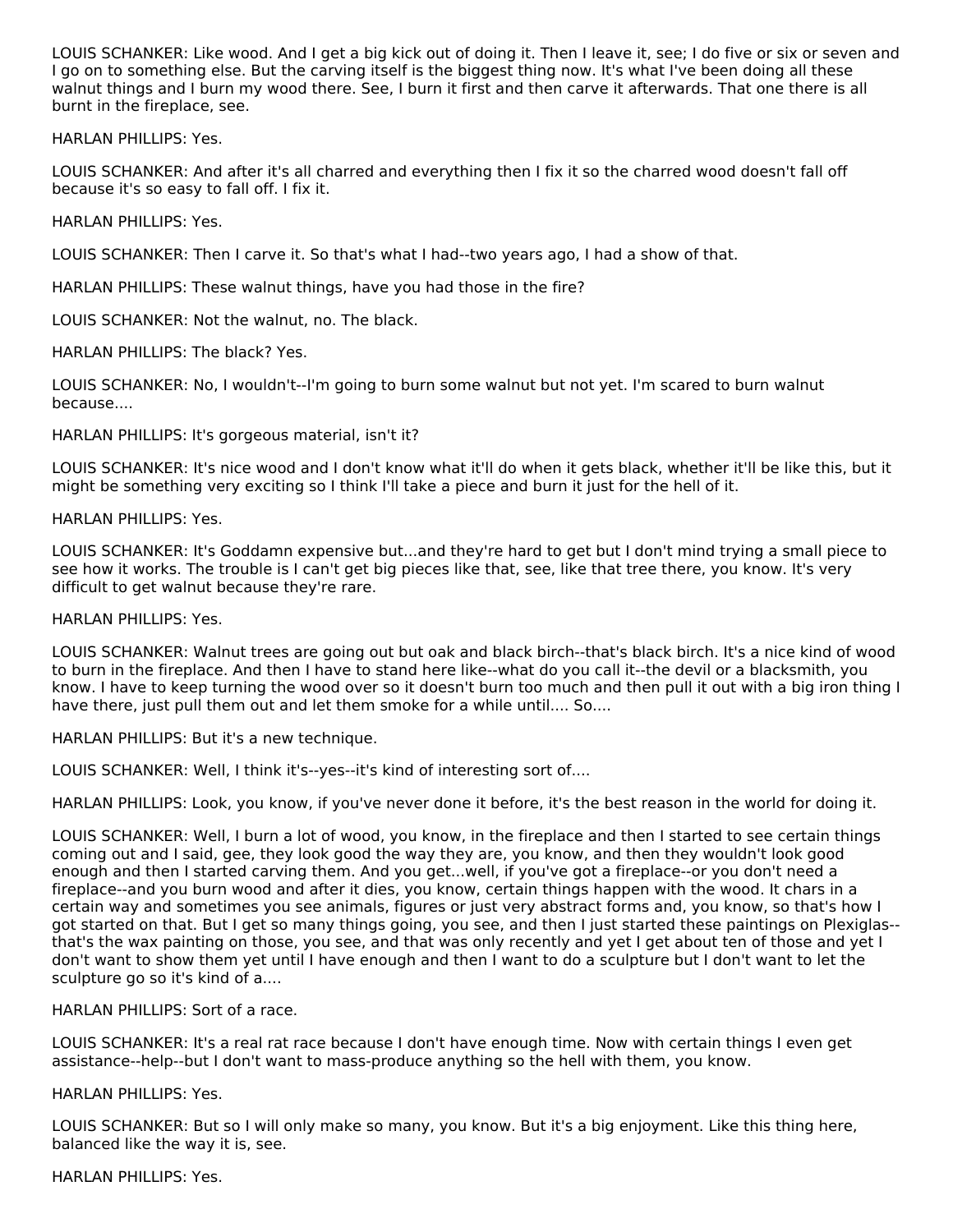LOUIS SCHANKER: These balls. That's all out of that glue and walnut, see, all these boxes of...

HARLAN PHILLIPS: Chips?

LOUIS SCHANKER: ...chips. All my chips I save. I'm a real Scotchman. It's all made out of that stuff, see.

HARLAN PHILLIPS: Yes. I like this one, you know, this stump.

LOUIS SCHANKER: Oh yes, that's chestnut. That's an old piece of wood I picked in the woods, you see, just find them around.

HARLAN PHILLIPS: Yes. But the, you know, the....

LOUIS SCHANKER: The carving and the grace....

HARLAN PHILLIPS: And the way it....

LOUIS SCHANKER: Yes, I like this so I leave it the way it is, see. The big hole in the back there was termites started to get...now all these chunks are from our big trees. Like they're cut down when they're dead and we have to cut them up and get them out of the way in the woods. So I get them here, see.

HARLAN PHILLIPS: Yes.

LOUIS SCHANKER: I use them as stands now and if they dry out enough I'll carve them. The trouble is this is white oak; that checks very easily so I don't know whether I'll ever use it for carving or not.

HARLAN PHILLIPS: Probably should depend ...you, know, you get...there's something new that comes along all the time.

LOUIS SCHANKER: Well, it does and, you see, I sit in that chair there and, you know, you just let whatever it is come over your shoulder.

HARLAN PHILLIPS: Right.

LOUIS SCHANKER: It isn't inspiration but something has to come, you know. You just sit there and sometimes it doesn't come, sometimes it does come. If it doesn't come the hell with it but, you know, when I'm carving I don't need it.

HARLAN PHILLIPS: Yes.

LOUIS SCHANKER: But it's when sometimes I'm not carving, I'm sitting there and I say what the hell, I know I want to do something and I get a million ideas but I can't formulate one so I get my books full of drawings there and then every once in a while I look through the drawings, you see, and it comes. You just sit and it seeps in. That's all I can say. I don't know what it is. And the same way when I was on 23rd Street before I got married, I...you know, I lived alone on 23rd Street--the same thing happened there. I'd just sit in the studio and some guys have to get plastered and other guys just don't have to get plastered.

HARLAN PHILLIPS: Yes. Well, it's unique, whatever it is, you know.

LOUIS SCHANKER: Well, whatever it is, it's there.

HARLAN PHILLIPS: However it comes.

LOUIS SCHANKER: That's right, you can't tell.

HARLAN PHILLIPS: But no, to take a stump like that, you know; it's a challenge to get the juxtaposition of the smooth and the finished with the old, you know.

LOUIS SCHANKER: Yes, it is, yes. And I left it just the way you can go, you can't go any further with it, see.

HARLAN PHILLIPS: Yes.

LOUIS SCHANKER: For carving, I mean. I was thinking, it's like a big dog with a tail...

HARLAN PHILLIPS: Right. Right.

LOUIS SCHANKER: ...and I left the tail the way it is and I said it's silly to carve that, there's no point....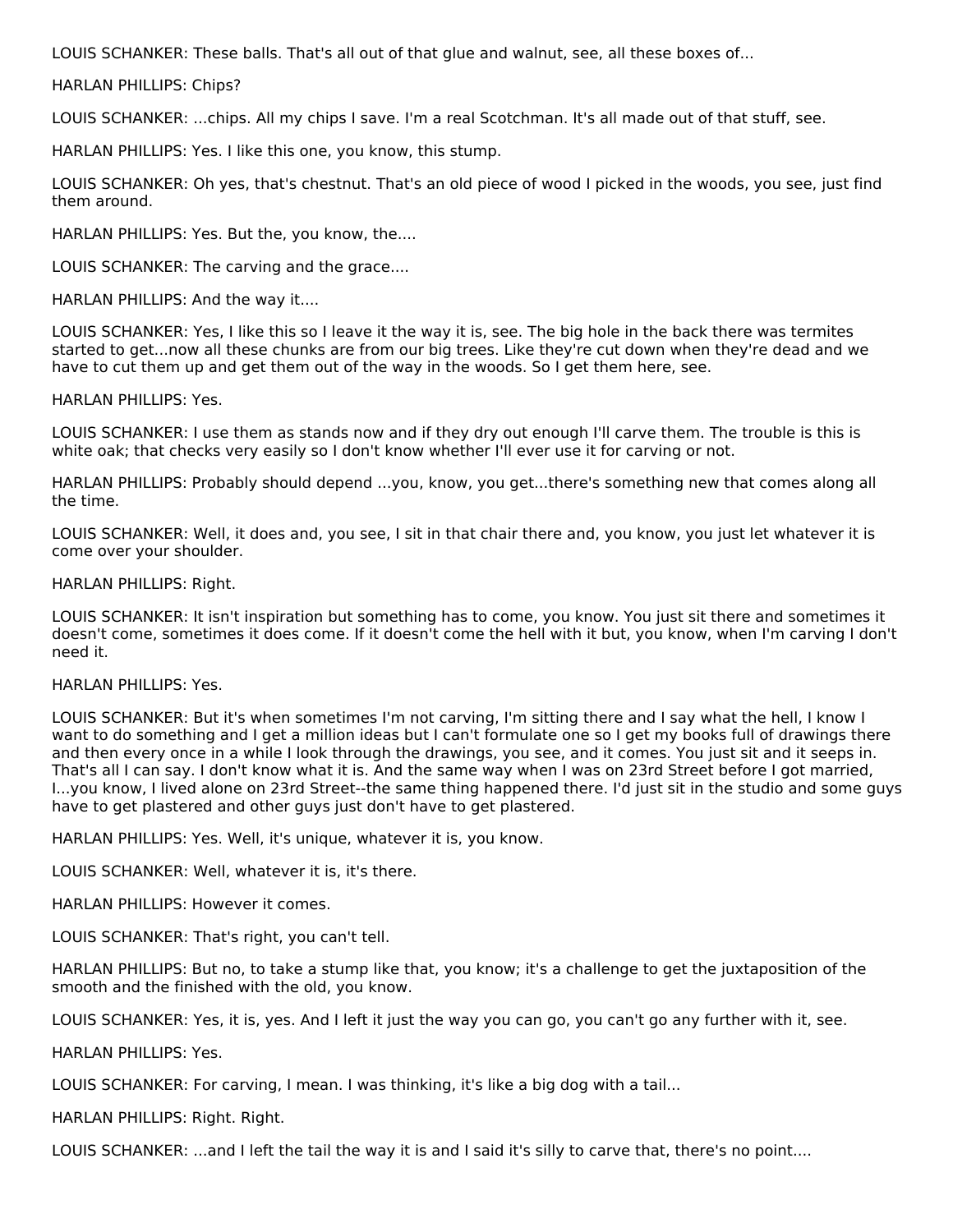HARLAN PHILLIPS: Right. Because that helps set off the other. It's like extremes, each with their own.

LOUIS SCHANKER: I like to use this old wood. Well, that's really checked pretty bad but it won't check any more, see, that's as far as it'll go.

HARLAN PHILLIPS: Yes.

LOUIS SCHANKER: So a lot of...there's another piece of chestnut tree, see. It's lying there and I haven't done a thing with it and I don't know whether I'll do anything with it, I don't know. It's just a shame I carved off...I cleaned off the outside, see.

HARLAN PHILLIPS: Yes.

LOUIS SCHANKER: So I'll leave it there--it's there for a year now and God knows what I'll do with it.

HARLAN PHILLIPS: Oh, it may occur someday.

LOUIS SCHANKER: Yes. I just leave it around because I get enough things going, you know, more things than.... Look at this big studio; it's getting all filled up. I even work in this corner now. And that's a plaster thing. I do work in plaster, see....

HARLAN PHILLIPS: Behind?

LOUIS SCHANKER: Yes. Right there. and I make the mold out of wood; I carve the wood in reverse like a woodcut.

HARLAN PHILLIPS: Yes.

LOUIS SCHANKER: And I carve in and then I set my plaster in it so that wood is the back, that big gray piece of wood in the back is the reverse of that on the other side is this thing in reverse.

HARLAN PHILLIPS: Yes.

LOUIS SCHANKER: Then I have--this is called "My Old General," this is wood chips I call my fragment pieces.

HARLAN PHILLIPS: Oh yes.

LOUIS SCHANKER: That's all wood.

HARLAN PHILLIPS: Yes.

LOUIS SCHANKER: This is marble, see. I made that too. All marble.

HARLAN PHILLIPS: But then it's...this is like using all parts of the....

LOUIS SCHANKER: Of the wood, yes. Using everything.

HARLAN PHILLIPS: Yes.

LOUIS SCHANKER: Making use of it. See, these balls move....

HARLAN PHILLIPS: Yes.

LOUIS SCHANKER: These are two....

HARLAN PHILLIPS: Yes, that's marvelous.

LOUIS SCHANKER: And there's no wax on this.

HARLAN PHILLIPS: Yes.

LOUIS SCHANKER: This is just all wood this moves this comes out take this little gadget out here carve all these balls move.

HARLAN PHILLIPS: Yes.

LOUIS SCHANKER: And so this is a sort of a new thing for me.

HARLAN PHILLIPS: Have you shown things like this before? You haven't?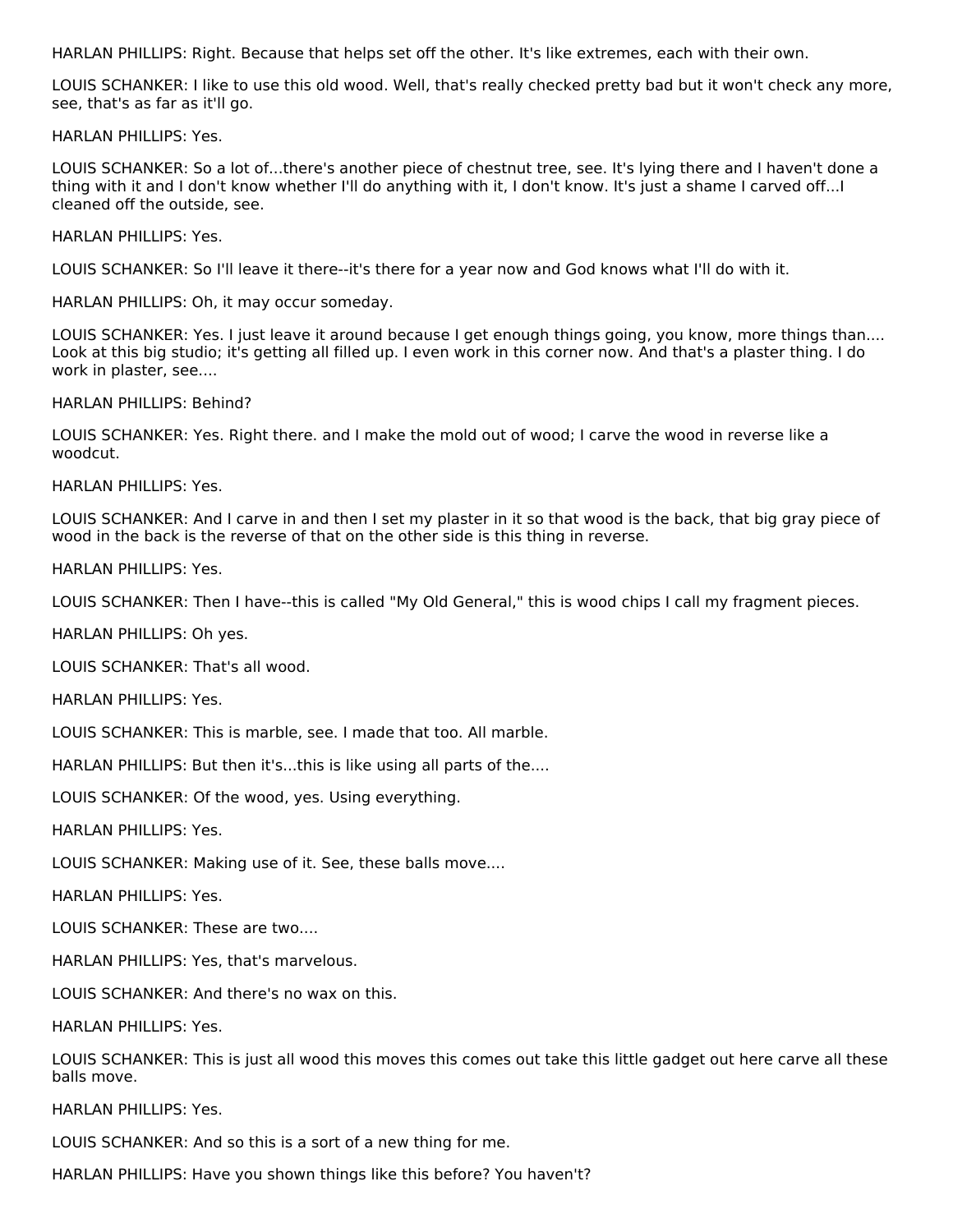LOUIS SCHANKER: Yes, I've shown but not like this. This is new. See, this is for my next show. See those balls move down below there, revolve right where they are. They're static right there and they can't go up and down any further. Well, a little bit. But they're all carved out of the wood. People say, "Well, how do you get the ball in there like that?" And I said, "I didn't put the balls in there...I put them here." Here, this is one of the...see this moves (demonstrating). This is all shavings from here, you know. This moves. This moves. So I do them. And I get quite a nice big kick out of carving so that's why I'm not doing those so much. I'll do them I know; it's in the back of my mind and there'll come a day when I'll really do a whole bunch of them. That's the way I like to do them. I don't like to do just one; I'll do a whole series.

HARLAN PHILLIPS:

LOUIS SCHANKER: Yes. That's right. Now these are the plaster pieces. Now these have never been done as far as I know in this way. All right, so I taught it one year in school and a lot of guys are doing it, but I shouldn't have taught it. But that's what you do. You give them everything new. You see this is a relief, you know, paper print is just flat, you know.

HARLAN PHILLIPS: Right.

LOUIS SCHANKER: But this comes out in reverse; it's like a negative, you know.

HARLAN PHILLIPS: Yes.

LOUIS SCHANKER: And so this is what happens and all the little lines come out. Isn't that fantastic?

HARLAN PHILLIPS: Yes.

LOUIS SCHANKER: And this is inked on the block. I don't block from this. The block is inked just like you're doing a print so when the ink comes in here it becomes involved with the plaster so it becomes waterproof. I mean this ink won't come off. That's the way it will stay. As I said, I think I did about twenty-five of these but I think I showed two. And I sold them both. But....

HARLAN PHILLIPS: These are nice. It will keep you busy.

LOUIS SCHANKER: I keep myself busy.

HARLAN PHILLIPS: No, but I mean when you look up at the paintings there's continuity in painting there and in sculpture too.

LOUIS SCHANKER: Well, yes, that's important, that's right. It's very important now. I have continuity now but it's not the same thing; I don't keep doing the same things.

HARLAN PHILLIPS: No, no.

LOUIS SCHANKER: It's all variation and mood.

HARLAN PHILLIPS: Variation. Right. Anyway, you take a notion you paint.

LOUIS SCHANKER: Yes. Well, you see, painting and this is quite different; you just don't paint it. This has got to be treated and it's hot when you put that on, see, and it's wax and you get to pour it on and so it's another medium and I don't want to do it until I'm sure. I want a couple of days and just do a couple of these, you know, two or three of them if I can do them.

HARLAN PHILLIPS: Well, the '30's were pretty good, weren't they, from the point of view of examining...?

LOUIS SCHANKER: Experimentation?

HARLAN PHILLIPS: Yes, and the materials too.

LOUIS SCHANKER: Oh yes. We had a regular chemical group there, Yanca Cuff--Coofe? I don't know whether you knew him--he was....

HARLAN PHILLIPS: Yanca Coofe, is he still around?

LOUIS SCHANKER: Yes. He's alive but he's not in arts at all; he's a salesman or something like that. I met him once five years ago for a minute. Do you remember his name?

HARLAN PHILLIPS: Well, the name has come up.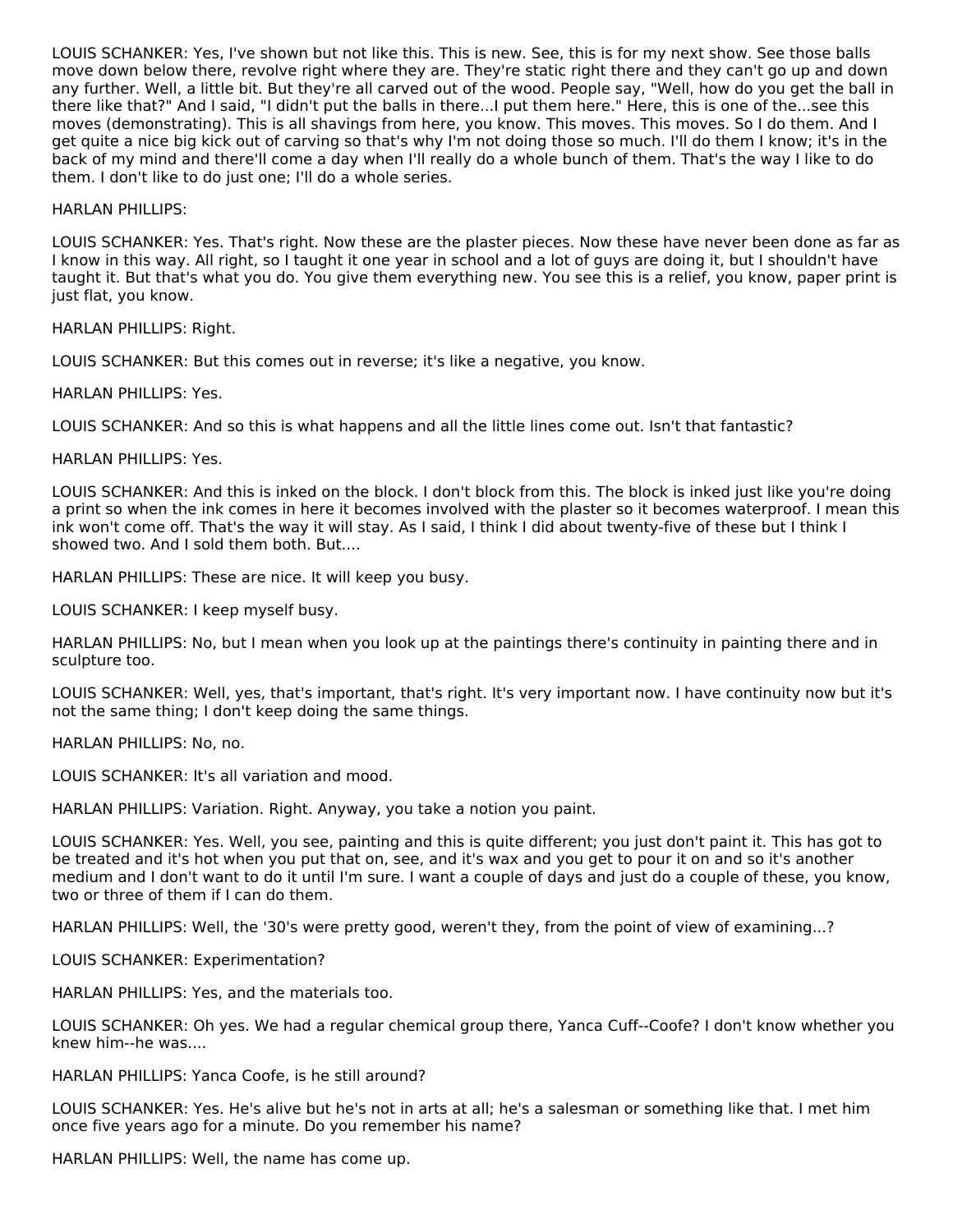LOUIS SCHANKER: Well, he was in the chemical department. First he was on the Art Project and then he went into--I don't know who else--who was the head-- but he was the one who made the wax mediums, casein mediums and all these different...knew what you could use. He was the one that helped me put the mural up at WnYC; he and that group decided what kind of...that's canvas pasted on the wall.

HARLAN PHILLIPS: Yes.

LOUIS SCHANKER: But I painted in casein wax medium, see, and they made me the casein wax medium. I know how to make it but I just wanted to be sure that they knew how to make it, see, so it was a double check. And that thing hasn't cracked one...

HARLAN PHILLIPS: Bit.

LOUIS SCHANKER: ...bit, and it's up since '39.

HARLAN PHILLIPS: Right.

LOUIS SCHANKER: 25 years, 26 years.

HARLAN PHILLIPS: Was David Smith head of materials? I guess he was, wasn't he?

LOUIS SCHANKER: David Smith? He might have had something to do with it, yes. He may have been in it too. But these...Yanka was one of the chemists and, oh, they...you know, all kinds of different mixed mediums and everything like that which was very good, as you say. It worked fine because, you know, it gave guys more chance to experiment.

HARLAN PHILLIPS: Sure.

LOUIS SCHANKER: But I worked...a lot of my paintings were done with casein and wax together. And that's one of them--that one on the wall now is casein wax; it's a marvelous medium. It's as close to fresco as you can get without doing a fresco, see, you know, wet plaster. And then I did a whole series of paintings on paper with casein because it's a terrific medium; it's waterproof, you know. And you can work with it like tempera, you know. Are you a painter?

HARLAN PHILLIPS: No.

LOUIS SCHANKER: No?

HARLAN PHILLIPS: A Sunday painter.

LOUIS SCHANKER: Well, so you paint. There are painters, like Rousseau was a Sunday painter....

HARLAN PHILLIPS: Yes.

LOUIS SCHANKER: Either you paint or you don't paint, you know, the standard amateur and professional. You're a good painter or you're not and whether you're amateur or professional I think the stigmas are pretty awful. You know and then you have to paint, see.

HARLAN PHILLIPS: Yes. But there were a lot of problems that came up--walls. What the devil do you do with a wall?

LOUIS SCHANKER: Yes. Well, sometimes you had a wall that was...the plaster was no good; you couldn't paint on the wall so you had to paint--make a big painting on canvas and put the thing up on canvas, you see.

## HARLAN PHILLIPS: Yes.

LOUIS SCHANKER: I don't know what this wall was but I did know that...I imagine we tested the wall but anyhow we lined it with white lead and we mounted the whole canvas with white lead on the wall and then we gave it a gesso surface. That was Yanco Coofe's job and the chemists there--they gave the whole surface under my supervision because I know how to do gesso panels too. I had done them, so they gave me a real smooth wall like a billiard ball, you know, real smooth. And then you could paint on that, you know, with very fine brushes.

## HARLAN PHILLIPS: Yes.

LOUIS SCHANKER: And I really felt I was painting like a fresco. I enjoyed it very much. Got a big kick.

HARLAN PHILLIPS: Yes. But they had this service available because they had these problems.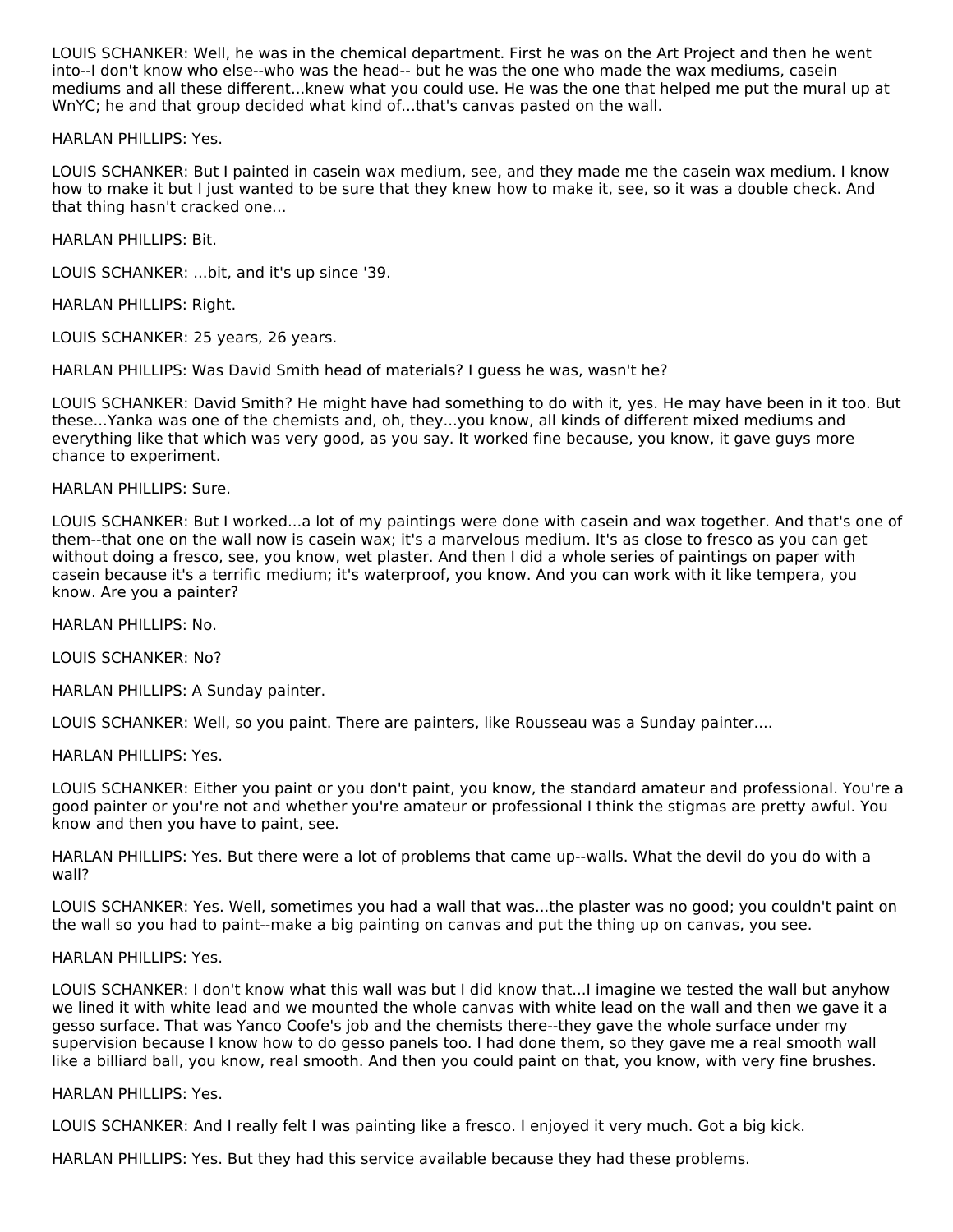LOUIS SCHANKER: Oh sure. They had to. Yes, they had to have ....

HARLAN PHILLIPS: They had to learn, you know.

LOUIS SCHANKER: That's right. Yes. It all helped.

HARLAN PHILLIPS: Sure. Sure.

LOUIS SCHANKER: All necessary, as a matter of fact.

HARLAN PHILLIPS: Sure.

LOUIS SCHANKER: I mean they needed it in murals; they didn't need it in easel paintings because everyone painted easel paintings.

HARLAN PHILLIPS: Yes.

LOUIS SCHANKER: Or watercolors or oils or whatever they did. And then they had an expert in lithography--Jacob Friedman.

HARLAN PHILLIPS: Jacob Friedman? Right!

LOUIS SCHANKER: He was an old lithographer, a painter. and he hung around with the whole group, you know.

HARLAN PHILLIPS: Yes.

LOUIS SCHANKER: And they got him on to do just the printing, so we had lithographs and stones there. You'd go up there; they'd give you a stone to take home, you know. You do that, you took a stone home or two stones home. You worked on it, you went back and they etched it for you. And, oh yes, it was all really very good.

HARLAN PHILLIPS: Yes.

LOUIS SCHANKER: That's what I said, a lot of these guys who didn't know anything, all of a sudden, were doing, you know...

HARLAN PHILLIPS: All kinds of....

LOUIS SCHANKER: ...they were graphic men but suppose you were an etcher and you wanted to do a woodcut. So you'd learn how to do a woodcut. It isn't...they weren't teaching it. It wasn't going to school; it was just that, you know, you could do a woodcut and there were technical men there would tell you how to print it and how to do.... And the same with lithographs, how to draw on a stone, you see. Like Picasso draws on stones but he has to go to a technical man to have it printed; he doesn't print it himself. And these technical men said, "Well, I don't think you can do this or you can't do this on the stone, see." So it's the same thing.

HARLAN PHILLIPS: Yes. Did you bump into Eddie Cahill very often?

LOUIS SCHANKER: Occasionally. Not too often. He was on the...McMahon.

HARLAN PHILLIPS: He was the National Director.

LOUIS SCHANKER: Yes. That's right. Above....

HARLAN PHILLIPS: Did you have visits from timekeepers?

LOUIS SCHANKER: I saw Dorothy the other day.

## HARLAN PHILLIPS: Did you?

LOUIS SCHANKER: Yes. Oh, I had visits from timekeepers, yes. It was all right though; it didn't bother me. I was always home working; they never bothered me. So my assistants were out and they'd say, "Where is my assistant?" "Well, he's doing research." I had one doing a lot of research for me. When I was doing the murals for the Ponset Beach I had to have lots of research on animals and I figured, well, if I'm going to get the canvas and I'm making all these...you know. I had to make all the sketches and everything so I sent him out to the Zoo and so he would go every day to the Zoo and draw animals and then he'd bring me back lots of, you know, clippings from the library. He was very good. So we worked on them. All right. So, ah, some stories I'd better not tell on the tape.

HARLAN PHILLIPS: I know Davis had an assistant I think for the WNYC mural.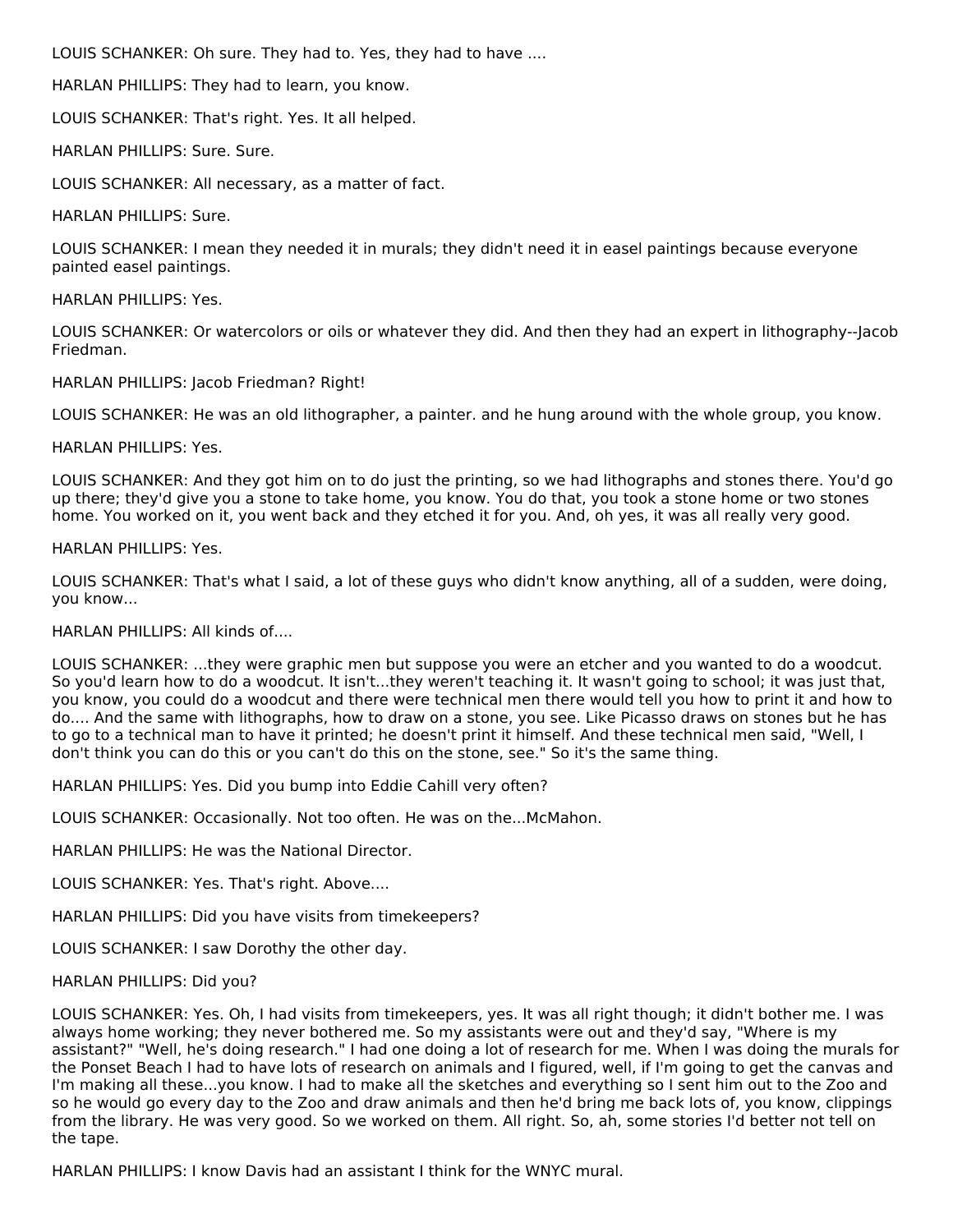LOUIS SCHANKER: Yes. We all had assistants.

HARLAN PHILLIPS: Yes. He didn't know...Davis had a funny way; he just didn't know how to use an assistant. He didn't want to....

LOUIS SCHANKER: He couldn't.

HARLAN PHILLIPS: Yes.

LOUIS SCHANKER: Well, I couldn't use assistants really. When you're painting on a wall, they're there to help you get the brushes clean, the brushes, mix your colors. But actually to do the thing, it's the artist's problem; he always has to work it. I had two assistants; they would do research for me, get me things and do things like that. And they learned a lot.

## HARLAN PHILLIPS: Oh sure. Sure.

LOUIS SCHANKER: And those people are artists in their own right today; I mean they were artists before that time too, you know, but they couldn't get a job. There were only so many people could do murals on the project. The rest, they wanted to take them on, probably had to take them on as assistants.

HARLAN PHILLIPS: Yes. And, if you wanted to learn, this was one way you could learn, as an assistant.

LOUIS SCHANKER: Yes. And you could still have your own integrity as a painter because that's what you were anyhow. you know,...

## HARLAN PHILLIPS: Right.

LOUIS SCHANKER: ...and you could help, you really could help. So it was good except that some, you know, just hung around. It's like I did this federal thing for the World's Fair and whoever it was came to me and he said, "Louie," he said, "I think I got this thing from the government," you know, it was a federal project--not a project, it was a private....

## HARLAN PHILLIPS: Commission?

LOUIS SCHANKER: Yes, private commission. I said, "Well, that's fine." He said, "Do you want to work with me, to help me paint it?" I said, "Do you want me to?" He said, "Yes. I'd like you to help me paint it." So he said, "The only trouble is my sketches weren't accepted and if you'd do some sketches for me and...." I shouldn't say this here so I'm not giving you any names. "Okay," I said, "I'll do some sketches for you." But actually I couldn't get the job because he had the "in;" I mean you had to have an "in," you know.

## HARLAN PHILLIPS: Oh, yes.

LOUIS SCHANKER: In those days I wasn't a politician so I made a certain amount of sketches. I think there were six and they were accepted. So actually...so he put a few changes in it--anyhow it didn't matter whether it was mine on the wall or his on the wall. The point was that we came down to paint it, see, and I in the meantime had finished my WPA mural at the World's Fair for the medical building--Abe Vichinsky is another one, I don't know whether you know that name...?

## HARLAN PHILLIPS: Yes, I....

LOUIS SCHANKER: He was doing a mural there too. So I was a member of the Mural Painters Guild they called it; if you paid your ten bucks and they allowed it just for the World's Fair; they allowed artists who had murals, you know, government murals, to be able to paint up there. Otherwise you couldn't do it.

## HARLAN PHILLIPS: Right.

LOUIS SCHANKER: So we got the thing and we started to paint on the wall and the union man came around, the union man, and he said, "What are you doing here?" I said, "We're painting. What does it look like?" "Well," he said, "Have you got your union card?" I said, "Yes, I got my union card." So I showed him my Mural Painters Guild thing. He said, "All right." And then he went up to this other fellow who got the job and he said, "Where's yours?" He said, "I ain't got any." He said, "Well, you can't paint. But I'll fix it up for you. We'll get two men on the job who, you know, will do the painting." He said, "We don't want two men to do the painting. How can you get two house painters, you know, union painters, house painters, to paint on walls?" So he said, "Well, they don't have to paint. It's like the musicians union, all...they don't have to paint, they just sit here and we have to pay them twenty-five dollars a day but then you can paint on the walls, see." So I said, "Well, all right, but how much money are you going to make if you're going to pay me, you know, and then you've got to pay the two guys for doing nothing and then besides me, you know, so what the hell is in it for you?" He said, "Yes," that's all." All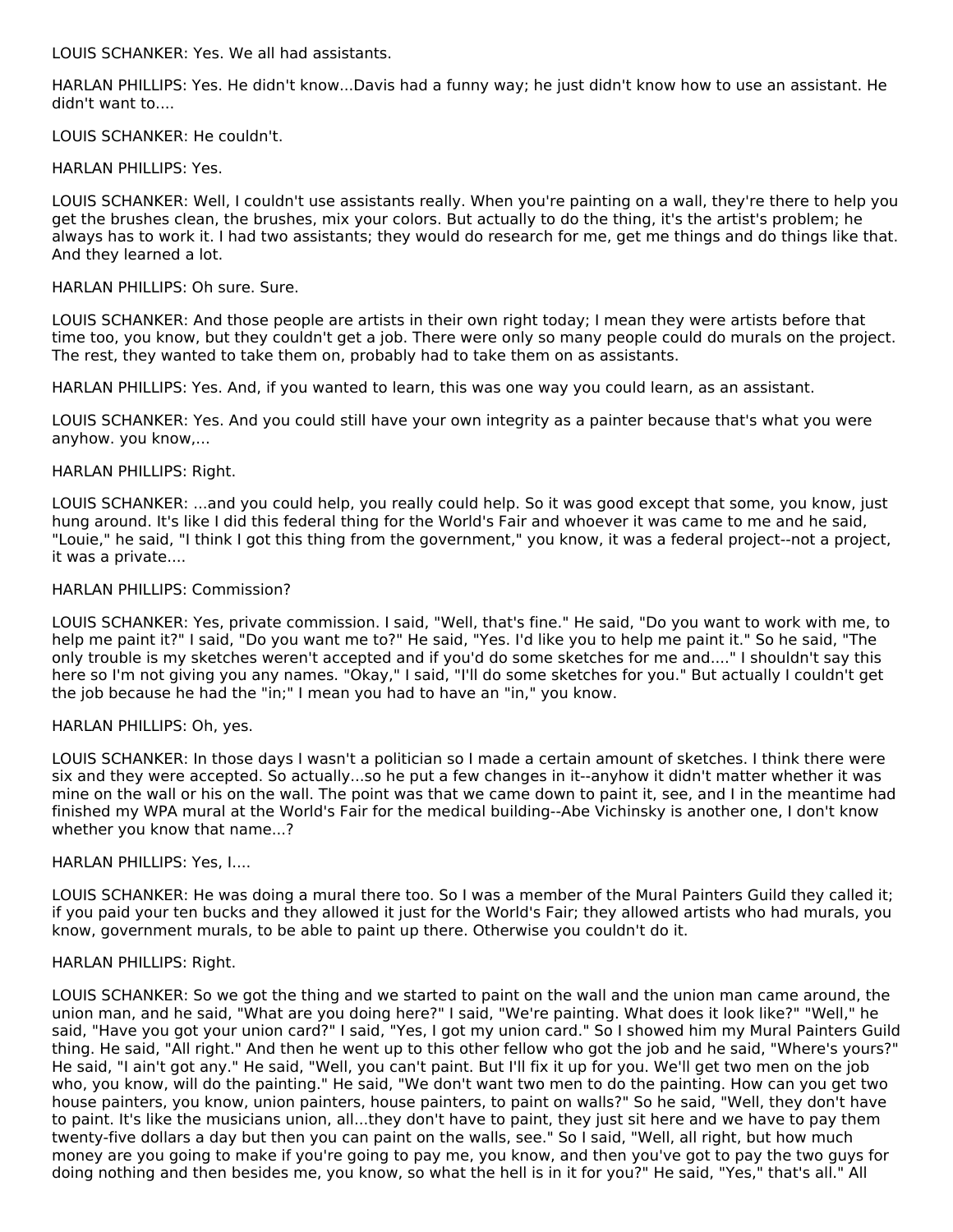that day I did painting on the wall and he watched, see, and the guy said, "I'm coming around tomorrow with two men." I said, "Well, there's a meeting tonight of the mural Painters Guild and bring up some of your pictures and I'll take you up there and you get...." I said, "Come with me." So I got him into the Mural Painters Guild. So the next day the union man came around. I said, "We don't need you; we got a union card for the Mural Painters Guild." So you see we saved our assistants.

HARLAN PHILLIPS: Yes.

LOUIS SCHANKER: You couldn't get two guys, you know, house painters, to paint your walls? But that's the way it is; that's the way the union got it. The Musicians Union do it all the time. My wife is in the theatre. Boy, she tells me those people that come there and musicians they do nothing...

HARLAN PHILLIPS: Right.

LOUIS SCHANKER: ...while the regular musicians play; then they have eight musicians doing nothing, you know. So they...that's the way it works.

HARLAN PHILLIPS: Yes.

LOUIS SCHANKER: Well, it's racket--I don't want to...but someone is getting it. How long have you been with those people?

HARLAN PHILLIPS: Oh, I guess about two years and a half.

LOUIS SCHANKER: Did you know Virginia Fields when she was there or had she left by that time?

HARLAN PHILLIPS: She had gone.

LOUIS SCHANKER: Because she was there; I know her from way back. And she's with something else, I don't know--she's with some other art foundation, I think. Well, who runs this Archives of American Art?

HARLAN PHILLIPS: William Woolfenden.

LOUIS SCHANKER: Now what is it, a private organization or...

HARLAN PHILLIPS: Yes.

LOUIS SCHANKER: ...or semi-private?

HARLAN PHILLIPS: It's in Detroit.

LOUIS SCHANKER: Yes.

HARLAN PHILLIPS: It is a, you know, private organization devoted to archives.

LOUIS SCHANKER: Archives?

HARLAN PHILLIPS: Yes, collection of American archives--of American art.

LOUIS SCHANKER: Archives, you mean art, also theatre?

HARLAN PHILLIPS: No, the visual arts.

LOUIS SCHANKER: The visual arts?

HARLAN PHILLIPS: Hmm.

LOUIS SCHANKER: Painting, sculpture, things like that?

HARLAN PHILLIPS: You know, manuscripts, letters, correspondence, dealer papers, anything they can arrange for.

LOUIS SCHANKER: Well, how do they make money? I mean, for instance....

HARLAN PHILLIPS: Well, now they have...they make....

LOUIS SCHANKER: Are they in a foundation, or what?

HARLAN PHILLIPS: They run a series of shows of some kind--old motors, you know, and a kind of auction. They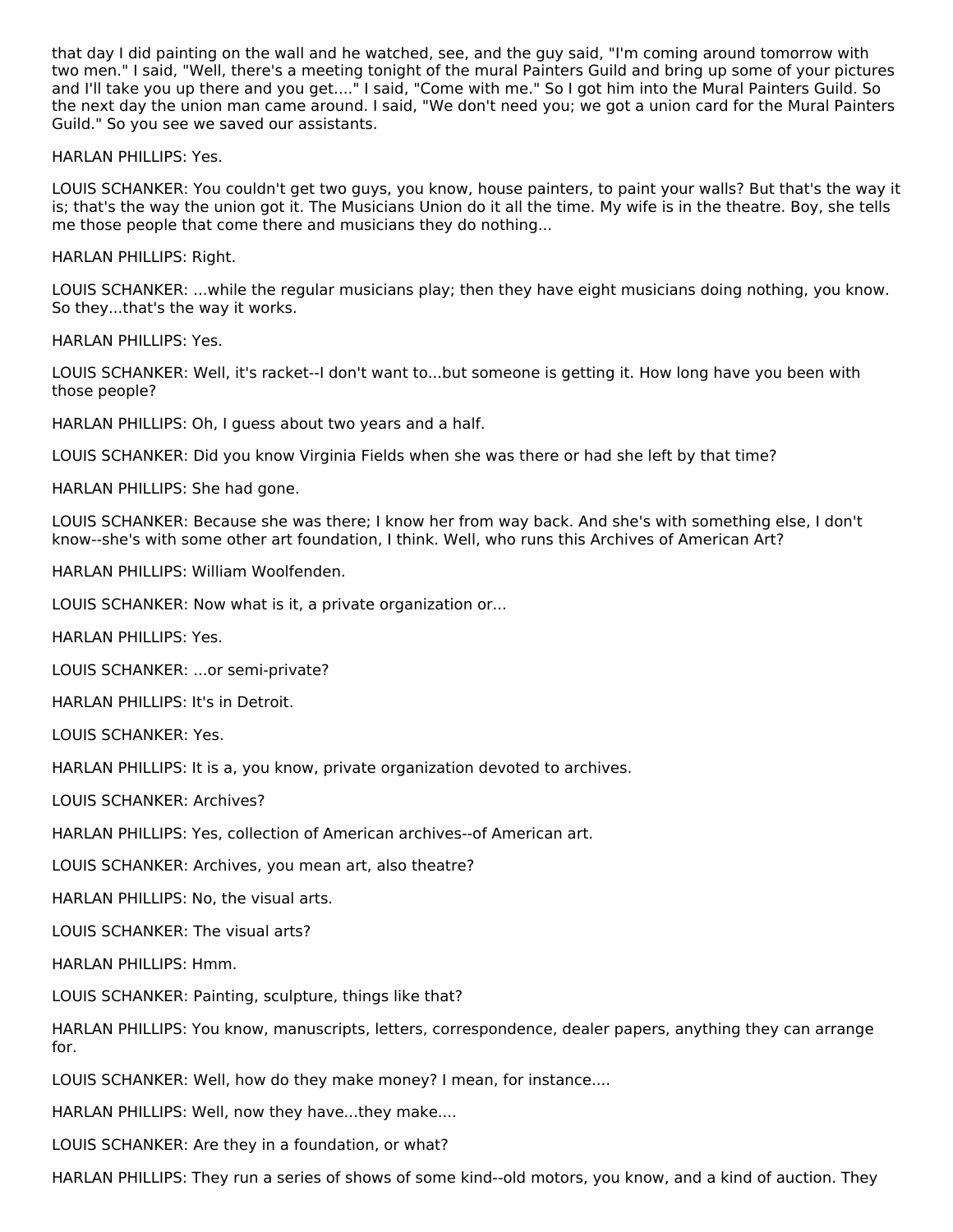get their funds that way. They do quite well, as a matter of fact. In Detroit. And I think they have regional groups, a membership drive that tends to support them somewhat. And then this particular study of the '30's, it has been sustained by the Ford Foundation. So they, you know, received a grant to see what can be gained in....

LOUIS SCHANKER: Umhmm. Then what they do with it is to put these things in a library...?

HARLAN PHILLIPS: Right. For scholars....

LOUIS SCHANKER: For scholars, that's what I mean, yes.

HARLAN PHILLIPS: Yes.

LOUIS SCHANKER: I mean it's not for sale or anything like that?

HARLAN PHILLIPS: Oh me!

LOUIS SCHANKER: Well, I'm trying to get what...you know, what the background is. It's also...in other words, it's a kind of a private and like a foundation thing?

HARLAN PHILLIPS: It is like a foundation. It's a tax-exempt group.

LOUIS SCHANKER: Non-profit?

HARLAN PHILLIPS: Non-profit association.

LOUIS SCHANKER: And they back it?

HARLAN PHILLIPS: And they sustain it.

LOUIS SCHANKER: I see, yes. But they're in another business and they put their...they sustain it?

HARLAN PHILLIPS: Yes.

LOUIS SCHANKER: They don't make money out of it?

HARLAN PHILLIPS: No.

LOUIS SCHANKER: That's what I'm trying to...it's like a foundation in a....

HARLAN PHILLIPS: Right.

LOUIS SCHANKER: Yes, that's right.

HARLAN PHILLIPS: And it's dedicated to...?

LOUIS SCHANKER: The visual arts.

HARLAN PHILLIPS: Right!

LOUIS SCHANKER: Motion pictures?

HARLAN PHILLIPS: No. Now, gee, I don't, don't hold me to that. It's possible. But I think their basic interest has been in the painters and sculptors and more particularly in the recent period since the turn of the century. Although they've got, gee, an enormous collection built up of older things too. So, it's like covering a portion of American culture.

LOUIS SCHANKER: Yes, I understand now. For instance, a scholar or writer wants to write a book about the '30's; he's going to come to you and say, "What have you got on the '30's? I want to write a book. I think the '30's are a very important period, you know." Part of it was theatre and music and the drama in the '30's and then he wants to find out about art so he comes to you?

HARLAN PHILLIPS: Right.

LOUIS SCHANKER: My wife is giving all her memorabilia to Boston University. They got her archives up there. So everything she gets; she gets a letter, she gets this, she gets that, she ships off to Boston University. And she and Martin Luther King both. He's up there, too. I mean I think he went there, you see, and they asked him for... God, he must have loads and loads of stuff, that guy.